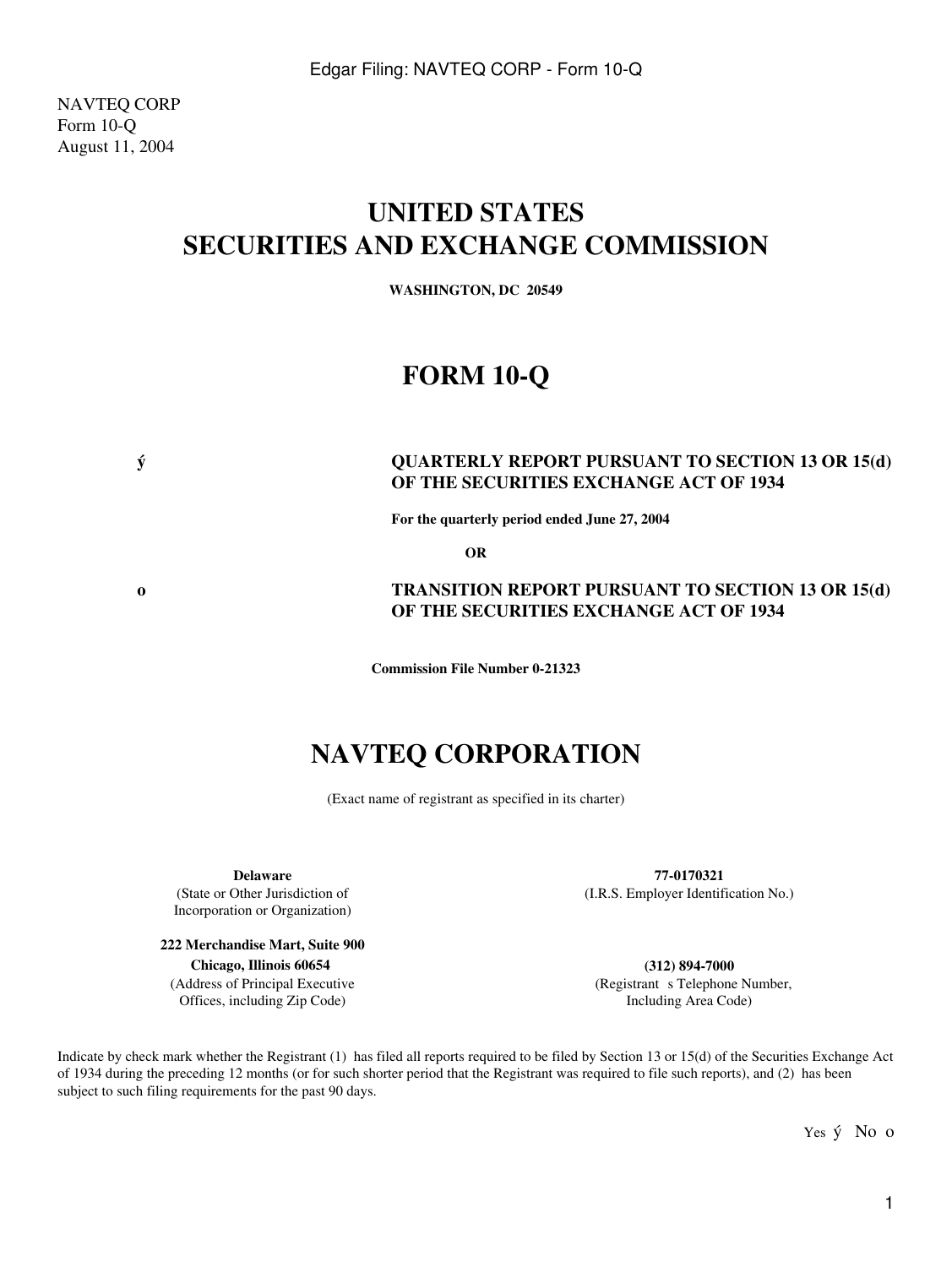Indicate by check mark whether the registrant is an accelerated filer (as defined in Rule 12b-2 of the Exchange Act).

Yes o No ý

The number of shares of the Registrant s Common Stock, \$0.001 par value, outstanding as of August 6, 2004 was 87,669,843.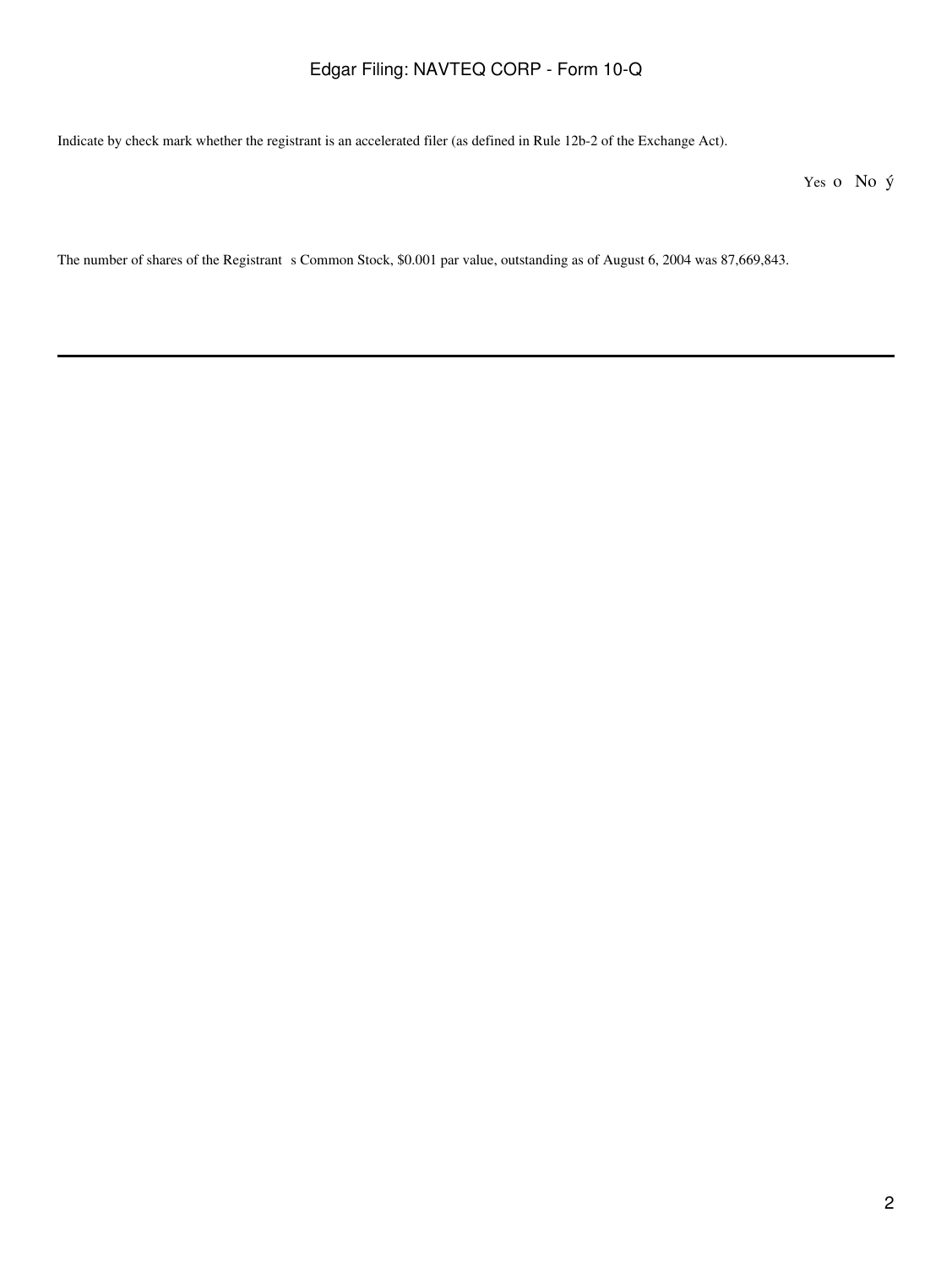References in this Quarterly Report on Form 10-Q to NAVTEQ, the Company, we, us, and our refer to NAVTEQ Corporation and its subsidiaries.

This quarterly report contains forward-looking statements within the meaning of Section 27A of the Securities Act of 1933, as amended, and Section 21E of the Securities Exchange Act of 1934, as amended. These forward-looking statements are not historical facts but rather are based on current expectations, estimates and projections about our industry, our beliefs and our assumptions. Words such as anticipates, expects, intends, plans, believes, seeks, may, will, should and estimates, and variations of these words and similar expressions, are intended forward-looking statements. These statements are not guarantees of future performance and are subject to risks, uncertainties and other factors, some of which are beyond our control, are difficult to predict and could cause actual results to differ materially from those expressed, implied or forecast in the forward-looking statements. In addition, the forward-looking events discussed in this quarterly report might not occur. These risks and uncertainties include, among others, those described in Risk Factors and elsewhere in this quarterly report. Readers are cautioned not to place undue reliance on these forward-looking statements. Readers should read this quarterly report, and the documents that we refer to in this quarterly report and have filed as exhibits to this quarterly report, with the understanding that actual future results and events may be materially different from what we currently expect.

The forward-looking statements included in this quarterly report reflect our views and assumptions only as of the date of this quarterly report. Except as required by law, we undertake no obligation to update any forward-looking statement, whether as a result of new information, future events or otherwise.

NAVTEQ is a trademark of NAVTEQ Corporation.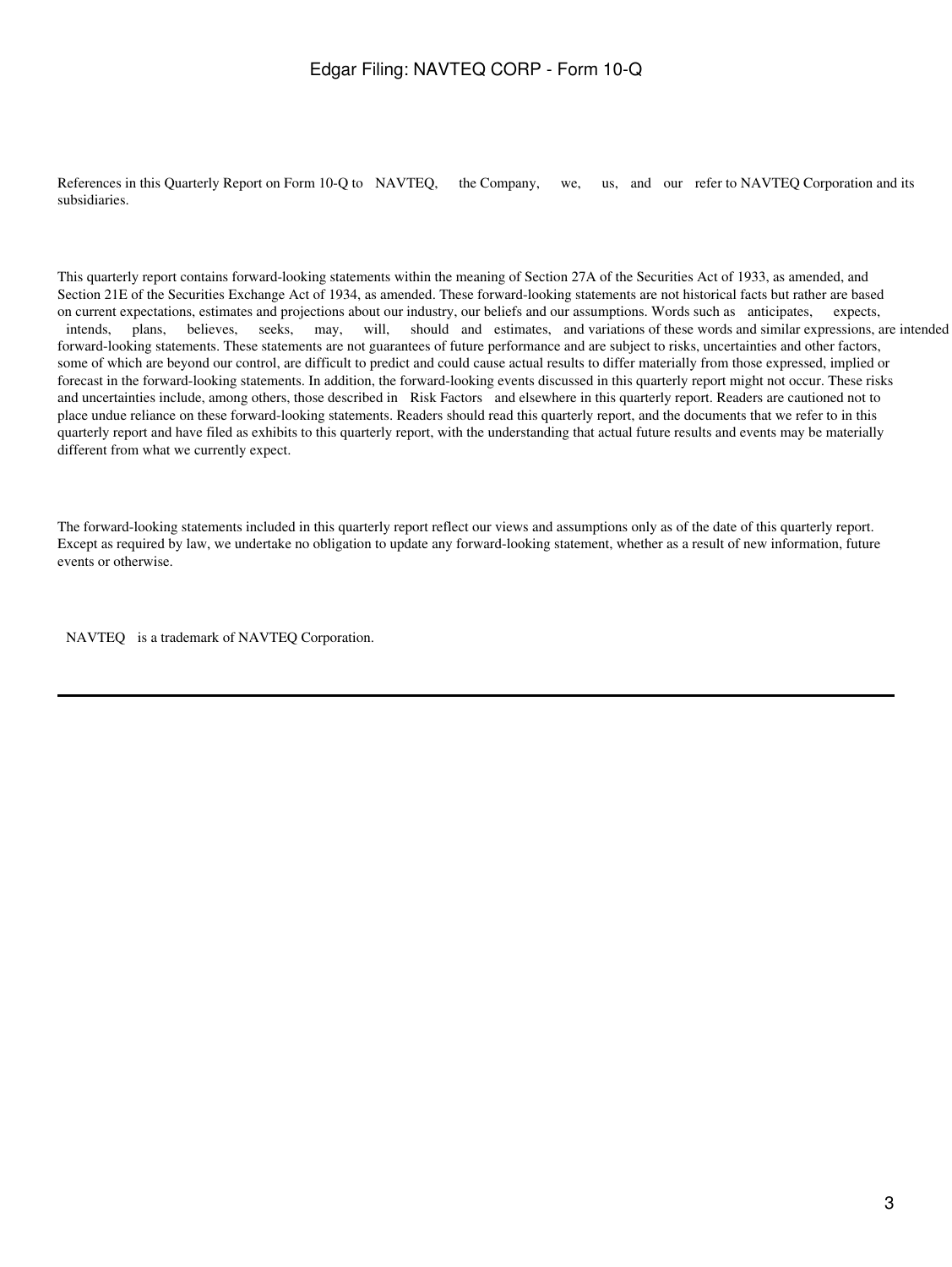### **PART I**

### **FINANCIAL INFORMATION**

### **Item 1. Financial Statements**

### **NAVTEQ CORPORATION AND SUBSIDIARIES**

### **Condensed Consolidated Balance Sheets**

(In thousands, except per share amounts)

|                                                                                            | December 31,<br>2003 | <b>June 27,</b><br>2004 |
|--------------------------------------------------------------------------------------------|----------------------|-------------------------|
| <b>Assets</b>                                                                              |                      |                         |
| Current assets:                                                                            |                      |                         |
| Cash and cash equivalents                                                                  | \$<br>1,982          | 3,740                   |
| Cash on deposit with affiliate                                                             | 65,307               | 61,856                  |
| Accounts receivable, net of allowance for doubtful accounts of \$4,365 and \$4,350 in 2003 |                      |                         |
| and 2004, respectively                                                                     | 44,545               | 57,333                  |
| Deferred income taxes                                                                      | 36,614               | 39,721                  |
| Prepaid expenses and other current assets                                                  | 5,999                | 5,183                   |
| Total current assets                                                                       | 154,447              | 167,833                 |
| Property and equipment, net                                                                | 11,918               | 14,034                  |
| Capitalized software development costs, net                                                | 22,605               | 24,187                  |
| Long-term deferred income taxes                                                            | 134,328              | 115,259                 |
| Deposits and other assets                                                                  | 1,400                | 5,713                   |
| <b>Total</b> assets                                                                        | \$<br>324,698        | 327,026                 |
| Liabilities and Stockholders Equity                                                        |                      |                         |
| Current liabilities:                                                                       |                      |                         |
| Accounts payable                                                                           | \$<br>15,539         | 16,702                  |
| Accrued payroll and related liabilities                                                    | 20,344               | 19,710                  |
| Other accrued expenses                                                                     | 16,410               | 19,538                  |
| Deferred revenue                                                                           | 24,501               | 33,910                  |
| Total current liabilities                                                                  | 76,794               | 89,860                  |
| Fair value of derivative                                                                   | 23,799               | 13,979                  |
| Long-term deferred revenue                                                                 | 3,582                | 20,636                  |
| Other long-term liabilities                                                                | 2.612                | 2,354                   |
| <b>Total liabilities</b>                                                                   | 106,787              | 126,829                 |
| Stockholders equity:                                                                       |                      |                         |
| Common stock, \$0.001 par value; 400,000 shares authorized; 84,153 and 87,636 shares       |                      |                         |
| issued and outstanding in 2003 and 2004, respectively                                      | 1,178                | 1,227                   |
| Additional paid-in capital                                                                 | 767,709              | 721,519                 |
| Note receivable for common stock                                                           | (219)                | (219)                   |
| Deferred compensation expense                                                              | (2,332)              | (1,908)                 |
| Accumulated other comprehensive loss                                                       | (26, 645)            | (23, 684)               |
| Accumulated deficit                                                                        | (521,780)            | (496, 738)              |
| Total stockholders equity                                                                  | 217.911              | 200,197                 |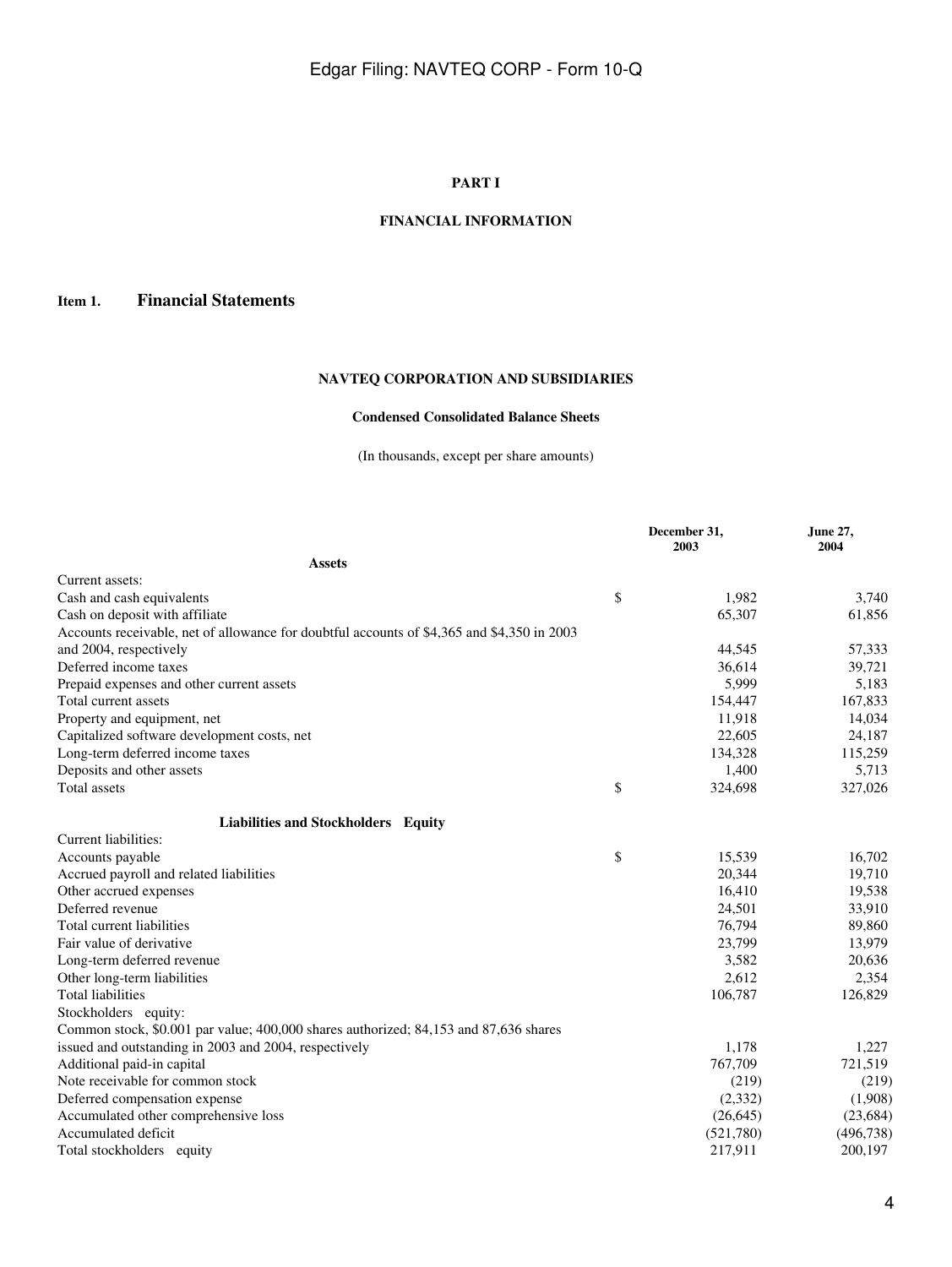| Edgar Filing: NAVTEQ CORP - Form 10-Q     |  |  |  |         |         |  |  |  |
|-------------------------------------------|--|--|--|---------|---------|--|--|--|
| Total liabilities and stockholders equity |  |  |  | 324.698 | 327,026 |  |  |  |
|                                           |  |  |  |         |         |  |  |  |

See accompanying notes to condensed consolidated financial statements.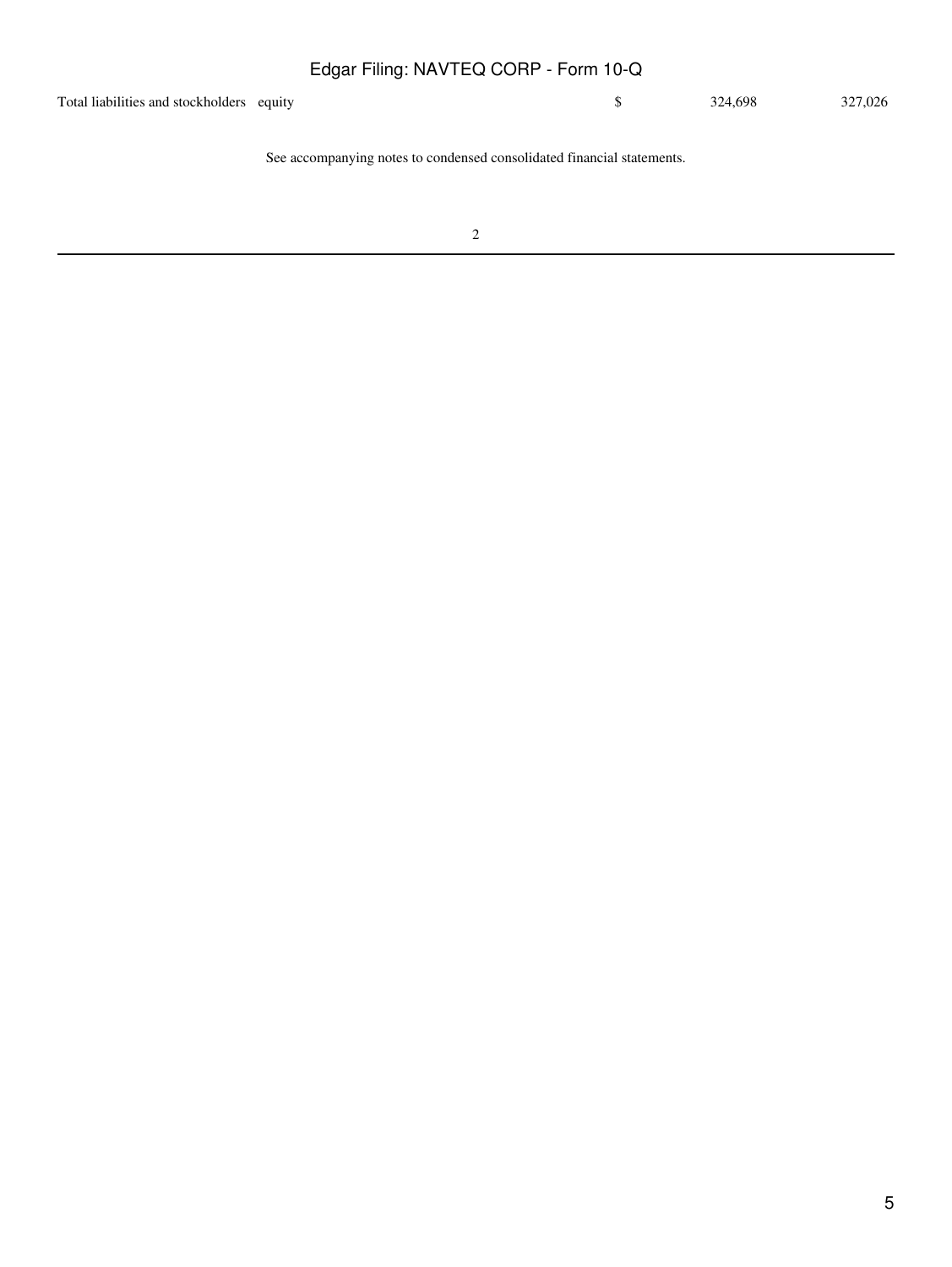## **NAVTEQ CORPORATION AND SUBSIDIARIES**

### **Condensed Consolidated Statements of Income**

(In thousands, except per share data)

|                                                         | <b>Quarter Ended</b>    |                  |    | <b>Six Months Ended</b> |                  |
|---------------------------------------------------------|-------------------------|------------------|----|-------------------------|------------------|
|                                                         | <b>June 29,</b><br>2003 | June 27,<br>2004 |    | <b>June 29,</b><br>2003 | June 27,<br>2004 |
| Net revenue                                             | \$<br>67,534            | 96,600           | \$ | 119,569                 | 176,065          |
| Operating costs and expenses:                           |                         |                  |    |                         |                  |
| Database licensing and production costs                 | 28,825                  | 44,539           |    | 52,411                  | 84,974           |
| Selling, general and administrative expenses            | 18,006                  | 27,216           |    | 34,827                  | 50,312           |
| Total operating costs and expenses                      | 46,831                  | 71,755           |    | 87,238                  | 135,286          |
| Operating income                                        | 20,703                  | 24,845           |    | 32,331                  | 40,779           |
| Other income (expense):                                 |                         |                  |    |                         |                  |
| Interest income                                         | 81                      | 187              |    | 118                     | 330              |
| Interest expense                                        | (3)                     | (7)              |    | (10)                    | (8)              |
| Foreign currency gain (loss)                            | 2,258                   | (393)            |    | 6,377                   | (722)            |
| Other expense                                           | 6                       | 29               |    | 6                       | 11               |
| Income before income taxes                              | 23,045                  | 24,661           |    | 38,822                  | 40,390           |
| Income tax expense                                      | (272)                   | (9,338)          |    | (572)                   | (15,348)         |
| Net income                                              | \$<br>22,773            | 15,323           | \$ | 38,250                  | 25,042           |
| Earnings per share of common stock:                     |                         |                  |    |                         |                  |
| <b>Basic</b>                                            | \$<br>0.27              | 0.18             | \$ | 0.46                    | 0.29             |
| Diluted                                                 | \$<br>0.26              | 0.17             | \$ | 0.44                    | 0.27             |
| Weighted average shares of common stock<br>outstanding: |                         |                  |    |                         |                  |
| <b>Basic</b>                                            | 84,028                  | 86,495           |    | 84,006                  | 85,337           |
| Diluted                                                 | 87,074                  | 91,916           |    | 87,052                  | 91,522           |
|                                                         |                         |                  |    |                         |                  |

See accompanying notes to condensed consolidated financial statements.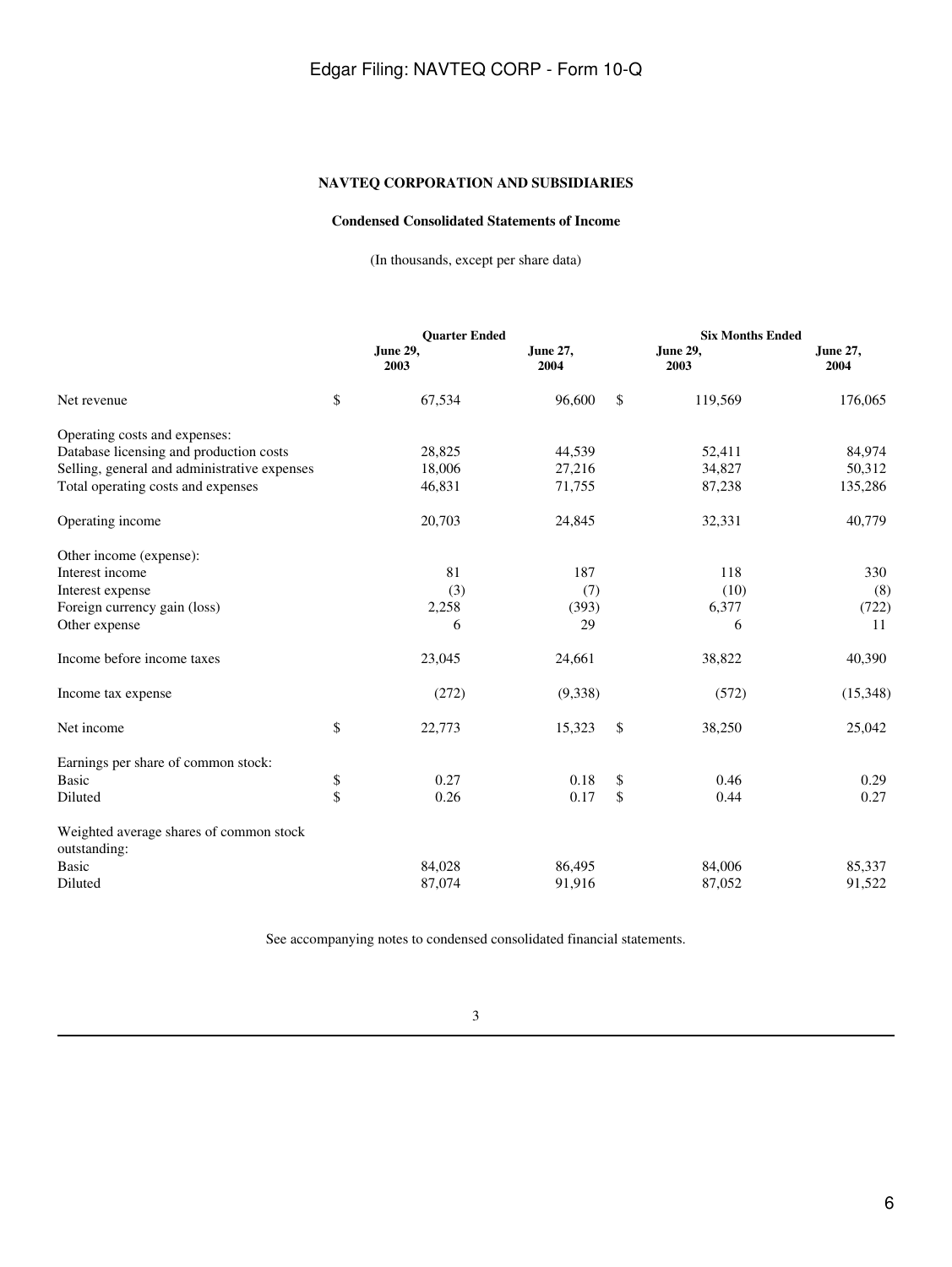## **NAVTEQ CORPORATION AND SUBSIDIARIES**

### **Condensed Consolidated Statements of Cash Flows**

### (In thousands)

|                                                                                   | <b>Six Months Ended</b> |                  |
|-----------------------------------------------------------------------------------|-------------------------|------------------|
|                                                                                   | June 29,<br>2003        | June 27,<br>2004 |
| Cash flows from operating activities:                                             |                         |                  |
| Net income                                                                        | \$<br>38,250            | 25,042           |
| Adjustments to reconcile net income to net cash provided by operating activities: |                         |                  |
| Deferred income taxes                                                             |                         | 12,999           |
| Depreciation and amortization                                                     | 3,031                   | 2,833            |
| Amortization of software development costs                                        | 2,879                   | 4,115            |
| Foreign currency (gain) loss                                                      | (6,377)                 | 722              |
| Provision for bad debts                                                           | 1,242                   | 568              |
| Stock compensation expense                                                        |                         | 1,526            |
| Noncash other                                                                     | 12                      | 45               |
| Changes in operating assets and liabilities:                                      |                         |                  |
| Accounts receivable                                                               | (10, 856)               | (14, 486)        |
| Prepaid expenses and other current assets                                         | (1,063)                 | 769              |
| Deposits and other assets                                                         | 64                      | (4, 394)         |
| Accounts payable                                                                  | 2,511                   | 1,496            |
| Accrued payroll and related liabilities                                           | (2,809)                 | (1,281)          |
| Other accrued expenses                                                            | (2,611)                 | (1,080)          |
| Deferred revenue                                                                  | 1,993                   | 26,834           |
| Other long-term liabilities                                                       | 86                      | (224)            |
| Net cash provided by operating activities                                         | 26,352                  | 55,484           |
| Cash flows from investing activities:                                             |                         |                  |
| Acquisition of property and equipment                                             | (1,971)                 | (5,092)          |
| Capitalized software development costs                                            | (4,894)                 | (5,697)          |
| Cash on deposit with affiliate, net                                               | (25,500)                | 3,244            |
| Net cash used in investing activities                                             | (32,365)                | (7, 545)         |
| Cash flows from financing activities:                                             |                         |                  |
| Issuance of common stock                                                          | 115                     | 1,045            |
| Dividends paid                                                                    |                         | (47, 159)        |
| Net cash provided by (used in) financing activities                               | 115                     | (46, 114)        |
| Effect of exchange rate changes on cash                                           | 389                     | (67)             |
| Net increase (decrease) in cash and cash equivalents                              | (5,509)                 | 1,758            |
| Cash and cash equivalents at beginning of period                                  | 9,427                   | 1,982            |
| Cash and cash equivalents at end of period                                        | \$<br>3,918             | 3,740            |
| Supplemental disclosure of cash flow information:                                 |                         |                  |
| Cash paid during the period for interest                                          | \$<br>10                | 8                |
| Cash paid during the period for income taxes                                      | \$<br>950               | 1,714            |

See accompanying notes to condensed consolidated financial statements.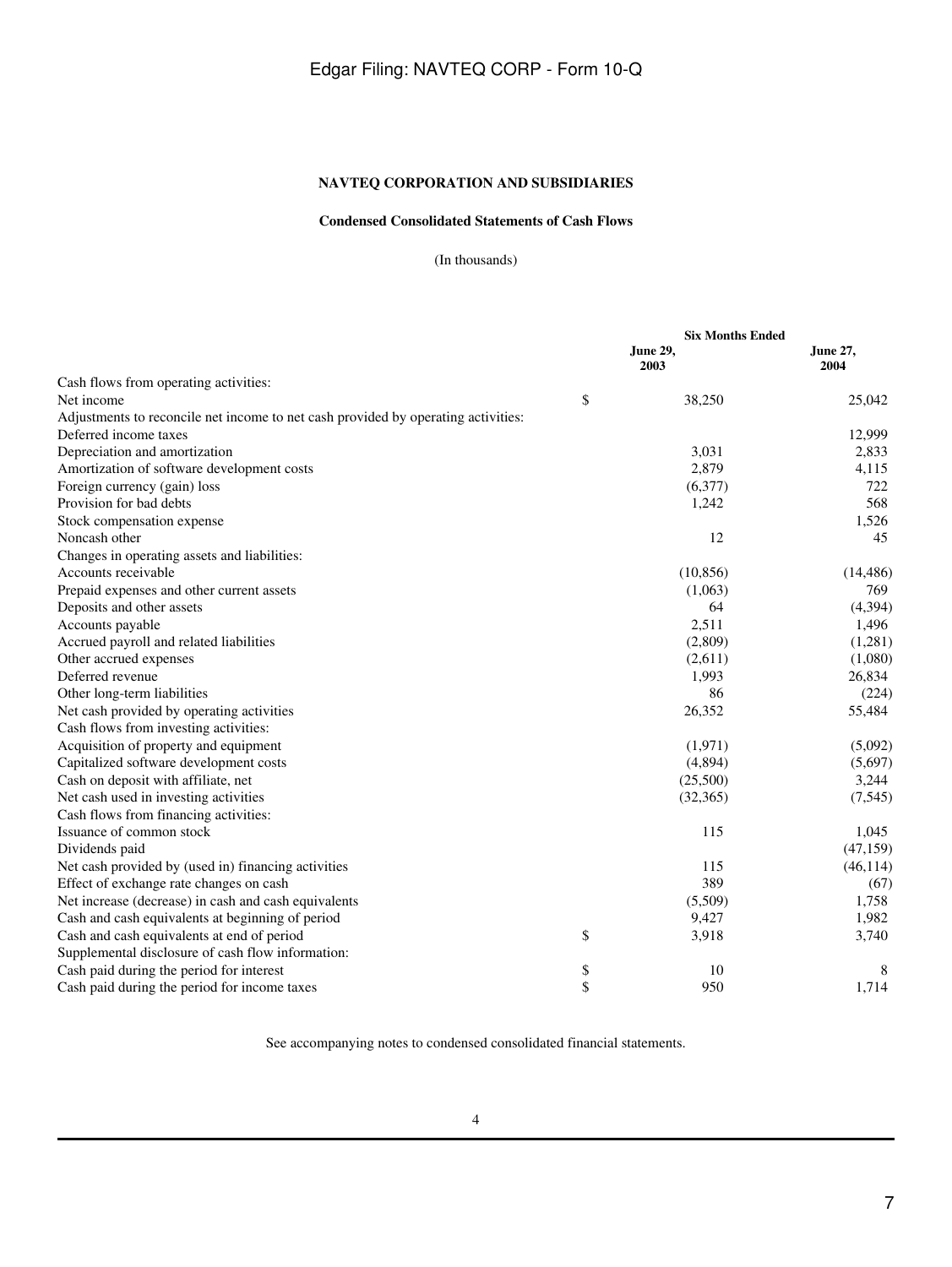#### **NAVTEQ CORPORATION**

### **AND SUBSIDIARIES**

#### **Notes to Condensed Consolidated Financial Statements**

(Unaudited, amounts in thousands, except per share amounts)

### **(1) Unaudited Financial Statements**

The accompanying condensed consolidated financial statements of NAVTEQ Corporation (the Company) have been prepared in accordance with accounting principles generally accepted in the United States of America for interim financial information, the instructions to United States Securities and Exchange Commission Form 10-Q and Rule 10-01 of Regulation S-X. Accordingly, they do not include all of the information and footnotes required by accounting principles generally accepted in the United States of America for complete financial statements. It is presumed that the reader has already read the Companys Annual Report on Form 10-K for the year ended December 31, 2003.

In the opinion of management, all adjustments (consisting of normal recurring adjustments) considered necessary for a fair presentation have been included. The results of operations for the interim periods are not necessarily indicative of the results that may be expected for the fiscal year. For further information, refer to the consolidated financial statements and accompanying notes included in the Companys Annual Report on Form 10-K for the year ended December 31, 2003.

### Principles of Presentation

The Company s fiscal quarterly periods end on the Sunday nearest the calendar quarter end. The 2003 second quarter had 91 days and the 2004 second quarter had 91 days. The 2003 year to date period had 180 days and the 2004 year to date period had 179 days. The Companys fiscal year end is December 31.

Certain 2003 amounts in the condensed consolidated financial statements have been reclassified to conform to the 2004 presentation.

#### Stock-Based Compensation

The Company applies the intrinsic value-based method of accounting prescribed by Accounting Principles Board (APB) Opinion No. 25, Accounting for Stock Issued to Employees, and related interpretations, including Financial Accounting Standards Board (FASB) Interpretation No. 44, Accounting for Certain Transactions involving Stock Compensation, an interpretation of APB Opinion No. 25, to account for its fixed plan stock-based awards to employees. Under this method, compensation expense is recorded on the date of grant only if the fair value of the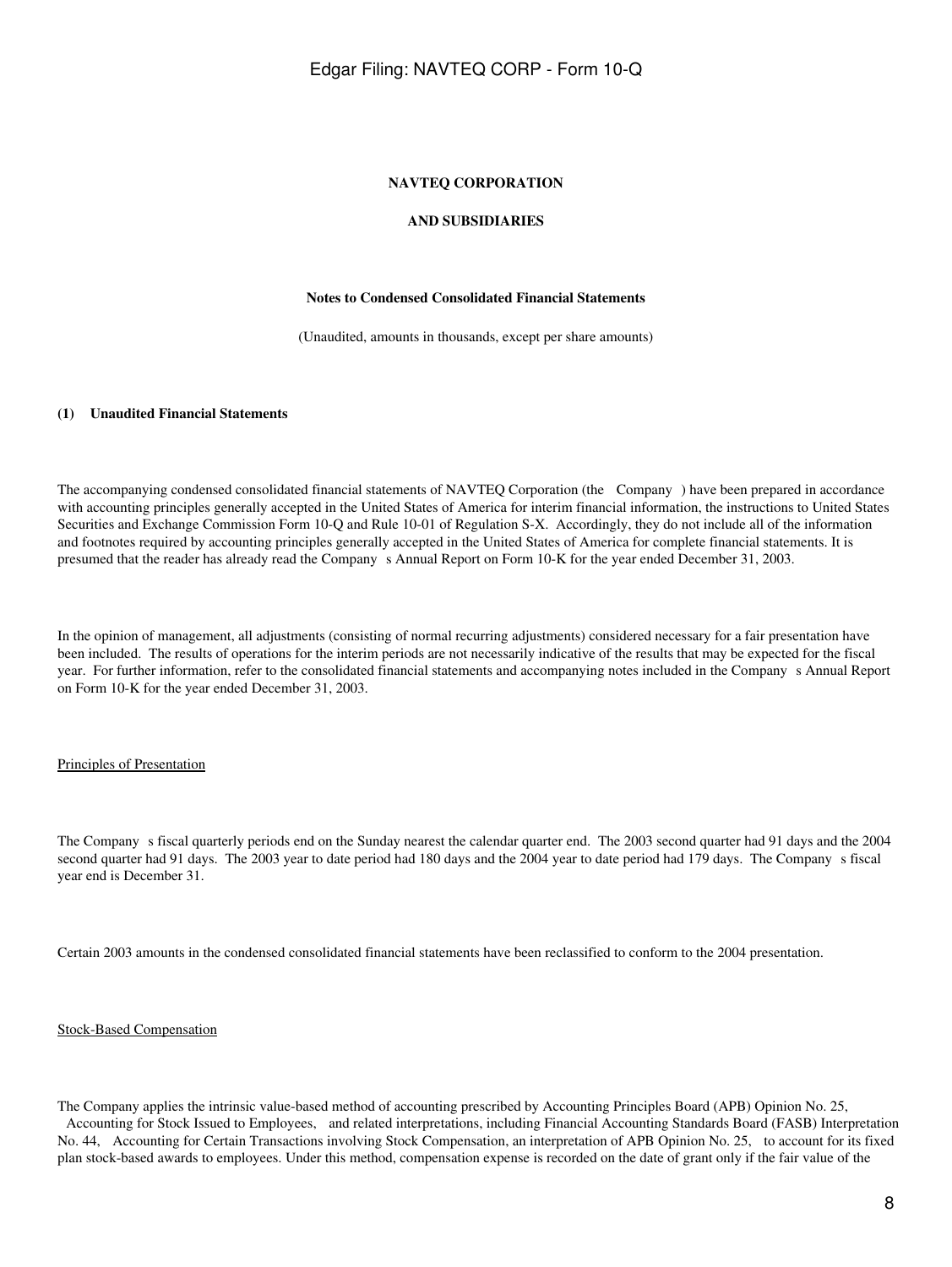underlying stock exceeds the exercise price. Prior to December 2003, under the Company s stock option plans, options were granted at exercise prices that equaled the fair value of the underlying common stock on the date of grant. In December 2003, the Company granted options at exercise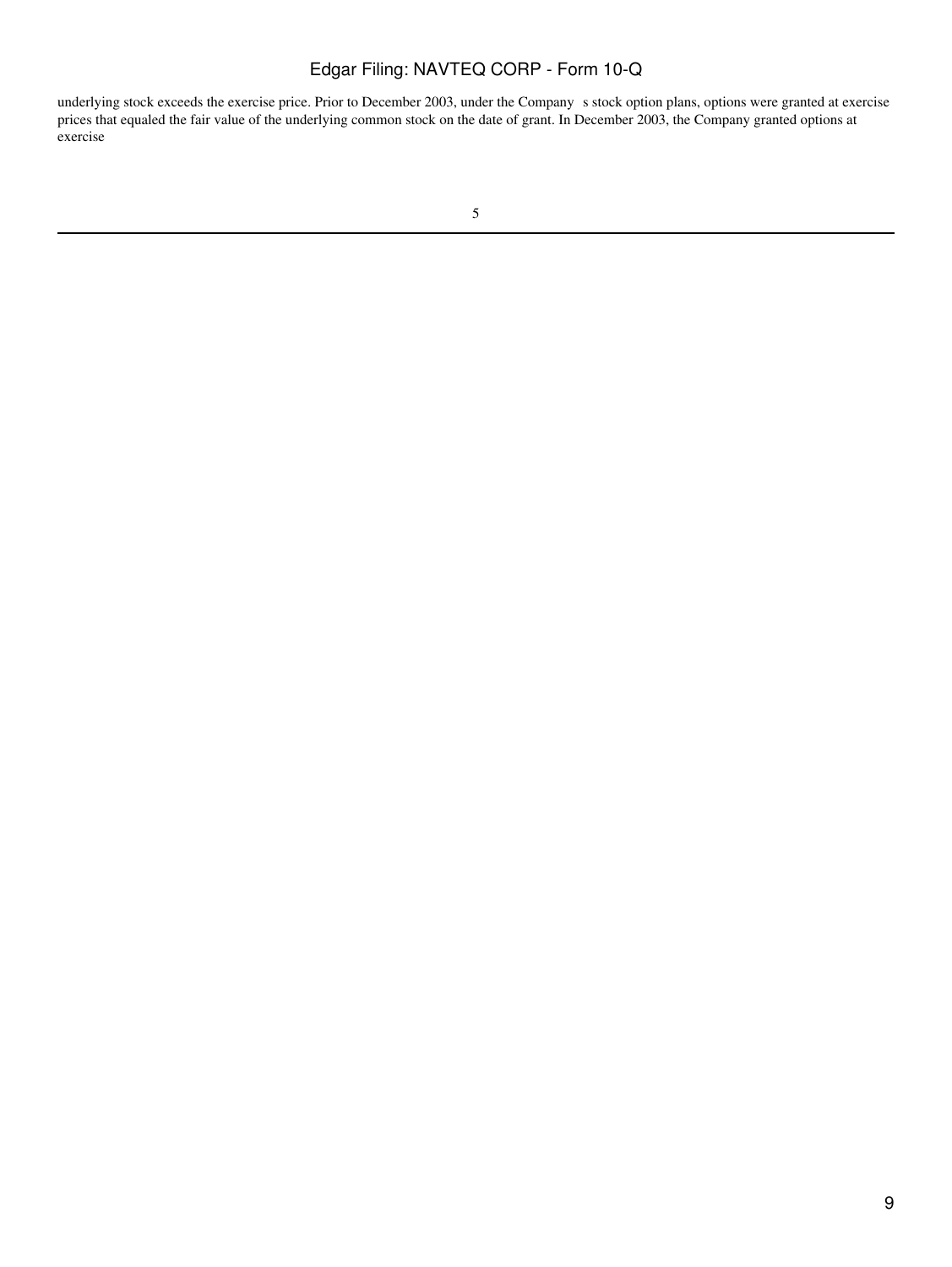prices below the fair value of the underlying common stock on the date of grant. Stock-based compensation expense was recorded in the amount of \$0 and \$210 for the quarters ended June 29, 2003 and June 27, 2004, respectively, and \$0 and \$397 for the six months ended June 29, 2003 and June 27, 2004, respectively, in the condensed consolidated statements of operations.

Statement of Financial Accounting Standards (SFAS) No. 123, Accounting for Stock-Based Compensation, established accounting and disclosure requirements using a fair value based method of accounting for stock-based employee compensation plans. The following table illustrates the effect on net income if the fair value based method had been applied to all outstanding unvested awards in each period.

|                                                                                                                                                            | <b>Quarter Ended</b> |                  |               | <b>Six Months Ended</b> |                  |  |
|------------------------------------------------------------------------------------------------------------------------------------------------------------|----------------------|------------------|---------------|-------------------------|------------------|--|
|                                                                                                                                                            | June 29,<br>2003     | June 27,<br>2004 |               | June 29,<br>2003        | June 27,<br>2004 |  |
| Net income, as reported<br>Add: Stock-based employee<br>compensation expense included in                                                                   | \$<br>22,773         | 15,323<br>830    | \$            | 38,250                  | 25,042<br>946    |  |
| reported net income, net of tax<br>Deduct: Total stock-based employee<br>compensation expense determined under<br>fair value method for all awards, net of |                      |                  |               |                         |                  |  |
| tax                                                                                                                                                        | (667)                | (1, 544)         |               | (1,401)                 | (1,902)          |  |
| Pro forma net income                                                                                                                                       | \$<br>22,106         | 14,609           | <sup>\$</sup> | 36,849                  | 24,086           |  |
| Earnings per share of common stock:                                                                                                                        |                      |                  |               |                         |                  |  |
| Basic as reported                                                                                                                                          | \$<br>0.27           | 0.18             | \$            | 0.46                    | 0.29             |  |
| Diluted as reported                                                                                                                                        | \$<br>0.26           | 0.17             | \$            | 0.44                    | 0.27             |  |
| Basic pro forma                                                                                                                                            | \$<br>0.26           | 0.17             | \$.           | 0.44                    | 0.28             |  |
| Diluted pro forma                                                                                                                                          | \$<br>0.25           | 0.16             | \$            | 0.42                    | 0.26             |  |

On April 30, 2004, the Company granted 619 restricted stock units to the Company s president and chief executive officer, pursuant to his employment agreement. The restricted stock units are securities that require the Company to deliver one share of common stock to the holder for each vested unit. There is no exercise price and units vest at a rate of 25% per year on each anniversary of the date of grant. Compensation expense will be recognized ratably over the vesting periods of the restricted stock units using a fair value equal to the initial public offering price of the Company s common stock on August 6, 2004. During the second quarter of 2004, \$1,129 of compensation expense was recorded.

#### **(2) Recent Accounting Pronouncements**

In December 2003, the FASB issued FASB Interpretation No. 46 (revised December 2003) (FIN 46R), Consolidation of Variable Interest Entities, which addresses how a business enterprise should evaluate whether it has a controlling financial interest in an entity through means other than voting rights and accordingly should consolidate the entity. FIN 46R replaces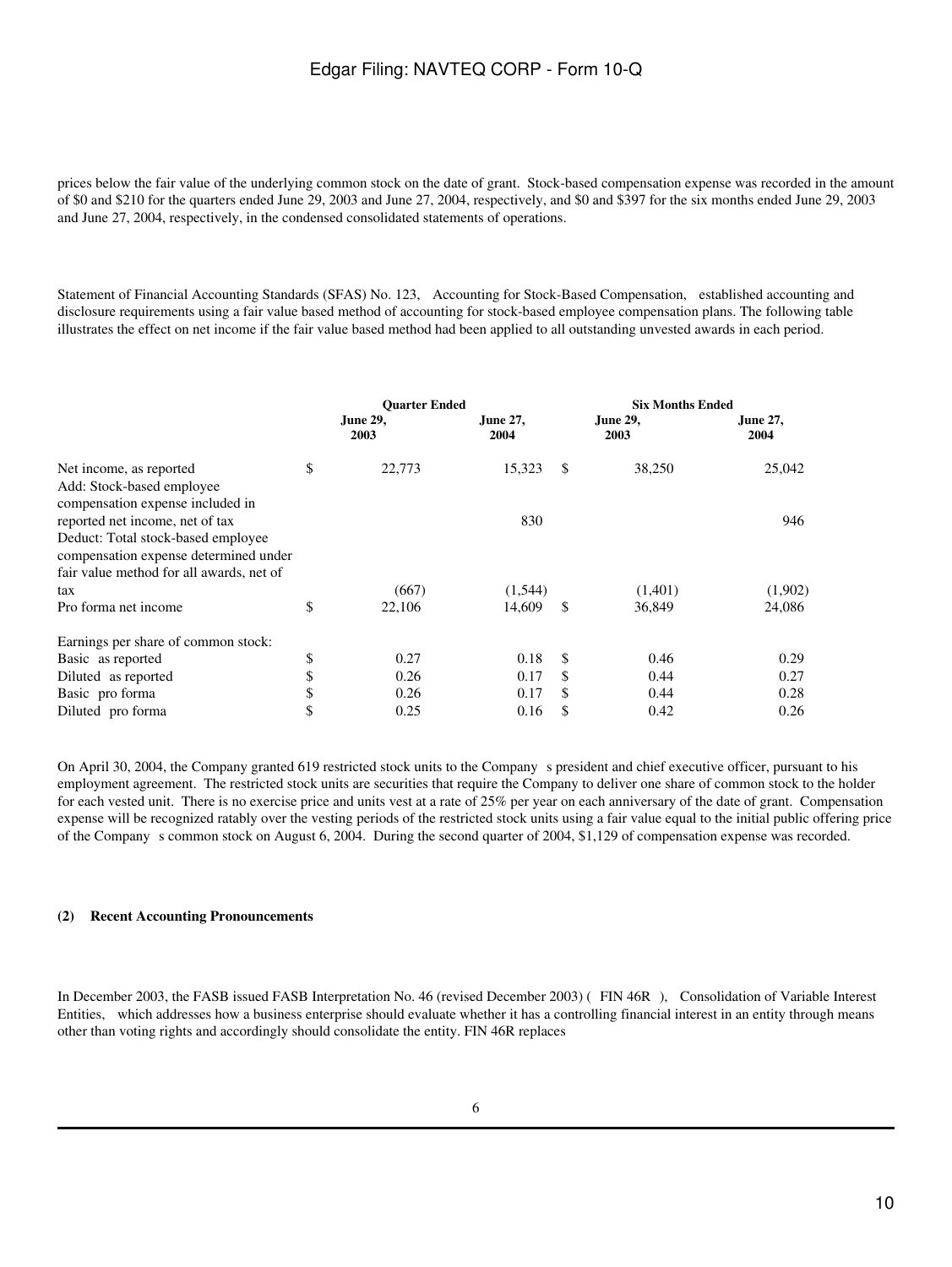FASB Interpretation No. 46, Consolidation of Variable Interest Entities, which was issued in January 2003. The Company is required to apply FIN 46R to variable interests in variable interest entities (VIEs) created after December 31, 2003. For variable interests in VIEs created before January 1, 2004, the Interpretation will be applied beginning on January 1, 2005. For any VIEs that must be consolidated under FIN 46R that were created before January 1, 2004, the assets, liabilities and noncontrolling interests of the VIE initially would be measured at their carrying amounts with any difference between the net amount added to the balance sheet and any previously recognized interest being recognized as the cumulative effect of an accounting change. If determining the carrying amounts is not practicable, fair value at the date FIN 46R first applies may be used to measure the assets, liabilities and noncontrolling interest of the VIE. The adoption of this interpretation has not had, and is not expected to have, a material effect on the Company s condensed consolidated financial statements.

In December 2003, the Securities and Exchange Commission issued Staff Accounting Bulletin (SAB) No. 104, Revenue Recognition. SAB 104 updates the guidance in SAB 101, Revenue Recognition in Financial Statements, integrates the related set of Frequently Asked Questions, and recognizes the role of EITF Issue 00-21, Revenue Arrangements with Multiple Deliverables, in revenue recognition. The Company has adopted the guidance provided in SAB 104. Adoption did not affect the Company s financial condition or results of operations.

### **(3) Cash on Deposit with Affiliate**

The Company entered into a deposit agreement dated as of May 21, 2002 with Koninklijke Philips Electronics N.V. (Philips N.V.), the parent company of the Company s majority stockholder, which was subsequently assigned to the Company s U.S. operating subsidiary. Pursuant to the terms of the deposit agreement, the Company rolled over \$45,000 of previously deposited funds on June 25, 2004, and deposited an additional \$12,000 on June 25, 2004 with Philips N.V. for the purpose of optimizing the returns on temporary excess cash. These deposits with Philips N.V. bear interest at a rate of U.S. LIBOR minus 1/4%. Deposits of \$12,000 matured on June 28, 2004, at which time all amounts were paid to the Company. Deposits of \$45,000 had a maturity date of July 2, 2004, at which time all amounts were rolled over at the Companys option.

The Company s European operating subsidiary entered into a deposit agreement dated as of September 26, 2003 with Philips N.V. Pursuant to the terms of the deposit agreement, the Company deposited \$4,856 on June 25, 2004 with Philips N.V. for the purpose of optimizing the returns on temporary excess cash. These deposits with Philips N.V. bear interest at a rate of U.S. LIBOR minus 1/4% for a U.S. dollar deposit and EURIBOR/EONIA minus 1/4% for euro deposits. The deposit had a maturity date of June 28, 2004 and was repaid to the Company at maturity.

The deposit agreements with Philips N.V. expired upon completion of the initial public offering, at which time we invested cash balances in excess of our short-term operational needs in short-term investment grade instruments.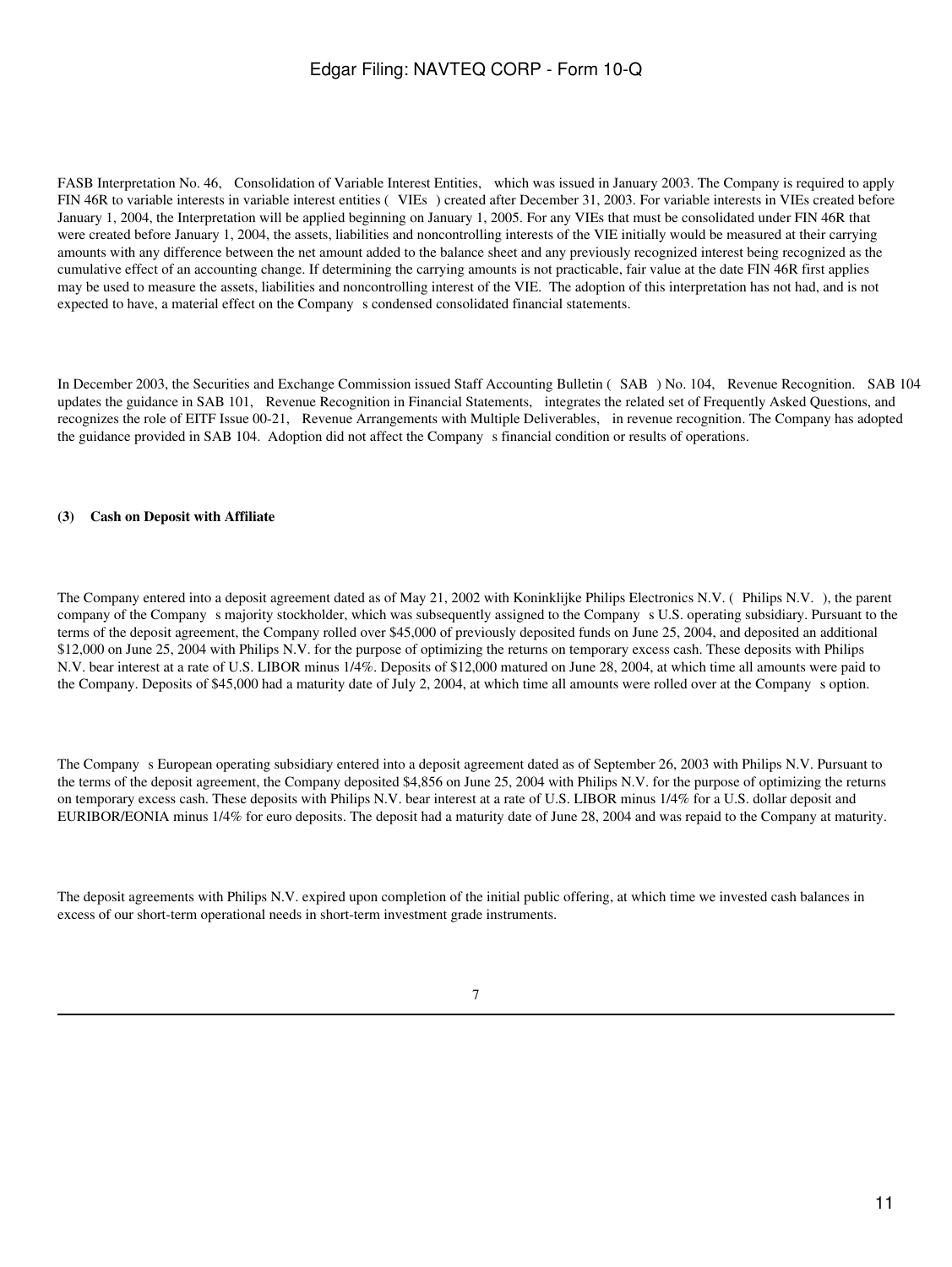### **(4) Comprehensive Income**

Comprehensive income for the quarters and the six months ended June 29, 2003 and June 27, 2004 was as follows:

|                                         | <b>Ouarter Ended</b> |                  | <b>Six Months Ended</b>              |        |  |
|-----------------------------------------|----------------------|------------------|--------------------------------------|--------|--|
|                                         | June 29,<br>2003     | June 27,<br>2004 | June 27,<br>June 29,<br>2004<br>2003 |        |  |
| Net income                              | 22,773               | 15.323           | 38,250                               | 25,042 |  |
| Foreign currency translation adjustment | (11.417)             | 458              | (15,779)                             | 2.961  |  |
| Comprehensive income                    | 11.356               | 15.781           | 22,471                               | 28,003 |  |

#### **(5) Earnings Per Share**

Basic and diluted earnings per share is computed based on net income divided by the weighted average number of shares of common stock outstanding for the period, in accordance with SFAS No. 128, Earnings Per Share.

Basic and diluted earnings per share for the quarters and the six months ended June 29, 2003 and June 27, 2004 was calculated as follows:

|                                                                                         | <b>Ouarter Ended</b> |                         |                  |              | <b>Six Months Ended</b> |                         |  |
|-----------------------------------------------------------------------------------------|----------------------|-------------------------|------------------|--------------|-------------------------|-------------------------|--|
|                                                                                         |                      | <b>June 29,</b><br>2003 | June 27,<br>2004 |              | <b>June 29,</b><br>2003 | <b>June 27,</b><br>2004 |  |
| Numerator:                                                                              |                      |                         |                  |              |                         |                         |  |
| Net income                                                                              | \$                   | 22,773                  | 15,323           | $\mathbb{S}$ | 38,250                  | 25,042                  |  |
| Denominator:                                                                            |                      |                         |                  |              |                         |                         |  |
| Denominator for basic earnings per share -                                              |                      |                         |                  |              |                         |                         |  |
| weighted average shares outstanding                                                     |                      | 84,028                  | 86,495           |              | 84,006                  | 85,337                  |  |
| Effect of dilutive securities:                                                          |                      |                         |                  |              |                         |                         |  |
| Employee stock options                                                                  |                      |                         | 4,258            |              |                         | 3,930                   |  |
| Restricted stock units                                                                  |                      |                         | 17               |              |                         | 9                       |  |
| Warrants                                                                                |                      | 3,046                   | 1,146            |              | 3,046                   | 2,246                   |  |
| Denominator for diluted earnings per share -<br>weighted average shares outstanding and |                      |                         |                  |              |                         |                         |  |
| assumed conversions                                                                     |                      | 87,074                  | 91,916           |              | 87,052                  | 91,522                  |  |
| Earnings per share:                                                                     |                      |                         |                  |              |                         |                         |  |
| Basic                                                                                   | \$                   | 0.27                    | 0.18             | \$           | 0.46                    | 0.29                    |  |
| Diluted                                                                                 | \$                   | 0.26                    | 0.17             | \$           | 0.44                    | 0.27                    |  |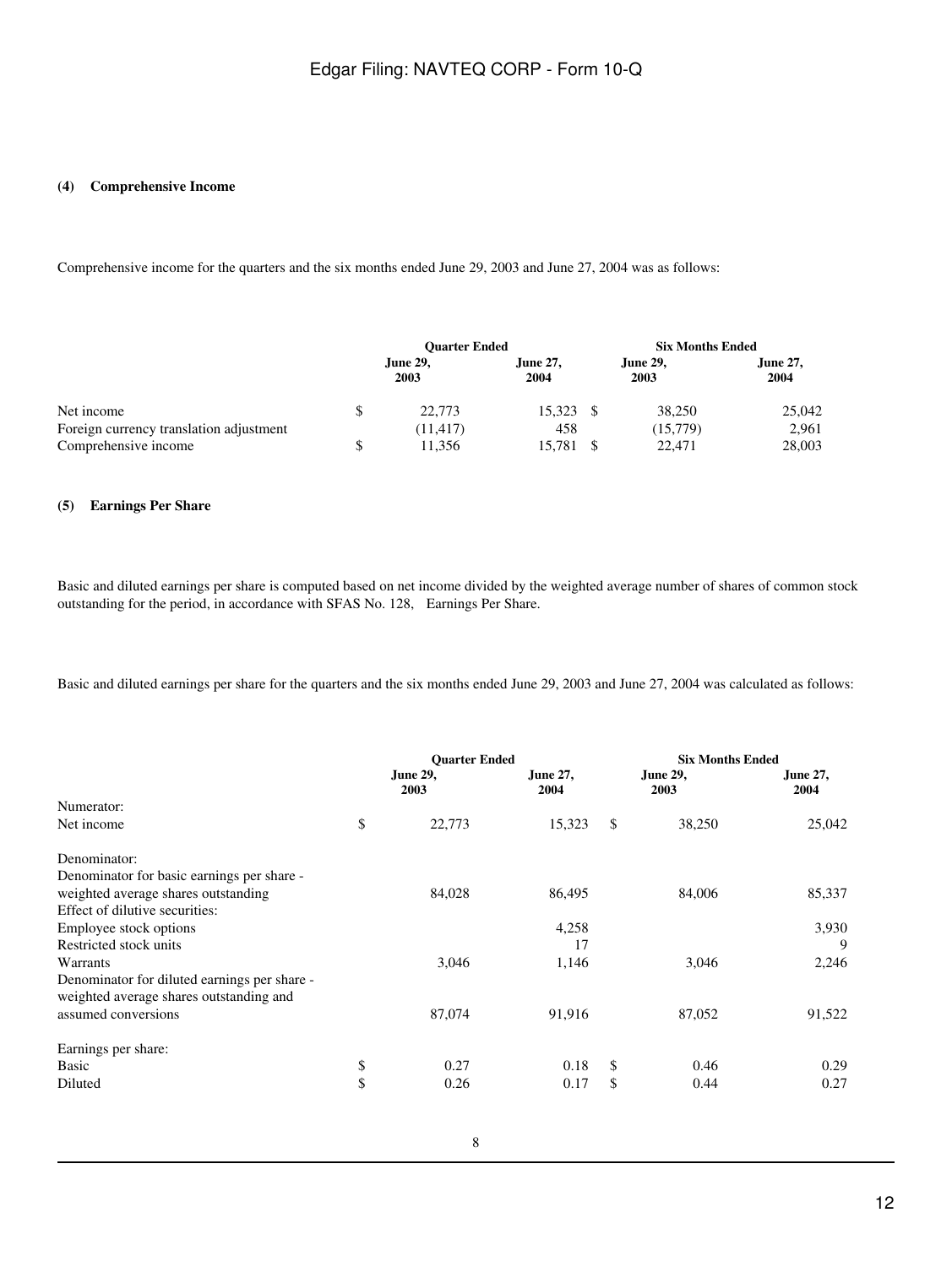Options to purchase 7,593 and 0 shares of common stock were outstanding at June 29, 2003 and June 27, 2004, respectively, but were not included in the computation of diluted earnings per share because the effect would be antidilutive.

### **(6) Enterprise-wide Disclosures**

The Company operates in one business segment and therefore does not report operating income, identifiable assets and/or other resources related to business segments. The Company derives its revenue from database license fees and professional services. Revenue is attributed to North America and Europe based on the Company s subsidiary that executed the related agreement.

The following summarizes net revenue on a geographic basis for the quarters and the six months ended June 29, 2003 and June 27, 2004:

|                   | <b>Ouarter Ended</b> |                  |  | <b>Six Months Ended</b> |                  |  |
|-------------------|----------------------|------------------|--|-------------------------|------------------|--|
|                   | June 29,<br>2003     | June 27,<br>2004 |  | June 29,<br>2003        | June 27,<br>2004 |  |
| Net revenue:      |                      |                  |  |                         |                  |  |
| North America     | 20,880               | 30.041 \$        |  | 37.468                  | 54.939           |  |
| Europe            | 46.654               | 66.559           |  | 82.101                  | 121,126          |  |
| Total net revenue | 67.534               | 96,600 \$        |  | 119.569                 | 176,065          |  |

The following summarizes long-lived assets on a geographic basis as of December 31, 2003 and June 27, 2004:

|                                                   | December 31,<br>2003 | June 27,<br>2004 |
|---------------------------------------------------|----------------------|------------------|
| Property and equipment, net:                      |                      |                  |
| North America                                     | \$<br>8,331          | 9,101            |
| Europe                                            | 3,587                | 4,933            |
| Total property and equipment, net                 | \$<br>11,918         | 14,034           |
| Capitalized software development costs, net:      |                      |                  |
| North America                                     | \$<br>22,605         | 24,187           |
| Europe                                            |                      |                  |
| Total capitalized software development costs, net | \$<br>22,605         | 24,187           |
|                                                   |                      |                  |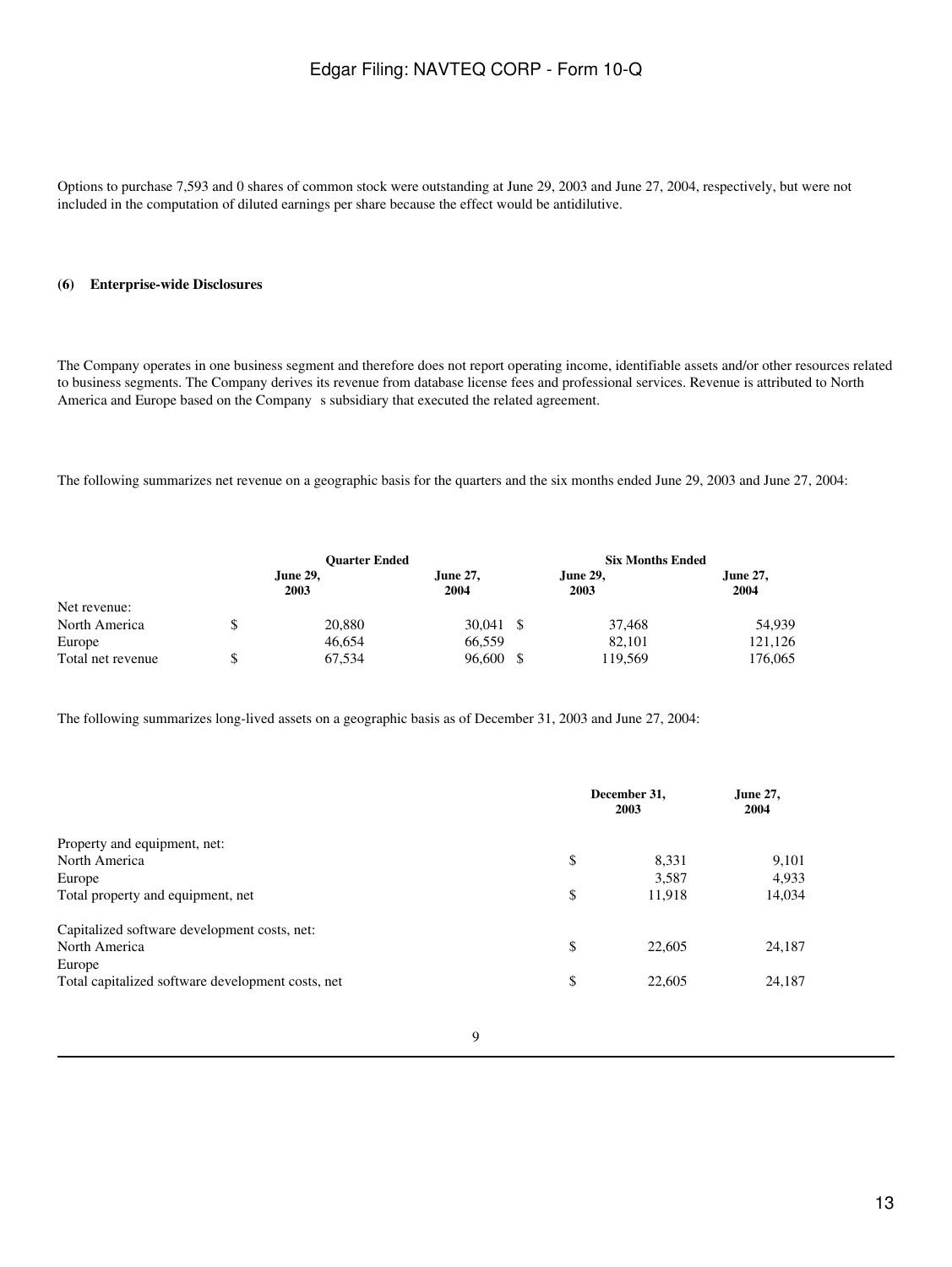#### **(7) Foreign Currency Derivative**

On April 22, 2003, the Company entered into a U.S. dollar/euro currency swap agreement (the Swap) with Philips N.V. The purpose of the Swap was to minimize the exchange rate exposure between the U.S. dollar and the euro on the expected repayment of an intercompany obligation. The intercompany balance is payable by one of the Companys European subsidiaries to the Company and one of its U.S. subsidiaries and is due in U.S. dollars. Through December 31, 2002, this intercompany balance was considered permanent in nature, as repayment was not expected to occur in the foreseeable future. However, primarily as a result of improved operating performance in the Company s European business, cash flows are anticipated to be sufficient to support repayment over the next several years. Accordingly, effective January 1, 2003, the loan was no longer designated as permanent in nature.

Under the terms of the Swap, one of the Company s European subsidiaries makes payments to Philips N.V. in euros in exchange for the U.S. dollar equivalent at a fixed exchange rate of \$1.0947 U.S. dollar/euro. The U.S. dollar proceeds obtained under the Swap are utilized to make payments of principal on the intercompany loan. The outstanding principal balance under the intercompany loan was \$187,136 at April 22, 2003. The Swap has a maturity date of December 22, 2006 and provides for settlement on a monthly basis in proportion to the repayment of the intercompany obligation. As of June 27, 2004, the outstanding intercompany obligation was \$128,166 and the fair value of the Swap was a liability of \$13,979.

The intercompany loan bears interest at one-month U.S. LIBOR. The Swap also provides that this European subsidiary of the Company will pay interest due in euros on a monthly basis to Philips N.V. in exchange for U.S. dollars at the one-month U.S. dollar LIBOR rate.

The Swap was not designated for hedge accounting and therefore changes in the fair value of the Swap are recognized in current period earnings. A gain on the fair value of the Swap of \$2,933 was recorded for the quarter ended June 27, 2004. This gain was offset by a foreign currency transaction loss of \$739 recognized as a result of the remeasurement of the outstanding intercompany obligation at June 27, 2004, and a foreign currency transaction loss of \$2,191 recognized in earnings during the quarter ended June 27, 2004 resulting from foreign currency exchange differences arising on the repayments of the intercompany obligation. A gain on the fair value of the Swap of \$9,127 was recorded for the six months ended June 27, 2004. This gain was offset by a foreign currency transaction loss of \$5,529 recognized as a result of the remeasurement of the outstanding intercompany obligation at June 27, 2004, and a foreign currency transaction loss of \$3,560 recognized in earnings during the six months ended June 27, 2004 resulting from foreign currency exchange differences arising on the repayments of the intercompany obligation. In July 2004, Philips assigned the Swap to an unaffiliated third party.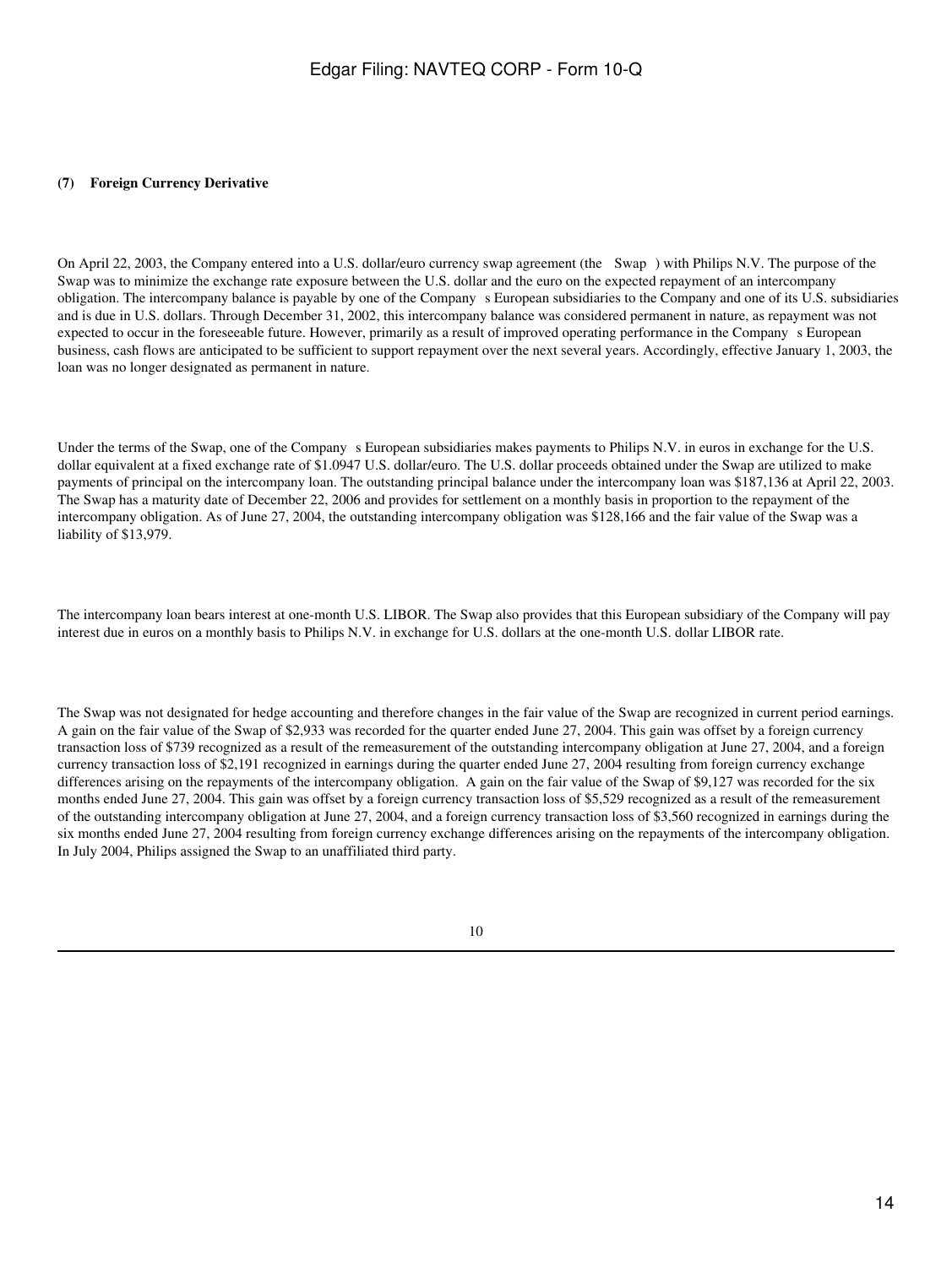#### **(8) Deferred Revenue**

During the first quarter of 2004, the Company entered into a five-year license agreement to provide map database information to a customer. Under the license agreement, the customer paid \$30,000 during the second quarter of 2004 related to license fees for the first three years of the agreement. The customer can use up to \$10,000 of the credits in each of 2004, 2005 and 2006. As of June 27, 2004, \$10,000 remained in the balance of short-term deferred revenue and \$17,168 remained in the balance of long-term deferred revenue related to this agreement. In addition, the customer has an obligation to the Company of \$20,000 payable on January 15, 2007 related to license fees in 2007 and 2008.

#### **(9) Stockholders Equity**

On April 28, 2004, Philips Consumer Electronic Services B.V. (Philips B.V.), the Companys principal stockholder, exercised all of its outstanding warrants and acquired 3,384 shares of the Companys common stock. As of June 27, 2004, Philips B.V. owned 73,132 shares of common stock, or approximately 83.4%, of the Company. In connection with a registration rights agreement between Philips B.V. and the Company, Philips B.V. exercised its first demand registration right on April 16, 2004. Pursuant to this request, the Company filed a Registration Statement on Form S-1 (Reg. No. 333-114637) on April 20, 2004 with the Securities and Exchange Commission to register the Companys common stock in an initial public offering, which became effective on August 5, 2004. At closing, the Company s selling stockholders, Philips B.V., and NavPart I B.V., received all of the proceeds from the sale of shares in the offering.

On April 27, 2004, the Company s board of directors and stockholders approved a reverse split of the Company s common stock. The ratio for the reverse split was 1-for-14, as determined by the Companys board of directors. The Company amended its amended and restated certificate of incorporation on August 5, 2004 to effect this reverse split and to change the number of authorized shares of common stock to 400,000. The Company will record a reclassification between Common Stock and Additional Paid-in Capital as of the effective date of the reverse split. All previously reported share amounts have been retroactively adjusted to give effect to the reverse split.

In April 2004, the Company declared a special cash dividend to common stockholders of record as of April 19, 2004 in the amount of approximately \$47,159, which was paid on June 18, 2004.

On April 28, 2004, Philips B.V. exercised its warrants to acquire 3,384 shares of the Companys common stock at a purchase price of \$0.14 per share. The Company received \$474 in proceeds related to the exercise of the warrants. The shares issued upon exercise of the warrants were not included in Philips outstanding common stock for purposes of the special cash dividend paid to our common stockholders on June 18, 2004.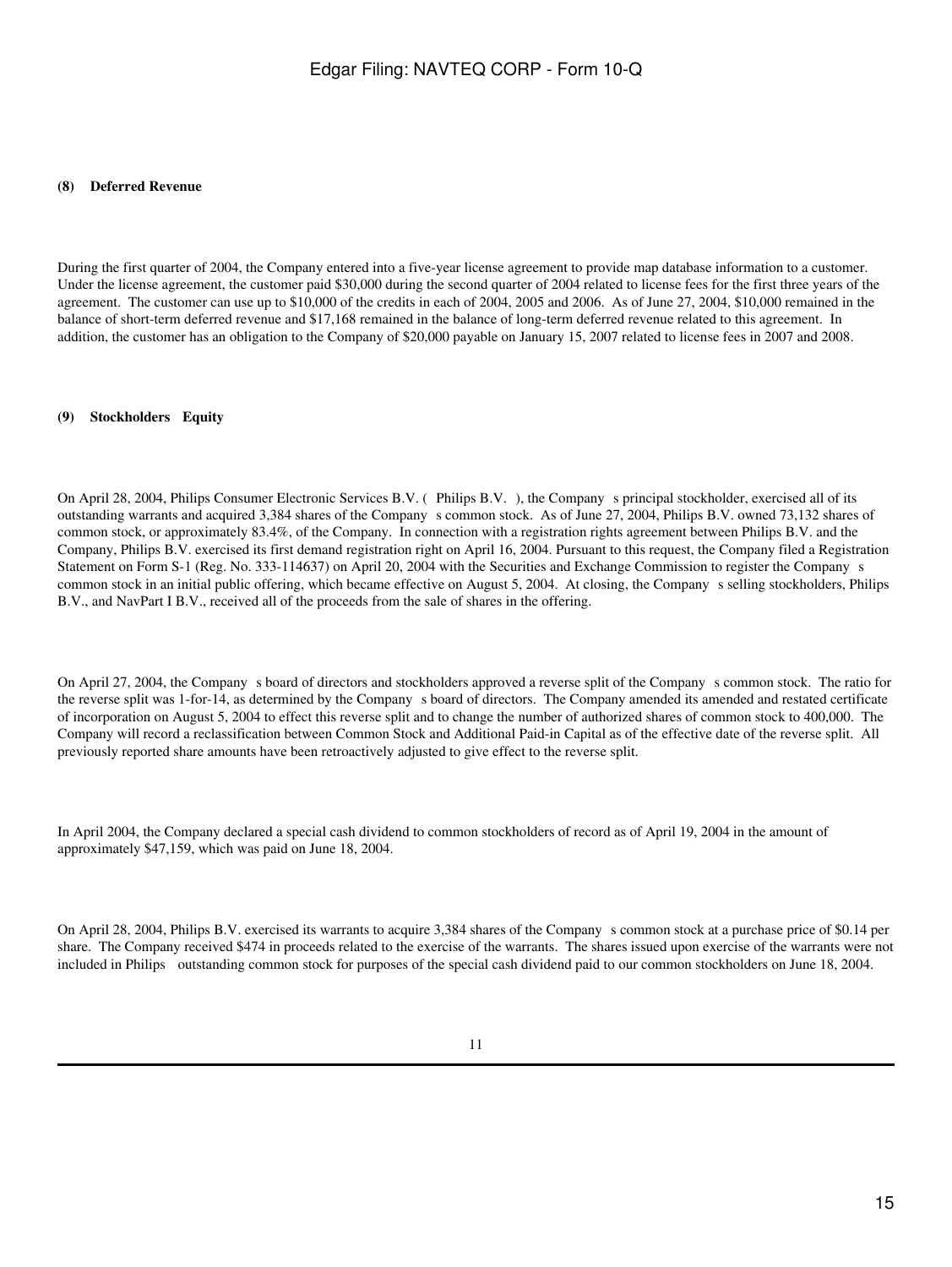#### **(10) Subsequent Event**

On August 6, 2004, the Company granted 143 restricted stock units and options to purchase 484 shares of the Company s common stock to certain of our directors and employees under our 2001 Stock Incentive Plan. The restricted stock units will vest in four equal annual installments beginning on the anniversary of February 2, 2004 for those employees hired prior to such date, the anniversary of the date of hire for those employees hired after such date and the anniversary of March 19, 2004 for all directors who are not the Company s employees or employees of the Companys affiliates other than Mr. Miller, whose restricted stock units will begin vesting on the anniversary of the date of grant. The options will vest 25% on the first anniversary of February 2, 2004 for those employees hired prior to such date, the anniversary of the date of hire for those employees hired after such date and the anniversary of March 19, 2004 for all directors who are not the Company s employees or employees of the Company s affiliates other than Mr. Miller, whose options will begin vesting on the anniversary of the date of grant. The remainder will vest 1/36 per month thereafter over a three-year period. The Company expects to record total compensation expense of \$3,100 related to the restricted stock unit grants, of which we expect to record \$1,500 in the third and fourth quarters of 2004. The expense related to the restricted stock units will be recognized ratably over the vesting periods of the restricted stock units.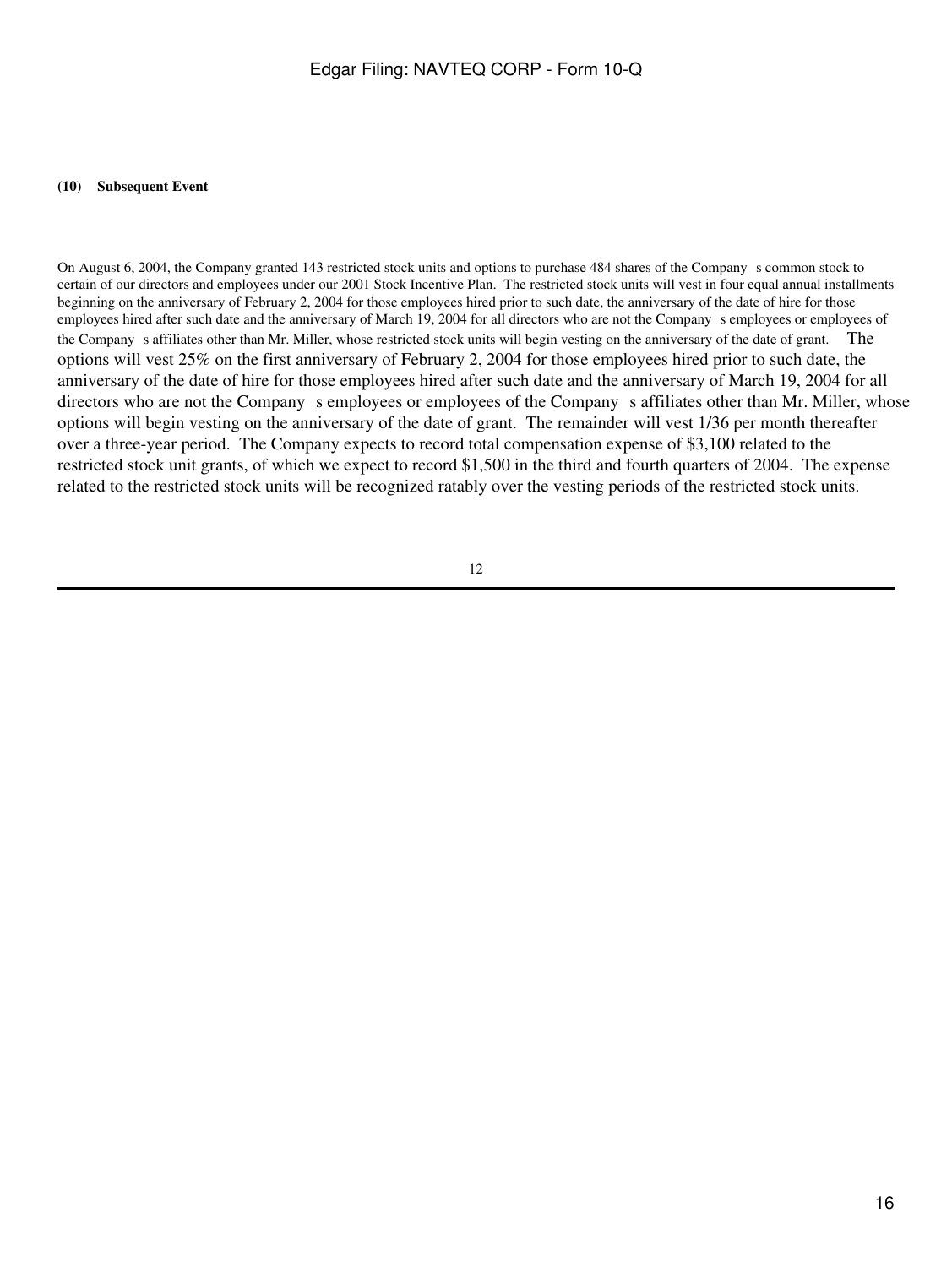### Item 2. Management s Discussion and Analysis of Financial Condition and Results of Operations (Amounts in thousands except per **share amounts)**

You should read the following discussion and analysis of our financial condition and results of operations in conjunction with our condensed consolidated financial statements and the related notes thereto contained elsewhere in this document. Certain information contained in this discussion and analysis and presented elsewhere in this document, including information with respect to our plans and strategy for our business, includes forward-looking statements that involve risk and uncertainties. In evaluating these statements, you should specifically consider the various risk factors identified herein that could cause actual results to differ materially from those expressed in such forward-looking statements.

#### **Overview**

We are a leading provider of comprehensive digital map information for automotive navigation systems, mobile navigation devices and Internet-based mapping applications. Our map database enables providers of these products and services to offer dynamic navigation, route planning, location-based information services and other geographic information products and services to consumer and commercial users.

On April 28, 2004, Philips Consumer Electronic Services B.V. (Philips B.V.), a subsidiary of Koninklijke Philips Electronics N.V. (together with Philips B.V., Philips) exercised all of its outstanding warrants and acquired 3,384 shares of our common stock. As of June 27, 2004, Philips owned 73,132 shares of our common stock, or approximately 83.4%. In connection with a registration rights agreement between Philips and us, Philips B.V. exercised its first demand registration right on April 16, 2004. Pursuant to this request, we filed a Registration Statement on Form S-1 (Reg. No. 333-114637) on April 20, 2004 with the Securities and Exchange Commission to register our common stock in an initial public offering which became effective on August 5, 2004. Our selling stockholders, Philips B.V. and NavPart I B.V., received all of the proceeds from the sale of shares in the offering.

### *Revenue*

We generate revenue primarily through the licensing of our database in North America and Europe. The largest portion of our revenue comes from digital map data used in self-contained hardware and software systems installed in vehicles. We believe that there are two key market factors that affect our performance with respect to this revenue: the number of automobiles sold for which navigation systems are either standard or an option (adoption) and the rate at which car buyers select navigation systems as an option (take-rate).

The adoption of navigation systems in automobiles and the take-rates have increased during recent years, and we expect that these will continue to increase for at least the next few years as a result of market acceptance by our customers of products and services that use our database. As the adoption of navigation systems in automobiles and the take-rates increase, we believe each of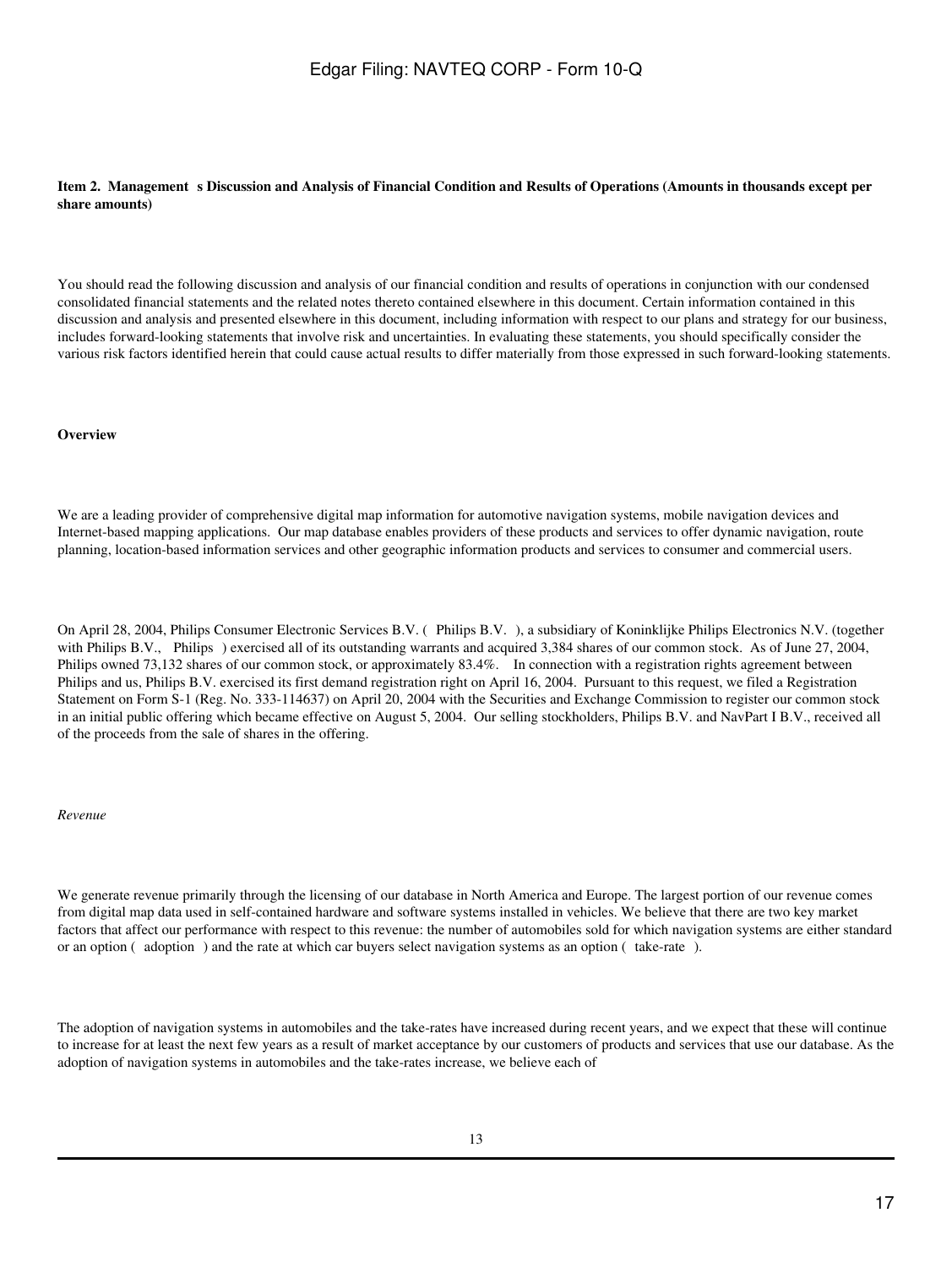these can have a positive effect on our revenue, subject to our ability to maintain our license fee structure and customer base.

In addition, the market for products and services that use our database is evolving, and we believe that much of our future success depends upon the development of markets for a wider variety of products and services that use our database. This includes growth in GPS-enabled mobile devices, such as personal navigation devices, personal digital assistants, cellular telephones and other products and services that use digital map data. While use of our map database in wireless telephones and in location-based products and services is still largely in development and just beginning to enter the marketplace, there are a number of personal digital assistants and personal navigation devices currently on the market in both Europe and North America that use our map database for turn-by-turn route guidance, including products offered by Garmin, Hewlett-Packard and Thales. Our revenue growth is driven by the rate at which consumers and businesses purchase these products and services, which in turn is affected by the availability and functionality of products and services. We believe that both of these factors have increased in recent years and will continue to increase for at least the next few years. However, even if such products and services continue to be developed and marketed by our customers and gain market acceptance, we may not be able to license the database at prices that will enable us to maintain profitable operations. Moreover, the market for map information is highly competitive, and competitive pressures in this area may result in price reductions for our database, which could materially adversely affect our business and prospects.

We have also experienced, and expect to continue to experience, difficulty in maintaining the license fees we charge for our digital map database due to a number of factors, including automotive and mobile device customer expectations of continually lower license fees each year and a highly competitive environment. As a consequence of Tele Atlas acquisition of GDT in July 2004, there may be additional price pressure on our license fees in order for us to compete effectively with the combined company. In addition, governmental and quasi-governmental entities are increasingly making map data information with higher quality and greater coverage available free of charge or at lower prices. Customers may determine that the data offered by such entities is an adequate alternative to our map database for some of their applications. Additionally, the availability of this data may encourage new entrants into the market by decreasing the cost to build a map database similar to ours. In response to these pressures, we are focused on:

Offering a digital map database with superior quality, detail and coverage;

 Providing value-added services to our customers such as distribution services, and technical and marketing support; and

 Enhancing and extending our product offering by adding additional content to our map database such as integrated real-time traffic data, enhancements to support advanced driver assistance systems applications that improve vehicle safety and performance, and enriched points of interest, such as restaurant reviews, hours of operation and parking availability.

We also believe that in the foreseeable future the effect on our revenue and profitability of any decreases in our license fees will be offset by volume increases as the market for products and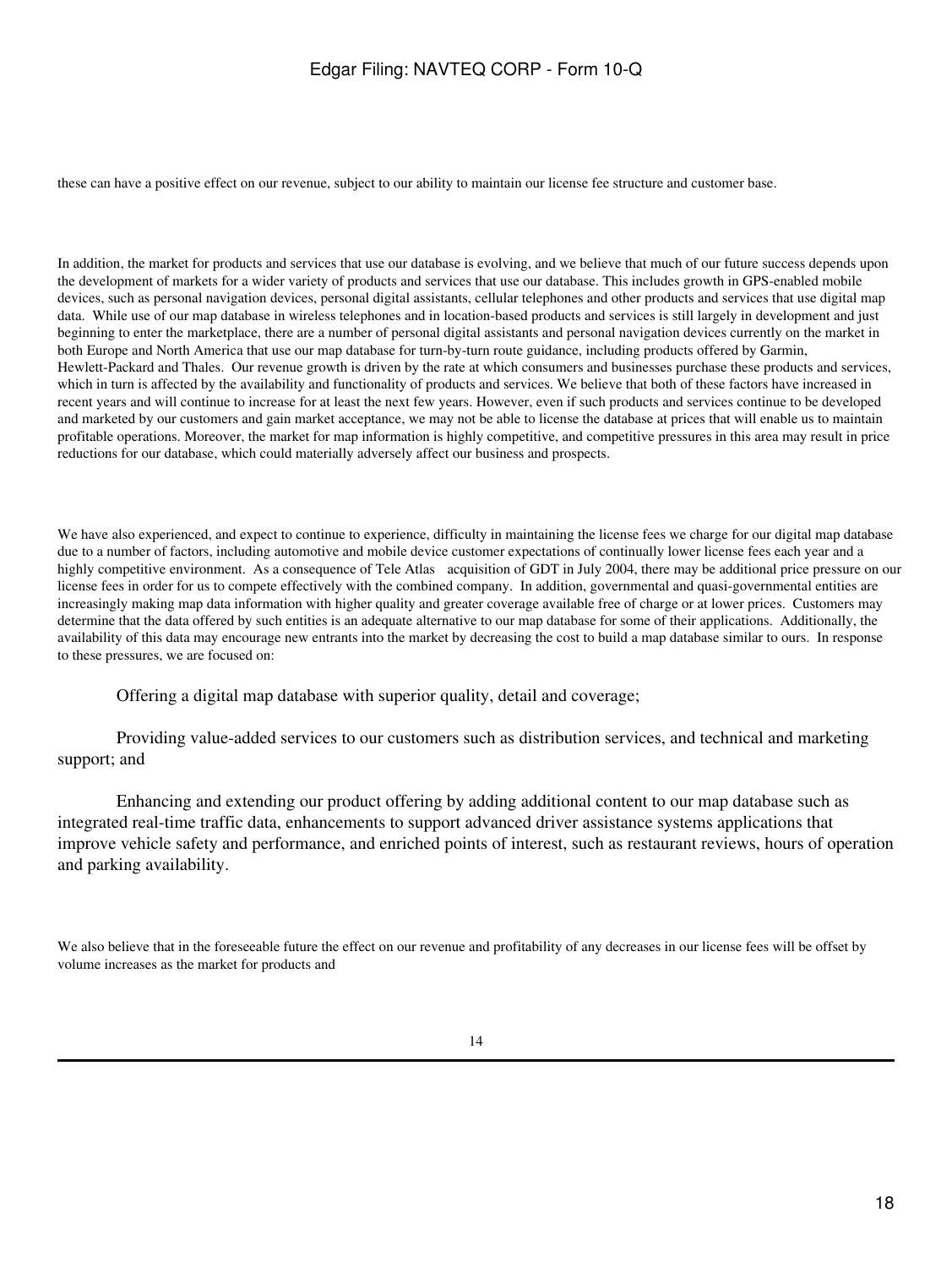services that use our database grows, although we cannot assure you that these increases will occur.

During the first half of 2004, unit sales to customers where we provide distribution services have increased as a percentage of total unit sales. These sales have higher incremental costs than sales where we do not provide distribution services. In future periods, we expect the percentage of total unit sales where we provide distribution services to be consistent with the first half of 2004.

#### *Operating Expenses*

Our operating expenses are comprised of database licensing and production costs and selling, general and administrative expenses. Database licensing and production costs primarily include the purchase and licensing of source maps and employee compensation related to the construction, maintenance and delivery of our database. Selling, general and administrative expenses primarily include employee compensation, marketing, facilities, and other administrative expenses.

Our operating expenses have increased as we have made investments related to the development, improvement and commercialization of our database. We anticipate that operating expenses will continue to increase as our growth and development activities continue, including further development and enhancement of our database and increasing our sales and marketing efforts.

During the second quarter of 2004, we granted approximately 619 restricted stock units to our President and Chief Executive Officer, which units vest at a rate of 25% per year on each anniversary of the date of grant. Restricted stock units are securities that require us to deliver to the holder one share of our common stock for each vested unit. We recorded \$1,129 in compensation expense during the second quarter of 2004 related to this grant using a fair value equal to the initial public offering price of the Companys common stock on August 6, 2004

On August 6, 2004, we granted 143 restricted stock units and options to purchase 484 shares of the Companys common stock to certain of our directors and employees under our 2001 Stock Incentive Plan. The restricted stock units will vest in four equal annual installments beginning on the anniversary of February 2, 2004 for those employees hired prior to such date, the anniversary of the date of hire for those employees hired after such date and the anniversary of March 19, 2004 for all directors who are not our employees or employees of our affiliates other than Mr. Miller, whose restricted stock units will begin vesting on the anniversary of the date of grant. The options will vest 25% on the first anniversary of February 2, 2004 for those employees hired prior to such date, the anniversary of the date of hire for those employees hired after such date and the anniversary of March 19, 2004 for all directors who are not our employees or employees of our affiliates other than Mr. Miller, whose options will begin vesting on the anniversary of the date of grant. The remainder will vest 1/36 per month thereafter over a three-year period. We expect to record total compensation expense of \$3,100 related to the restricted stock unit grants, of which we expect to record \$1,500 in the third and fourth quarters of 2004. The expense related to the restricted stock units will be recognized ratably over the vesting periods of the restricted stock units.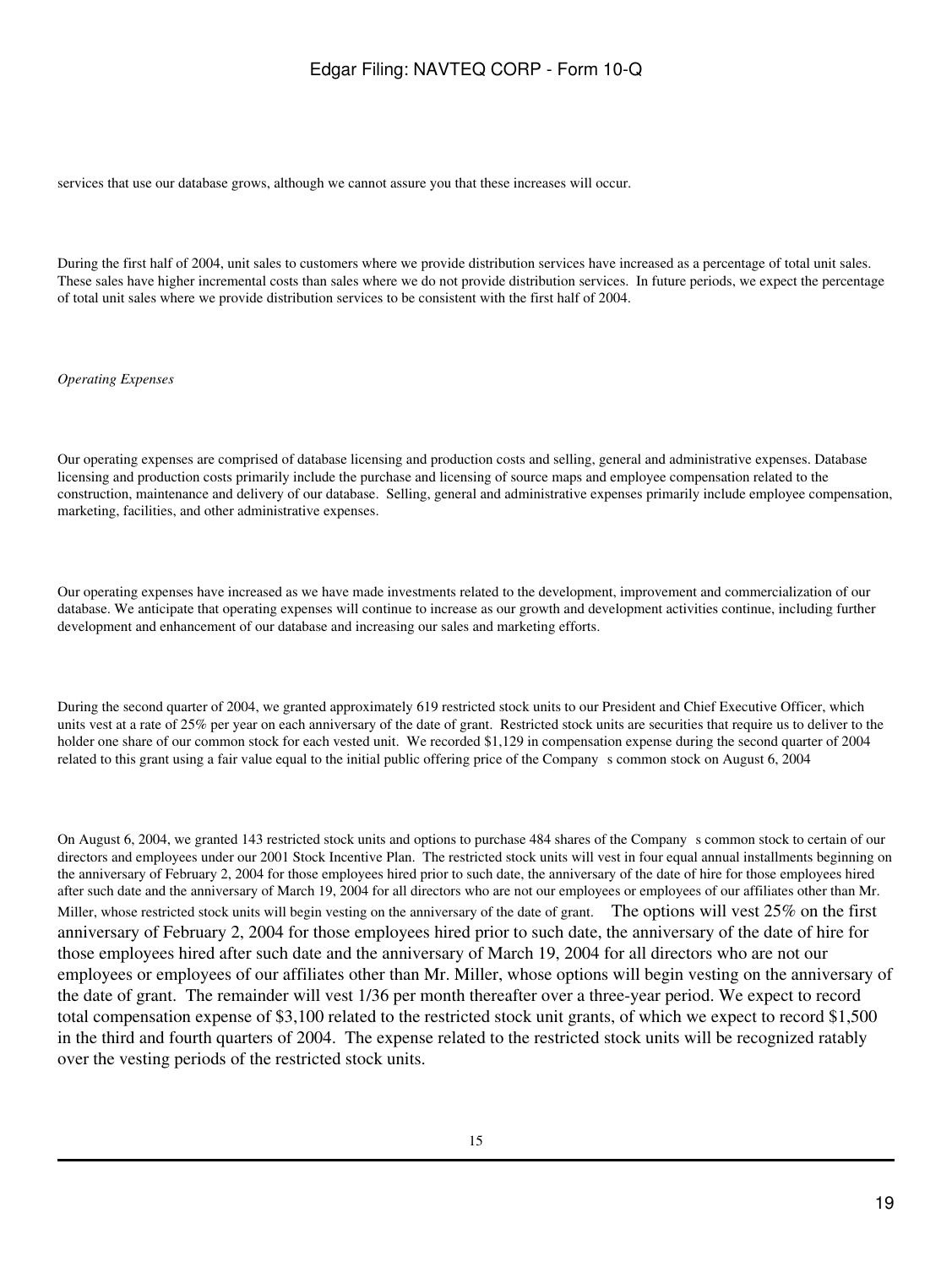We have historically obtained software, software-related consulting services, treasury services, tax consulting services, insurance services and purchasing services on favorable terms through our participation in Philips programs, which we believe have resulted in operating expense savings for us of approximately \$2,000 to \$2,500 per year. Pursuant to a separation agreement with Philips effective upon the closing of the initial public offering, we can no longer obtain software, software-related consulting services, treasury services, tax consulting services and insurance from or through Philips and we can only participate in certain Philips purchasing programs until December 31, 2004. To the extent we are unable to obtain such goods and services at prices and/or terms as favorable as those previously available to us, we expect that we will incur increased operating expenses in future periods.

#### *Income Taxes*

Prior to 2003, we had fully provided a valuation allowance for the potential benefits of our net operating loss and interest expense carryforwards as we believed it was more likely than not that the benefits would not be realized. During the fourth quarter of 2003, we reversed the valuation allowance related to the net operating loss carryforwards and other temporary items as we believed it was more likely than not that we would be able to use the benefit to reduce future tax liabilities. The reversal resulted in recognition of an income tax benefit of \$168,752 in 2003 and a corresponding increase in the deferred tax asset on the consolidated balance sheet. In the first half of 2004, we recorded an income tax provision on our pretax income based on our expected tax rate for the full year, and will continue to do so in future periods.

In addition, as of June 27, 2004, we had U.S. interest expense carryforwards for both Federal and state income tax purposes of approximately \$215,963. As of June 27, 2004, we have fully reserved for the tax benefits related to interest expense carryforwards as we believe it is more likely than not that the benefits will not be realized.

As of June 27, 2004, we had a valuation allowance for deferred tax assets of \$85,381 related to interest expense carryforwards and Canadian net operating loss carryforwards. At such time, we believed it was more likely than not that we would not realize the benefit associated with the interest expense carryforwards due to (1) restrictions placed on the deductibility of the interest as a result of Philips controlling interest in us and (2) our ability to generate sufficient incremental future taxable income in the United States to offset the additional interest expense deductions. Philips relinquished their controlling interest in us after our initial public offering. We are in the process of reevaluating whether it is more likely than not that the tax benefit associated with our net operating loss carryforwards and our interest expense carryforwards will be realized.

*Cash and Liquidity*

Prior to the year ended December 31, 2002, we had been unprofitable on an annual basis since our inception, and, as of June 27, 2004, we had an accumulated deficit of \$496,738. We had historically financed our operations with borrowings from Philips and the sale of preferred stock to Philips. Philips has no obligation to provide us with any additional financing in the future.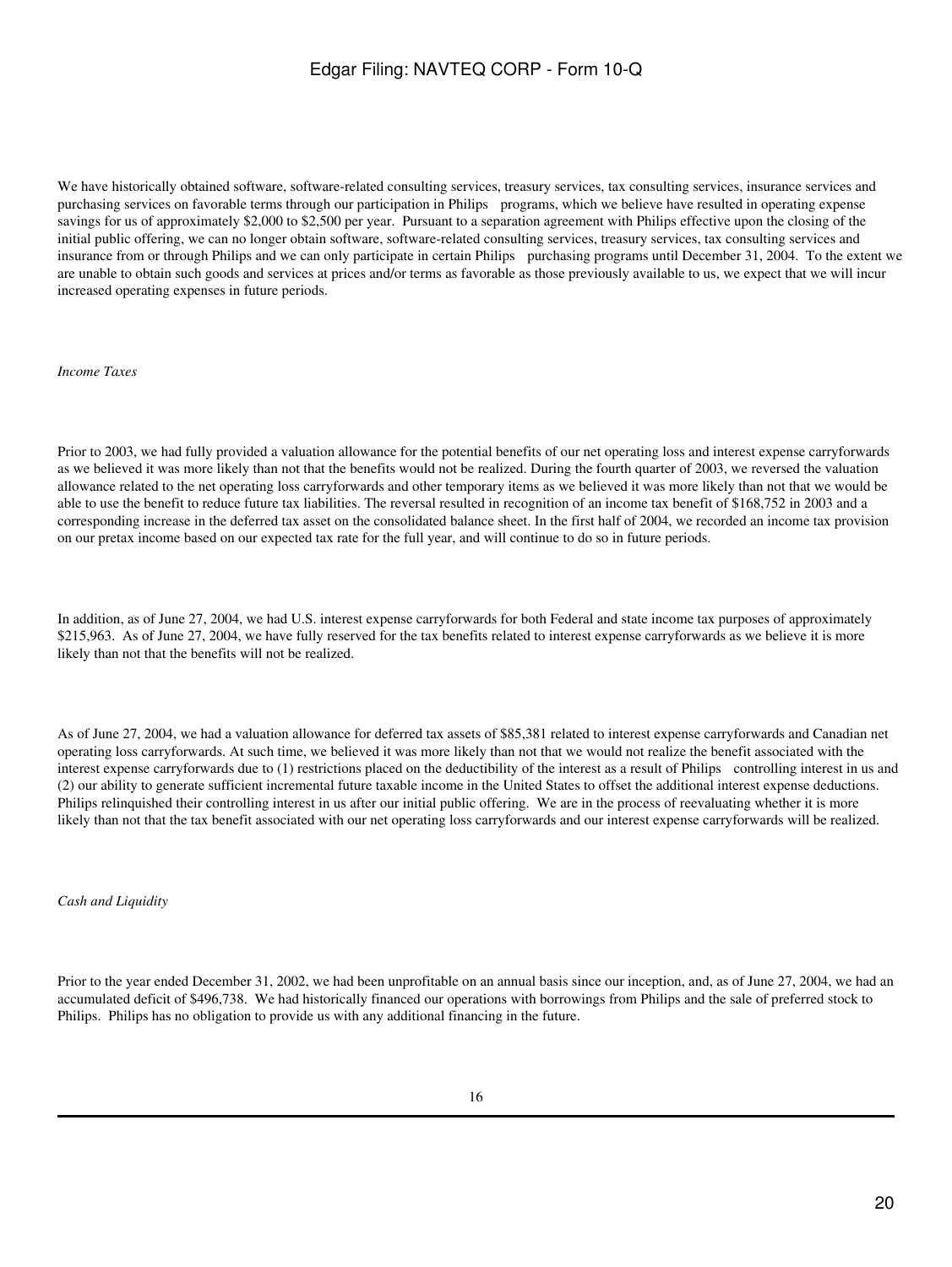As of June 27, 2004, our balance of cash, cash equivalents and cash on deposit with Philips was \$65,596, a decrease of \$1,693 from December 31, 2003. In addition, we have generated positive cash flow from operations for the past ten quarters.

In April 2004, we declared a special cash dividend of approximately \$47,159, which was paid on June 18, 2004 to our common stockholders of record as of April 19, 2004.

*Foreign Currency Risk*

Material portions of our revenue and expenses have been generated by our European operations, and we expect that our European operations will account for a material portion of our revenue and expenses in the future. Substantially all of our international revenue and expenses are denominated in foreign currencies, principally the euro. As a result, our financial results could be affected by factors such as changes in foreign currency exchange rates or weak economic conditions in Europe and other foreign markets in which we have operations. Accordingly, fluctuations in the value of those currencies in relation to the U.S. dollar have caused and will continue to cause dollar-translated amounts to vary from one period to another. In addition to currency translation risks, we incur currency transaction risk whenever one of our operating subsidiaries enters into either purchase or sales transactions using a currency other than the local currency in which it receives revenue and pays expenses.

Historically, we had not engaged in activities to hedge our foreign currency exposures. On April 22, 2003, we entered into a foreign currency derivative instrument to hedge certain foreign currency exposures related to intercompany transactions. See Item 3. Quantitative and Qualitative Disclosures About Market Risk. For the quarter ended June 27, 2004, we generated approximately 69% of our net revenue and incurred approximately 48% of our total costs in foreign currencies. Our European operations reported revenue of \$66,559 for the quarter ended June 27, 2004, approximately \$2,973 (or approximately 3% of total revenue) of which was a result of an increase in the exchange rate of the euro against the dollar, as compared to the second quarter of 2003, with every one cent change in the exchange ratio of the euro against the dollar resulting in approximately a \$550 change in our quarterly revenue and approximately a \$275 change in our quarterly operating income. For the six months ended June 27, 2004, we generated approximately 69% of our net revenue and incurred approximately 49% of our total costs in foreign currencies. Our European operations reported revenue of \$121,126 for the six months ended June 27, 2004, approximately \$8,760 (or approximately 5% of total revenue) of which was a result of an increase in the exchange rate of the euro against the dollar, as compared to the first half of 2003, with every one cent change in the exchange ratio of the euro against the dollar resulting in approximately a \$1,000 change in our first half revenue and approximately a \$450 change in our first half operating income. Our analysis does not consider the implications that such fluctuations could have on the overall economic activity that could exist in such an environment in the United States or Europe.

*Customer Concentration*

Material portions of our revenue have been generated by a small number of customers, and we expect that a small number of customers will account for a material portion of our total revenue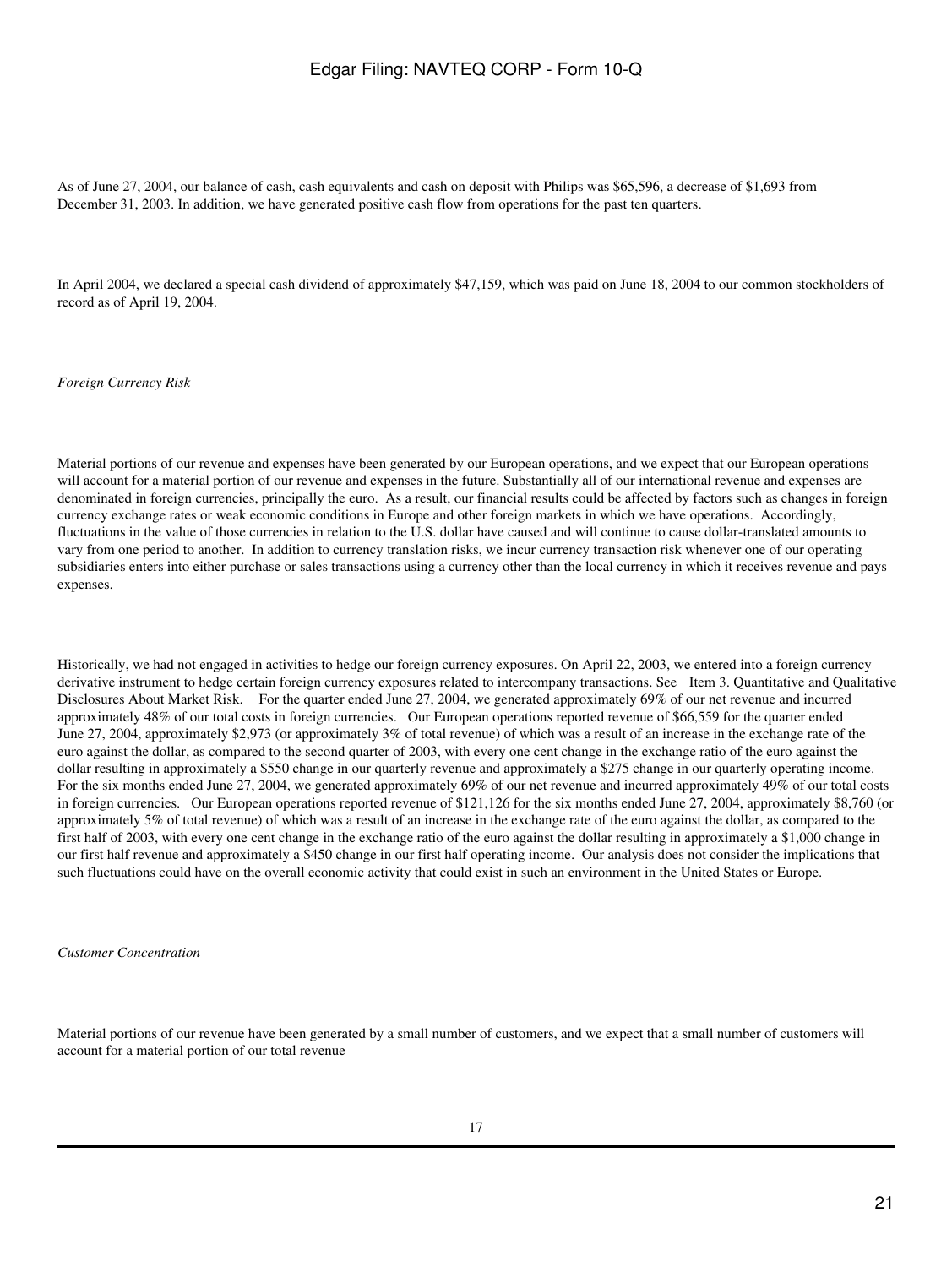in the future. Approximately 24% of our revenue for the quarter ended June 27, 2004 was from two customers, accounting for approximately 15% and 9%, respectively, of our revenue. Approximately 26% of our revenue for the six months ended June 27, 2004 was from two customers, accounting for approximately 17% and 9%, respectively, of our revenue. Our top fifteen customers accounted for approximately 77% of our revenue for the quarter ended June 27, 2004. Our top fifteen customers accounted for approximately 76% of our revenue for the six months ended June 27, 2004.

The majority of our significant customers are automobile manufacturers and suppliers to automobile manufacturers. Conditions in the market for new automobiles generally and conditions affecting specific automobile manufacturers and suppliers may affect sales of vehicle navigation systems incorporating our database. Fluctuations in the automotive market have occurred in the past and are likely to occur in the future. To the extent that our future revenue depends materially on sales of new automobiles equipped with navigation systems enabled by digital maps, our business may be vulnerable to these fluctuations.

#### *Reverse Stock Split*

On April 27, 2004, our board of directors and stockholders approved a reverse split of our common stock. The ratio for our reverse split was 1-for-14, as determined by our board of directors. We amended our amended and restated certificate of incorporation on August 5, 2004 to effect the reverse split and to change the number of authorized shares of common stock to 400,000. All previously reported share amounts have been retroactively adjusted to give effect to the reverse split.

#### **Critical Accounting Estimates**

Our discussion and analysis of our financial condition and results of operations are based upon our condensed consolidated financial statements, which have been prepared in accordance with accounting principles generally accepted in the United States. The preparation of these financial statements requires that we make estimates and judgments that affect the reported amounts of assets, liabilities, revenue and expenses, and related disclosures of contingent assets and liabilities. On an ongoing basis, we evaluate our estimates based on historical experience and make various assumptions that we believe to be reasonable under the circumstances, the results of which form the basis for making judgments about the carrying values of assets and liabilities that are not readily apparent from other sources. Actual results may differ from these estimates under different assumptions or conditions. We believe that, of the significant policies used in the preparation of our condensed consolidated financial statements, the following are critical accounting estimates, which may involve a higher degree of judgment and complexity. Management has discussed the development and selection of these critical accounting estimates with our Audit Committee, and our Audit Committee has reviewed this disclosure.

#### *Revenue Recognition*

We derive a substantial majority of our revenue from licensing our database. Revenue is recognized net of provisions for estimated uncollectible amounts and anticipated returns.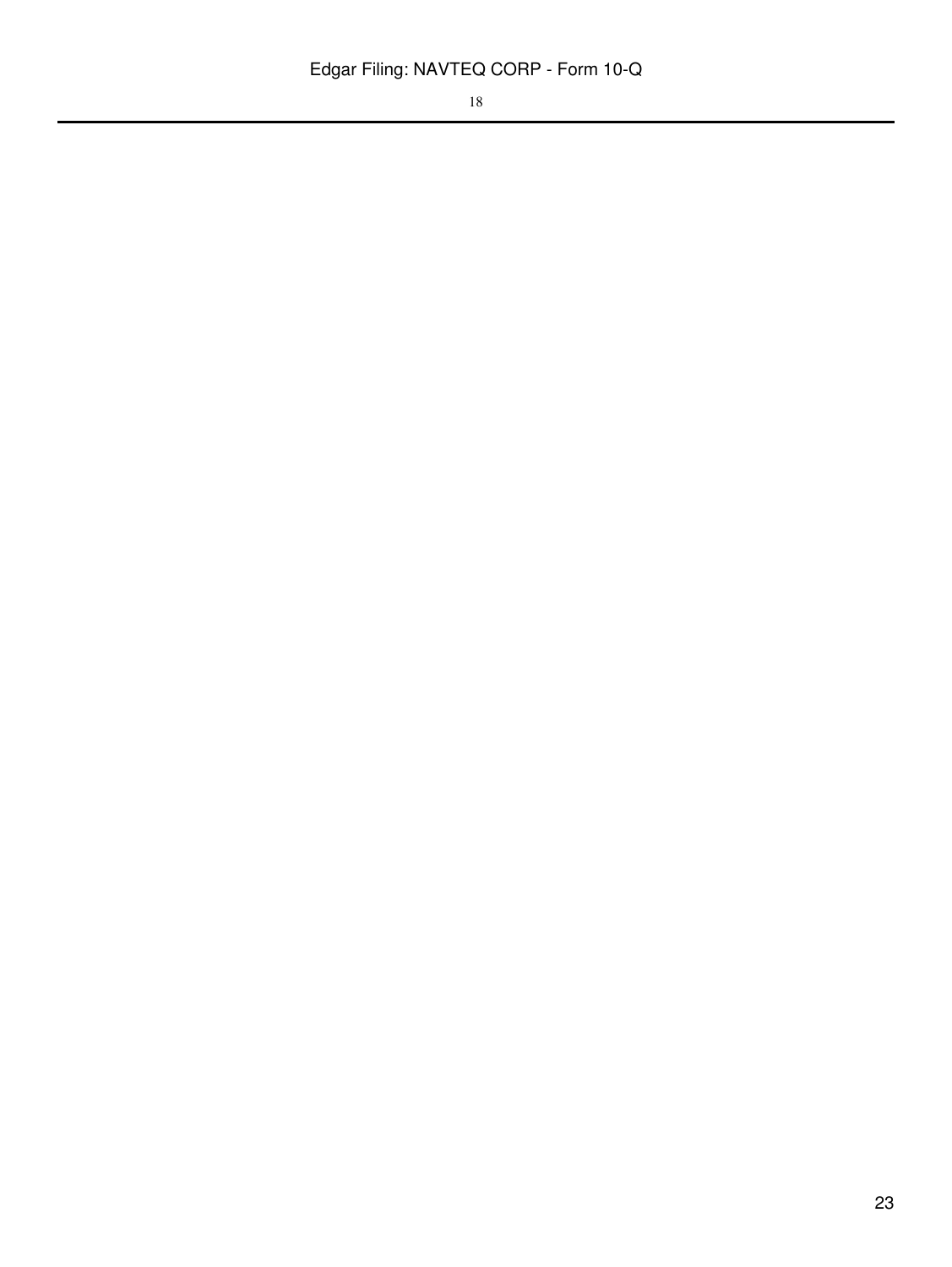Database licensing revenue includes revenue that is associated with nonrefundable minimum licensing fees, license fees from usage (including license fees in excess of nonrefundable minimum fees), recognition of prepaid licensing fees from our distributors and customers and direct sales to end-users.

Nonrefundable minimum annual licensing fees are received upfront and represent a minimum guarantee of fees to be received from the licensee (for sales made by that party to end-users) during the period of the arrangement. We generally cannot determine the amount of up-front license fees that have been earned during a given period until we receive a report from the customer. Accordingly, we amortize the total up-front fee paid by the customer ratably over the term of the arrangement. When we determine that the actual amount of licensing fees earned exceeds the cumulative revenue recognized under the amortization method (because the customer reports licensing fees to us that exceed such amount), we recognize the additional licensing revenue.

License fees from usage (including license fees in excess of the nonrefundable minimum fees) are recognized in the period in which they are reported to us by the customer. Prepaid licensing fees are recognized in the period in which the distributor or customer reports that it has shipped our database to the end-user. Revenue for direct sales is recognized when the database is shipped to the end-user.

Revenue from licensing arrangements consisting of an original database plus a second copy of the database are allocated equally to the two shipments of our database to the customer. The database update is considered to have a value equal to that of the original database provided under such arrangements, which is consistent with their relative fair values. Licensing arrangements that entitle the customer to unspecified updates over a period of time are recognized as revenue ratably over the period of the arrangement.

Our map database license agreements provide evidence of our arrangements with our customers, and identify key contract terms related to pricing, delivery and payment. We do not recognize revenue from licensing our database until delivery has occurred and collection is considered probable. We provide for estimated product returns at the time of revenue recognition based on our historical experience for such returns, which have not been material. As a result, we do not believe there is significant risk of recognizing revenue prematurely.

*Allowance for Doubtful Accounts*

We record allowances for estimated losses from uncollectible accounts based upon specifically identified amounts that we believe to be uncollectible. In addition, we record additional allowances based on historical experience and our assessment of the general financial condition of our customer base. If our actual collections experience changes, revisions to our allowances may be required. We have a number of customers with individually large amounts due at any given balance sheet date. Any unanticipated change in the creditworthiness of one of these customers or other matters affecting the collectibility of amounts due from such customers could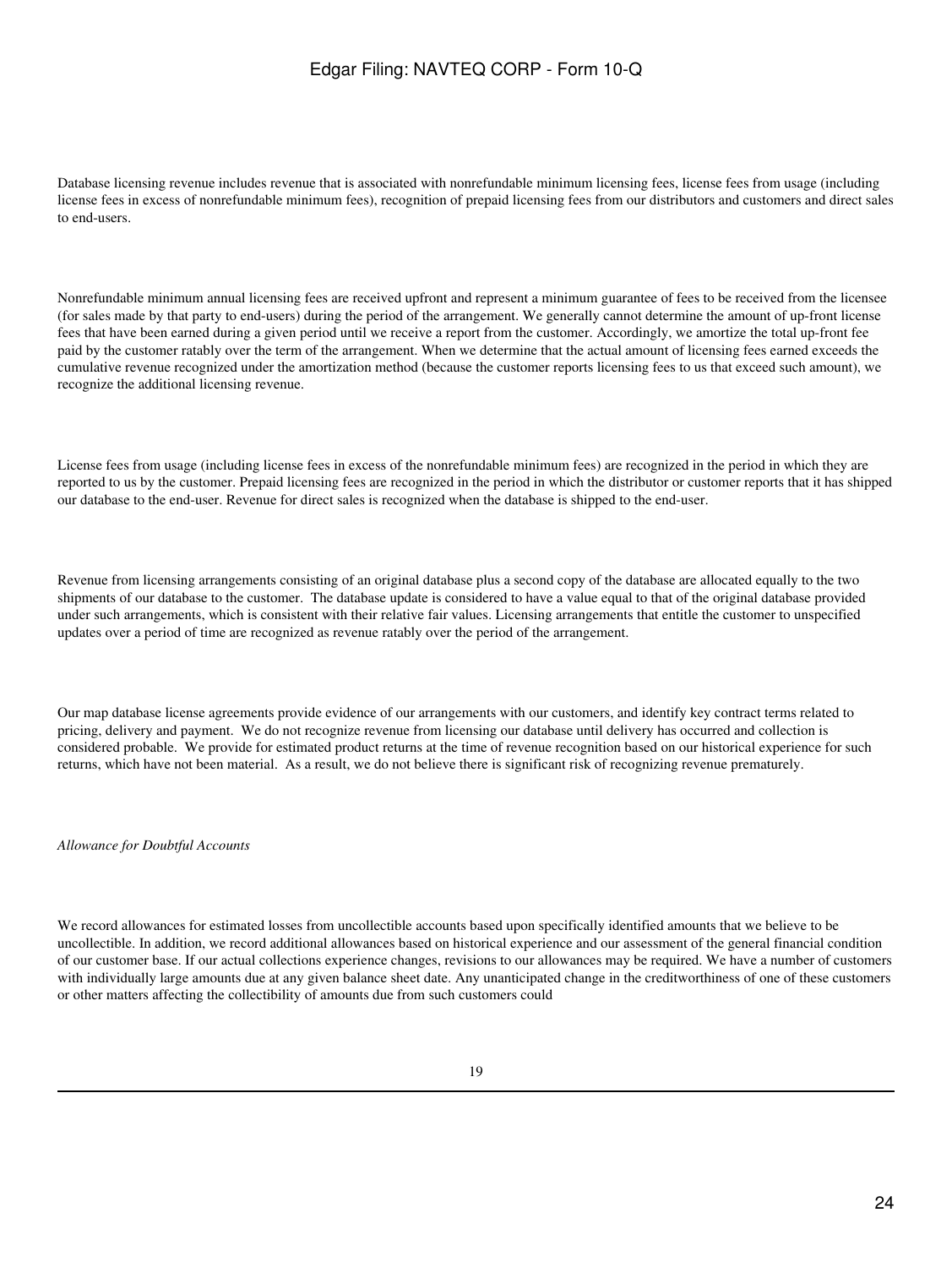have a material adverse affect on our results of operations in the period in which such changes or events occur.

The allowance for doubtful accounts as reflected in our condensed consolidated balance sheet reflects our best estimate of the amount of our gross accounts receivable that will not be collected. Over time, our allowance for doubtful accounts has increased in amount reflecting our revenue growth and higher levels of concentration risk within our receivables portfolio. Our actual level of bad debts has been relatively stable in recent years, which we believe is due to our practice of requiring customer prepayments in certain instances together with prompt identification of potential problem accounts. We continue to refine our estimates for bad debts as our business grows, and while our credit losses have historically been within both our expectations and the provision recorded, fluctuations in credit loss rates in the future may impact our financial results.

#### *Database Licensing, Production and Software Development Costs*

We have invested significant amounts in creating and updating our database and developing related software applications for internal use. Database licensing and production costs consist of database creation and updating, database licensing and distribution, and database-related software development. Database creation and updating costs are expensed as incurred. These costs include the direct costs of database creation and validation, costs to obtain information used to construct the database, and ongoing costs for updating and enhancing the database content. Database licensing and distribution costs include the direct costs related to reproduction of the database for licensing and per-copy sales and shipping and handling costs. Database-related software development costs consist primarily of costs for the development of software as follows: (i) applications used internally to improve the effectiveness of database creation and updating activities, (ii) enhancements to internal applications that enable our core database to operate with emerging technologies, and (iii) applications to facilitate customer use of our database. Costs of internal-use software are accounted for in accordance with AICPA Statement of Position (SOP) No. 98-1, Accounting for the Costs of Computer Software Developed or Obtained for Internal Use. Accordingly, certain application development costs relating to internal-use software have been capitalized and are being amortized on a straight-line basis over the estimated useful lives of the assets, generally four to five years. It is possible that our estimates of the remaining economic life of the technology could change from the current amortization periods. In that event, impairment charges or shortened useful lives of internal-use software could be required.

#### *Impairment of Long-lived Assets*

As of December 31, 2003 and June 27, 2004, our long-lived assets consisted of property and equipment and internal-use software. We review long-lived assets for impairment whenever events or changes in circumstances indicate that the carrying amount of an asset may not be recoverable. Recoverability of assets to be held and used is measured by comparison of the carrying amount of an asset to estimated undiscounted future cash flows expected to be generated by the asset. If the carrying amount of an asset exceeds its estimated future cash flows,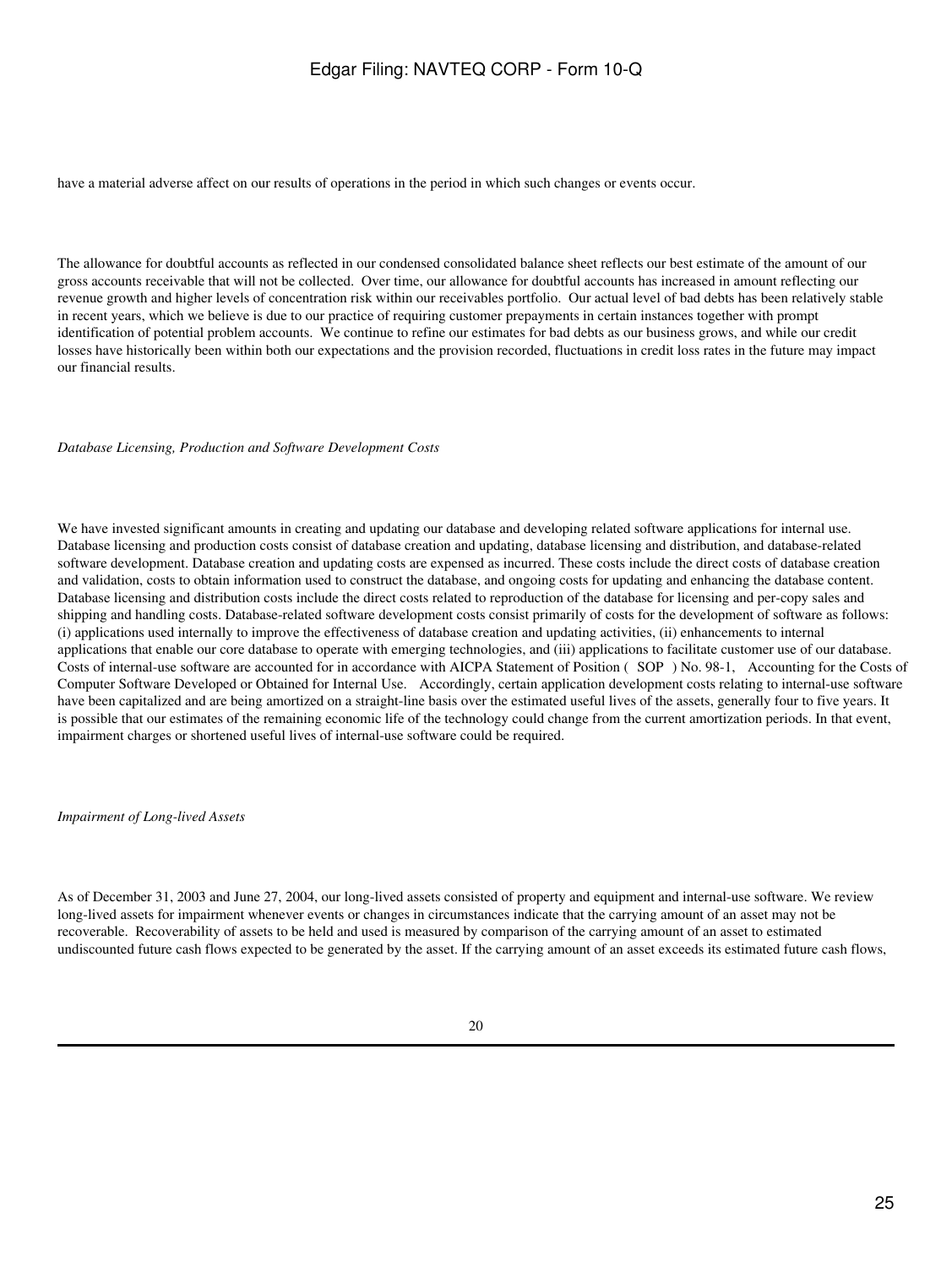an impairment charge is recognized in the amount by which the carrying amount of the asset exceeds the fair value of the asset. Significant management judgment is required in determining the fair value of our long-lived assets to measure impairment, including projections of future discounted cash flows.

#### *Realizability of Deferred Tax Assets*

The assessment of the realizability of deferred tax assets involves a high degree of judgment and complexity. In assessing the realizability of deferred tax assets, management considers whether it is more likely than not that some portion or all of the deferred tax assets will not be realized. The realization of deferred tax assets is dependent upon the generation of future taxable income during the periods in which temporary differences, as determined pursuant to Statement of Financial Accounting Standards (SFAS) No. 109, Accounting for Income Taxes, become deductible. Management considers the scheduled reversal of deferred tax liabilities, projected future taxable income, and tax planning strategies in making this assessment. Management s evaluation of the realizability of deferred tax assets must consider both positive and negative evidence, and the weight given to the potential effects of positive and negative evidence is based on the extent to which it can be objectively verified. We have generated significant taxable losses since our inception, and prior to the year ended December 31, 2003, management had concluded that a valuation allowance against substantially all of our deferred tax assets was required. However, our European operations generated taxable profits throughout 2002, and, for the year ended December 31, 2003, both our European and U.S. operations generated taxable income. During 2003, we assessed the realizability of our deferred tax assets by weighing both positive and negative evidence. Positive evidence included qualitative factors such as growing market acceptance of navigation products in Europe and North America, particularly in automobiles, our leading competitive positions in both Europe and the U.S., and the significant time required and cost involved in building a database such as ours. Positive quantitative evidence included our strong recent operating performance in both Europe and the U.S., our projections of our future operating results that indicate that we will be able to generate sufficient taxable income to fully realize the benefits of our existing loss carryforwards before they expire, and the length of carryforward periods related to our net operating losses, approximately half of which have no statutory expiration date. Negative evidence included our history of operating losses through 2001, the likelihood of increased competition and the loss of a large customer. After evaluating the available evidence, management determined that sufficient objective evidence existed to conclude that it is more likely than not that a portion of the deferred tax assets would be realized. Accordingly, we reversed the valuation allowance related to net operating loss carryforwards and other temporary items in Europe and the United States, resulting in the recognition of an income tax benefit of \$168,752 in 2003. To fully realize these deferred tax assets, we will need to generate future taxable income of approximately \$258,956 in Europe and approximately \$201,737 of taxable income in the United States, which must include approximately \$78,144 of taxable state income. By generating taxable income in Europe and the U.S. at the levels realized in 2003 in future years, we would be able to realize the benefits of all existing net operating losses in these jurisdictions before they expire. However, we cannot assure you that we will continue to experience taxable income at levels consistent with recent performance in some or all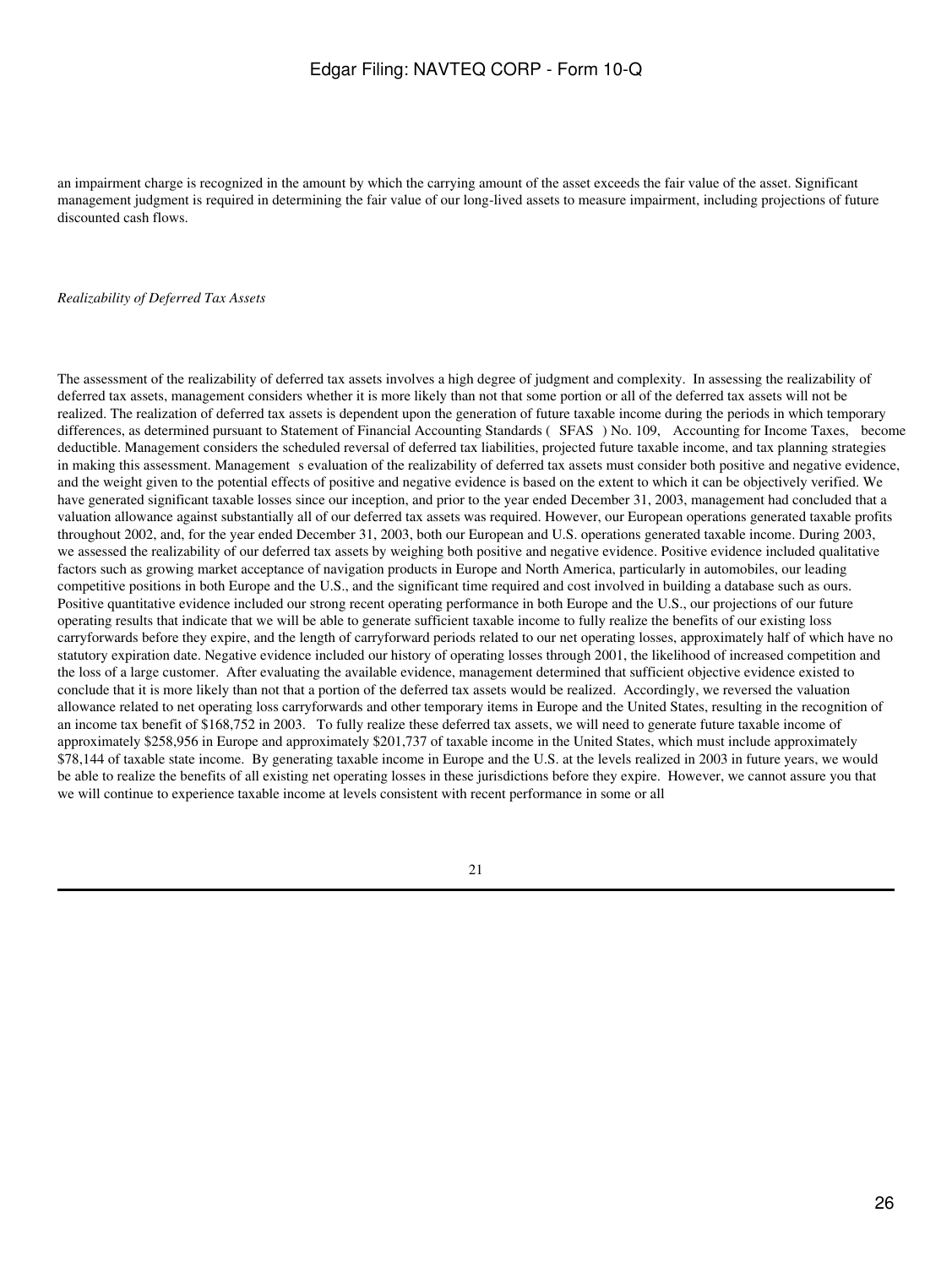of the jurisdictions in which we do business. In the event that actual taxable income differs from our projections of taxable income by jurisdiction, changes in the valuation allowance, which could impact our financial position and net income, may be required.

As of June 27, 2004, we had a valuation allowance for deferred tax assets of \$85,381 related to interest expense carryforwards and Canadian net operating loss carryforwards. At such time, we believed it was more likely than not that we would not realize the benefit associated with the interest expense carryforwards due to (1) restrictions placed on the deductibility of the interest as a result of Philips controlling interest in us and (2) our ability to generate sufficient incremental future taxable income in the United States to offset the additional interest expense deductions. Philips relinquished their controlling interest in us after our initial public offering. . We are in the process of reevaluating whether it is more likely than not that the tax benefit associated with our net operating loss carryforwards and our interest expense carryforwards will be realized.

#### **Results of Operations**

### *Comparison of Quarters Ended June 29, 2003 and June 27, 2004*

*Operating Income, Net Income and Net Income Per Share of Common Stock*. Our operating income increased from \$20,703 during the second quarter of 2003 to \$24,845 in the second quarter of 2004, due primarily to our revenue growth in 2004. This revenue growth was partially offset by higher operating expenses. Our net income decreased from \$22,773 in the second quarter of 2003 to \$15,323 in the second quarter of 2004, due primarily to a foreign currency gain we recognized in 2003 and the recording of a full income tax provision in 2004 following the reversal of the valuation allowance related to our net operating loss carryforwards in the fourth quarter of 2003. Basic net income per share of common stock was \$0.27 and \$0.18 for the second quarters of 2003 and 2004, respectively. Diluted net income per share of common stock was \$0.26 and \$0.17 for the second quarters of 2003 and 2004, respectively.

The following table highlights changes in selected financial statement line items, which are material to our results of operations. An analysis of the factors affecting each line is provided in the paragraphs that appear after the table. In addition, the percentage change for other income (expense) and income tax expense as compared to the prior year is not specified below. We believe that these percentages are not meaningful since the changes are unusually large due to non-recurring items affecting each item as more fully described in the narrative section for each.

|                                         | <b>Ouarter Ended</b> |                  |         |            |
|-----------------------------------------|----------------------|------------------|---------|------------|
|                                         | June 29,<br>2003     | June 27,<br>2004 | Change  | $%$ Change |
| Net revenue                             | 67.534               | 96,600           | 29,066  | 43.0%      |
| Database licensing and production costs | 28,825               | 44.539           | 15.714  | 54.5%      |
| Selling, general and administrative     |                      |                  |         |            |
| expenses                                | 18,006               | 27.216           | 9.210   | 51.1%      |
| Other income (expense)                  | 2,342                | (184)            | (2,526) |            |
| Income tax expense                      | (272)                | (9,338)          | (9,066) |            |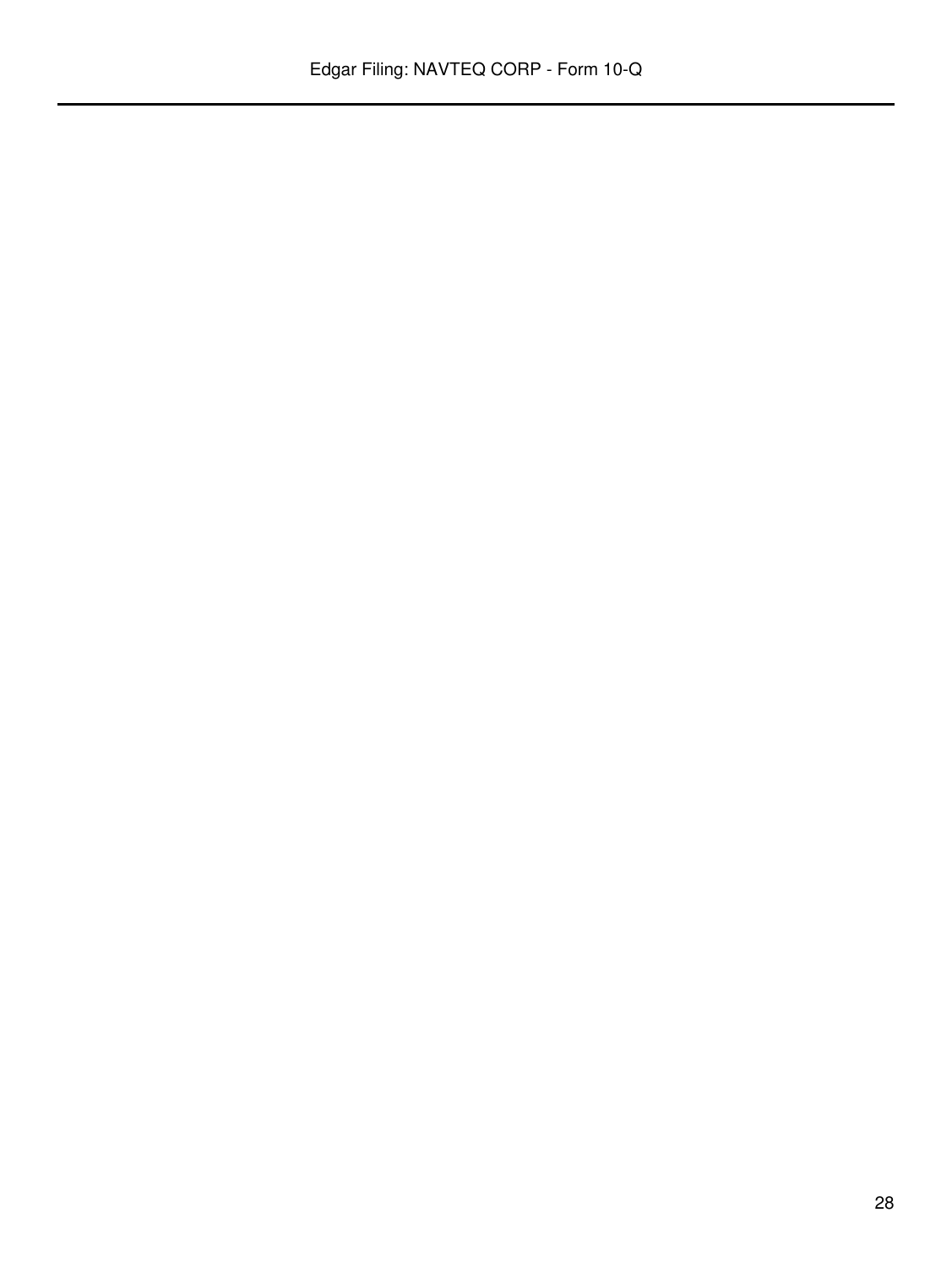*Net Revenue*. The increase in net revenue was due to a significant increase in database licensing, resulting primarily from increased unit sales to customers as well as a higher proportion of unit sales where we provided distribution services. Growth occurred in all geographic regions during the second quarter of 2004, as North American revenue increased 43.9% from \$20,880 in the second quarter of 2003 to \$30,041 in the second quarter of 2004, and European revenue increased 42.7% from \$46,654 in the second quarter of 2003 to \$66,559 in the second quarter of 2004. North American and European revenue both increased primarily due to an increase in unit sales to vehicle navigation system vendors and automobile manufacturers. Differences in foreign currency translation increased revenue within the European operations by approximately \$2,973 during the second quarter of 2004 as compared to the second quarter of 2003 due to the strengthening of the euro. Excluding the effect of foreign currency translation, European revenue would have grown 36.3%. Approximately 29% of our revenue in the second quarter of 2003 came from two customers (accounting for approximately 15% and 14% of net revenue, respectively), while approximately 24% of our revenue for the second quarter of 2004 came from two customers (accounting for approximately 15% and 9% of net revenue, respectively).

*Database Licensing and Production Costs*. The increase in database licensing and production costs was due primarily to increased production costs associated with the higher proportion of unit sales where we provided distribution services and an increased investment in our database due to geographic expansion, primarily in North America and Europe, and quality improvements. In addition, there was an unfavorable foreign currency translation effect within European operations of approximately \$900 due to the strengthening euro. Reducing these expenses was the capitalization of \$2,313 and \$2,785 of development costs for internal-use software in the second quarter of 2003 and 2004, respectively.

*Selling, General and Administrative Expenses*. The increase in selling, general and administrative expenses was due primarily to our investments in growing our worldwide sales force and expanding the breadth of our product offerings. Also contributing to the increase were expenses related to improving our infrastructure to support future growth, expenses related to the initial public offering of \$516, expenses of \$1,129 related to the grant of restricted stock units to our president and chief executive officer and an unfavorable foreign currency translation effect within European operations of approximately \$400 due to the strengthening euro.

*Other Income (Expense)*. As of January 1, 2003, the U.S. dollar denominated intercompany loan obligation of one of our European subsidiaries to the Company and one of its U.S. subsidiaries was reclassified from a permanent advance to an obligation that management intends to settle. This change in classification was based on management s intention that the loan be repaid in full and on the ability of the European subsidiary to repay the loan. In accordance with SFAS No. 52, Foreign Currency Translation, the foreign currency gain resulting from the change in the U.S. dollar/euro exchange rate is reflected as a component of other income (expense). During the second quarter of 2003, we recognized a net foreign currency gain of \$2,264 compared to a net foreign currency loss of \$(393) in the second quarter of 2004. The gain in 2003 occurred before we entered into a foreign currency swap agreement to hedge the exchange rate effects on the aforementioned intercompany loan.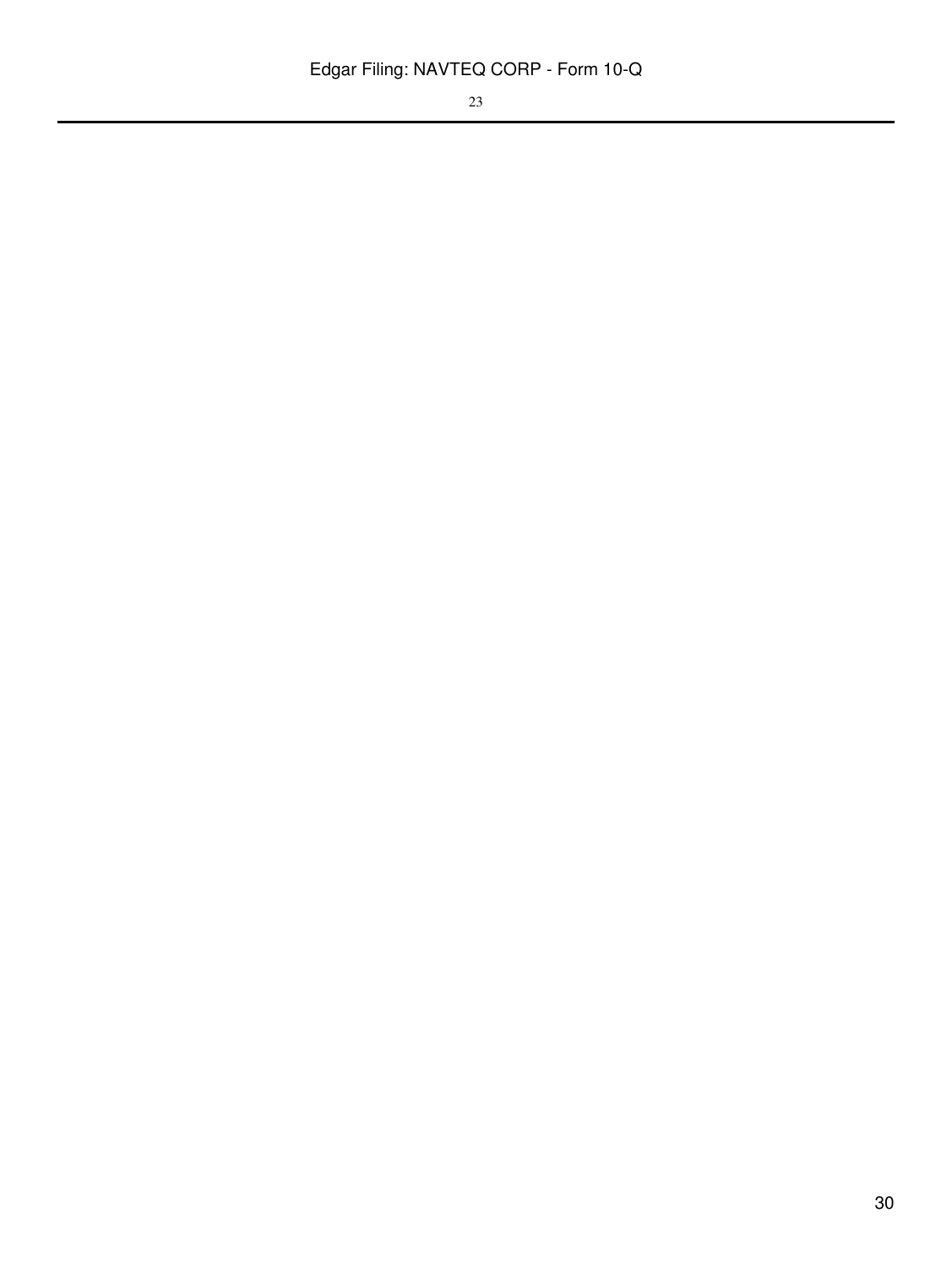*Income Tax Expense*. The increase in income tax expense in the second quarter of 2004 as compared to 2003 is primarily due to our recording of a full income tax provision based on our pretax income for the period and our estimated effective tax rate for the year. During the fourth quarter of 2003, we determined that it was more likely than not that we would be able to realize the benefit of the net operating loss carryforwards in Europe and the United States. No income tax benefit was recorded for our domestic losses during the second quarter of 2003, because a full valuation allowance was recorded against our net deferred tax assets. The tax expense recorded in the second quarter of 2003 related to various foreign countries where we do not have tax loss carryforwards.

### *Comparison of Six Months Ended June 29, 2003 and June 27, 2004*

*Operating Income, Net Income and Net Income Per Share of Common Stock*. Our operating income increased from \$32,331 during the first six months of 2003 to \$40,779 in the first six months of 2004, due primarily to our revenue growth in 2004. This revenue growth was partially offset by higher operating expenses. Our net income decreased from \$38,250 in the first six months of 2003 to \$25,042 in the first six months of 2004, due primarily to a foreign currency gain we recognized in 2003 and the recording of a full income tax provision in 2004 following the reversal of the valuation allowance related to our net operating loss carryforwards in the fourth quarter of 2003. Basic net income per share of common stock was \$0.46 and \$0.29 for the first six months of 2003 and 2004, respectively. Diluted net income per share of common stock was \$0.44 and \$0.27 for the first six months of 2003 and 2004, respectively.

The following table highlights changes in selected financial statement line items, which are material to our results of operations. An analysis of the factors affecting each line is provided in the paragraphs that appear after the table. In addition, the percentage change for other income (expense) and income tax expense as compared to the prior year is not specified below. We believe that these percentages are not meaningful since the changes are unusually large due to non-recurring items affecting each item as more fully described in the narrative section for each.

|                                         | <b>Six Months Ended</b> |                  |               |            |
|-----------------------------------------|-------------------------|------------------|---------------|------------|
|                                         | June 29,<br>2003        | June 27,<br>2004 | <b>Change</b> | $%$ Change |
| Net revenue                             | 119.569                 | 176,065          | 56,496        | 47.2%      |
| Database licensing and production costs | 52.411                  | 84,974           | 32,563        | 62.1%      |
| Selling, general and administrative     |                         |                  |               |            |
| expenses                                | 34,827                  | 50.312           | 15.485        | 44.5%      |
| Other income (expense)                  | 6.491                   | (389)            | (6,880)       |            |
| Income tax expense                      | (572)                   | (15,348)         | (14,776)      |            |

*Net Revenue*. The increase in net revenue was due to a significant increase in database licensing, resulting primarily from increased sales to customers, as well as a higher proportion of unit sales where we provided distribution services. Growth occurred in all geographic regions during the first six months of 2004, as North American revenue increased 46.6% from \$37,468 in the first six months of 2003 to \$54,939 in the first six months of 2004, and European revenue increased 47.5% from \$82,101 in the first six months of 2003 to \$121,126 in the first six months of 2004.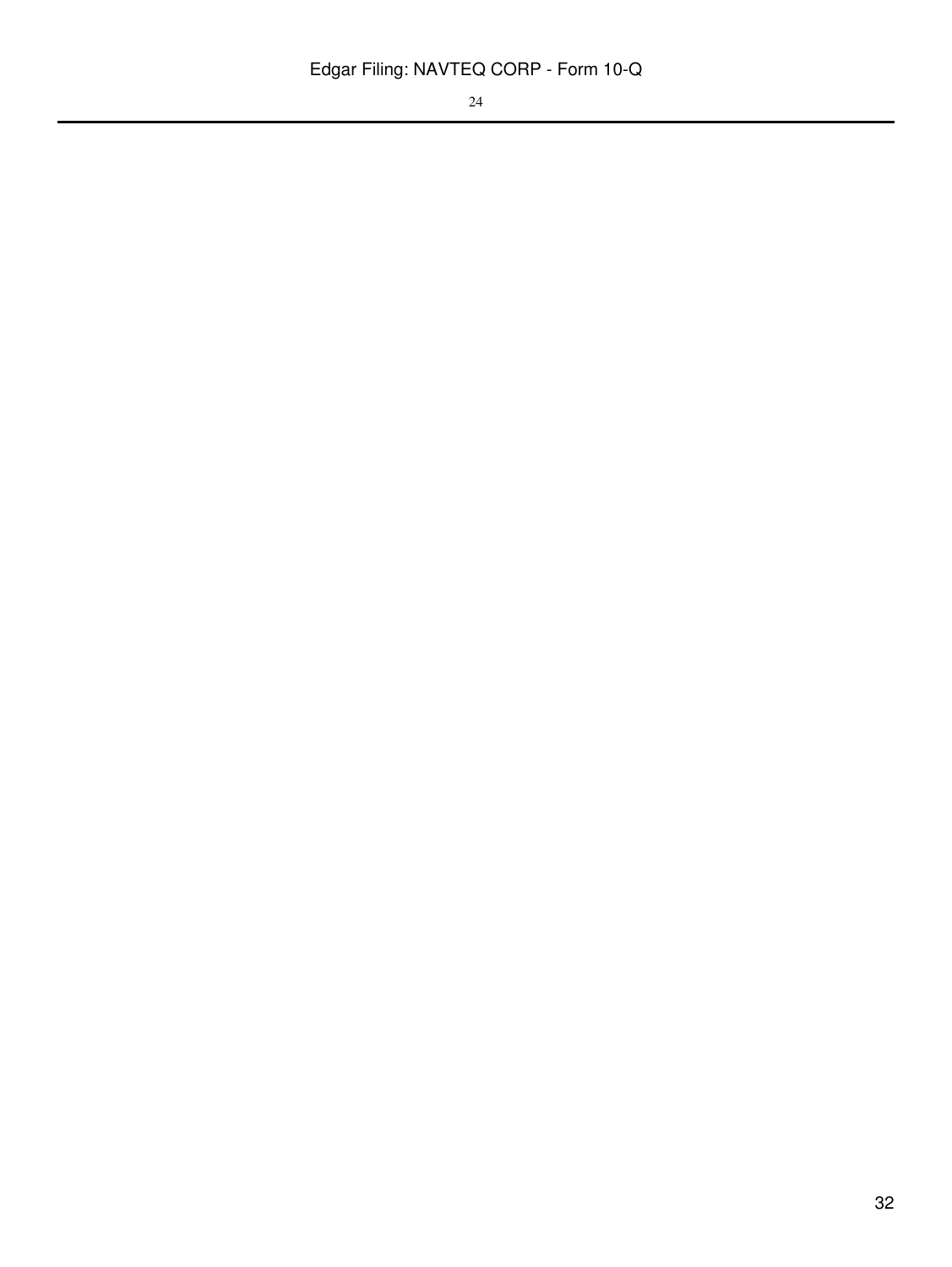North American and European revenue both increased primarily due to an increase in unit sales to vehicle navigation system vendors and automobile manufacturers during the first six months of 2004. Differences in foreign currency translation increased revenue within the European operations by approximately \$8,760 during the first six months of 2004 as compared to the first six months of 2003 due to the strengthening of the euro. Excluding the effect of foreign currency translation, European revenue would have grown 36.9%. Approximately 30% of our revenue in the first six months of 2003 came from two customers (accounting for approximately 17% and 13% of net revenue, respectively), while approximately 26% of our revenue for the first six months of 2004 came from two customers (accounting for approximately 17% and 9% of net revenue, respectively).

*Database Licensing and Production Costs*. The increase in database licensing and production costs was due primarily to increased production costs associated with the higher proportion of unit sales where we provided distribution services and an increased investment in our database due to geographic expansion, primarily in North America and Europe, and quality improvements. In addition, there was an unfavorable foreign currency translation effect within European operations of approximately \$2,800 due to the strengthening euro. Reducing these expenses was the capitalization of \$4,894 and \$5,697 of development costs for internal-use software in the first six months of 2003 and 2004, respectively.

*Selling, General and Administrative Expenses*. The increase in selling, general and administrative expenses was due primarily to our investments in growing our worldwide sales force and expanding the breadth of our product offerings. Also contributing to the increase were expenses related to improving our infrastructure to support future growth, expenses related to our initial public offering of \$516, expenses of \$1,129 related to the grant of restricted stock units to our president and chief executive officer and an unfavorable foreign currency translation effect within European operations of approximately \$1,400 due to the strengthening euro.

*Other Income (Expense)*. As of January 1, 2003, the U.S. dollar denominated intercompany loan obligation of one of our European subsidiaries to the Company and one of its U.S. subsidiaries was reclassified from a permanent advance to an obligation that management intends to settle. This change in classification was based on management s intention that the loan be repaid in full and on the ability of the European subsidiary to repay the loan. In accordance with SFAS No. 52, Foreign Currency Translation, the foreign currency gain resulting from the change in the U.S. dollar/euro exchange rate is reflected as a component of other income (expense). During the first six months of 2003, we recognized a net foreign currency gain of \$6,383 compared to a net foreign currency loss of \$(722) in the first six months of 2004. The gain in 2003 occurred before we entered into a foreign currency swap agreement to hedge the exchange rate effects on the aforementioned intercompany loan.

*Income Tax Expense*. The increase in income tax expense for the first six months of 2004 as compared to the first six months of 2003 is primarily due to our recording of a full income tax provision based on our pretax income for the period and our estimated effective tax rate for the year. During the fourth quarter of 2003, we determined that it was more likely than not that we would be able to realize the benefit of the net operating loss carryforwards in Europe and the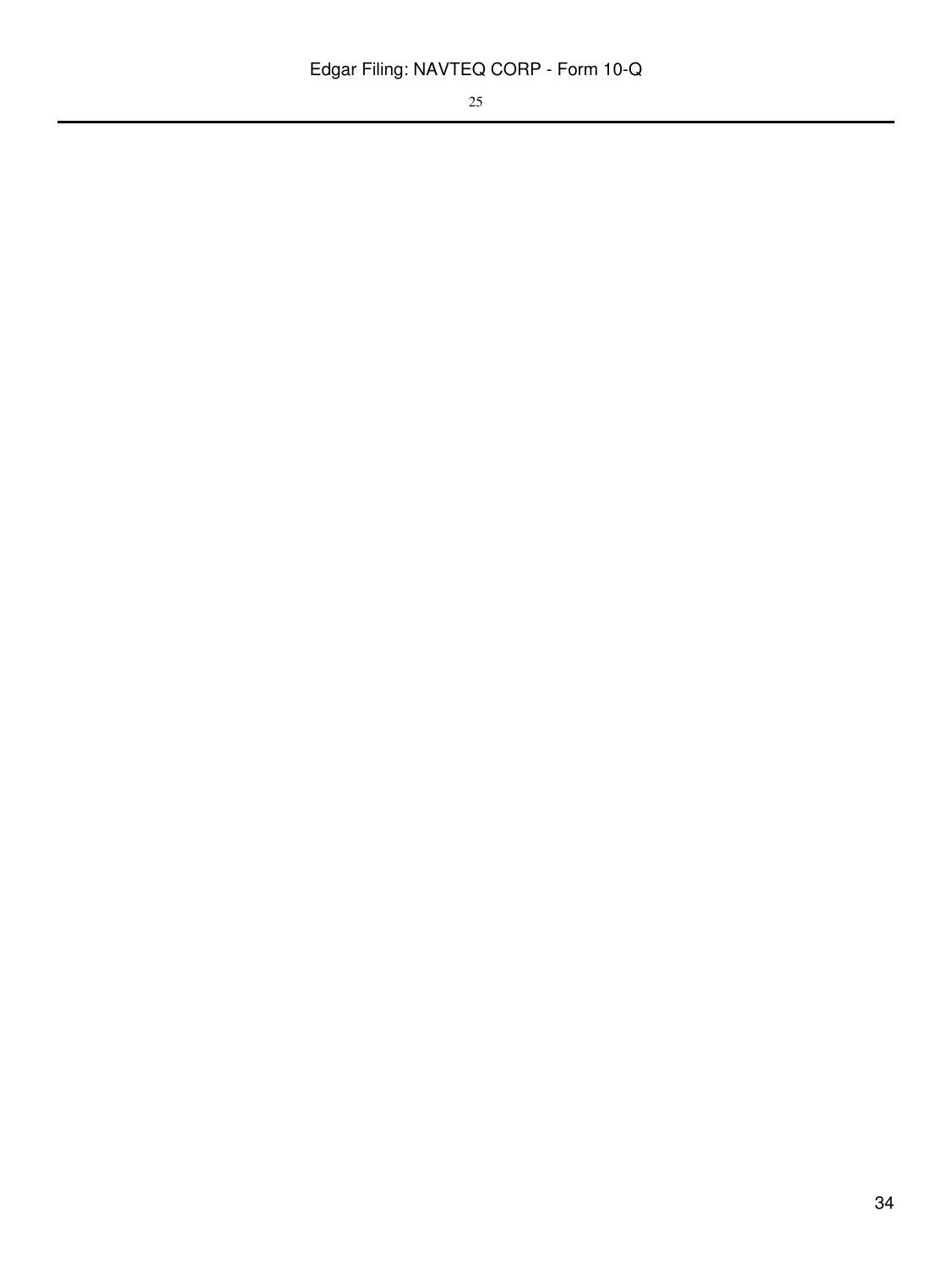United States. No income tax benefit was recorded for our domestic losses during the first six months of 2003, because a full valuation allowance was recorded against our net deferred tax assets. The tax expense recorded in the first six months of 2003 related to various foreign countries where we do not have tax loss carryforwards.

#### **Liquidity and Capital Resources**

Since 2002, we have financed our operations through cash generated from operating income. As of June 27, 2004, cash and cash equivalents totaled \$3,740, and we had \$61,856 of cash on deposit with Philips. In April 2004, we declared a special cash dividend of approximately \$47,159, which was paid on June 18, 2004 to our common stockholders of record as of April 19, 2004.

On November 10, 2003, we obtained, through our operating subsidiary for North America, a bank revolving line of credit that is scheduled to mature on November 8, 2004. Pursuant to the terms of the line of credit, we may borrow up to \$15,000 at an interest rate of either U.S. LIBOR plus 1% or the greater of the prime rate or the Federal funds rate plus 0.5%. We are required to pay to the bank a quarterly facility fee of 37.5 basis points per annum on the average daily unused commitment. As of June 27, 2004, there were no borrowings on the line of credit. We intend to renew the line of credit upon maturity.

The following table presents a trend of cash flows from operations for the quarters ended:

|                              | 2002 |          |          |           |       | 2004<br>2003      |                 |           |           |                 |          |
|------------------------------|------|----------|----------|-----------|-------|-------------------|-----------------|-----------|-----------|-----------------|----------|
|                              |      | Mar. 31. | June 30, | Sept. 29, |       | Dec. 31, Mar. 30, | <b>June 29,</b> | Sept. 28, | Dec. 31,  | <b>Mar. 28.</b> | June 27, |
| Cash flow from<br>operations |      | .354     | 3,369    | 8,686     | 8,825 | 3,320             | 23,032          | 17,514    | 22,082 \$ | 4.745           | 55,484   |

Since the first quarter of 2002, our operations have continued to produce positive cash flows. The cash flows have been driven by increased demand for our products and our ability to deliver these products profitably and collect receivables from our customers effectively. These funds have allowed us to make investments required to grow the business and provide additional cash to invest. We have entered into deposit agreements with Philips for optimizing the returns on cash which is in excess of our short-term operational needs. The deposits bear interest at a rate of U.S. LIBOR minus ¼% for a U.S. dollar deposit and EURIBOR/EONIA minus ¼% for euro deposits, and have maturities of one to seven days. The deposit agreements with Philips expired upon completion of the initial public offering, at which time we invested cash balances in excess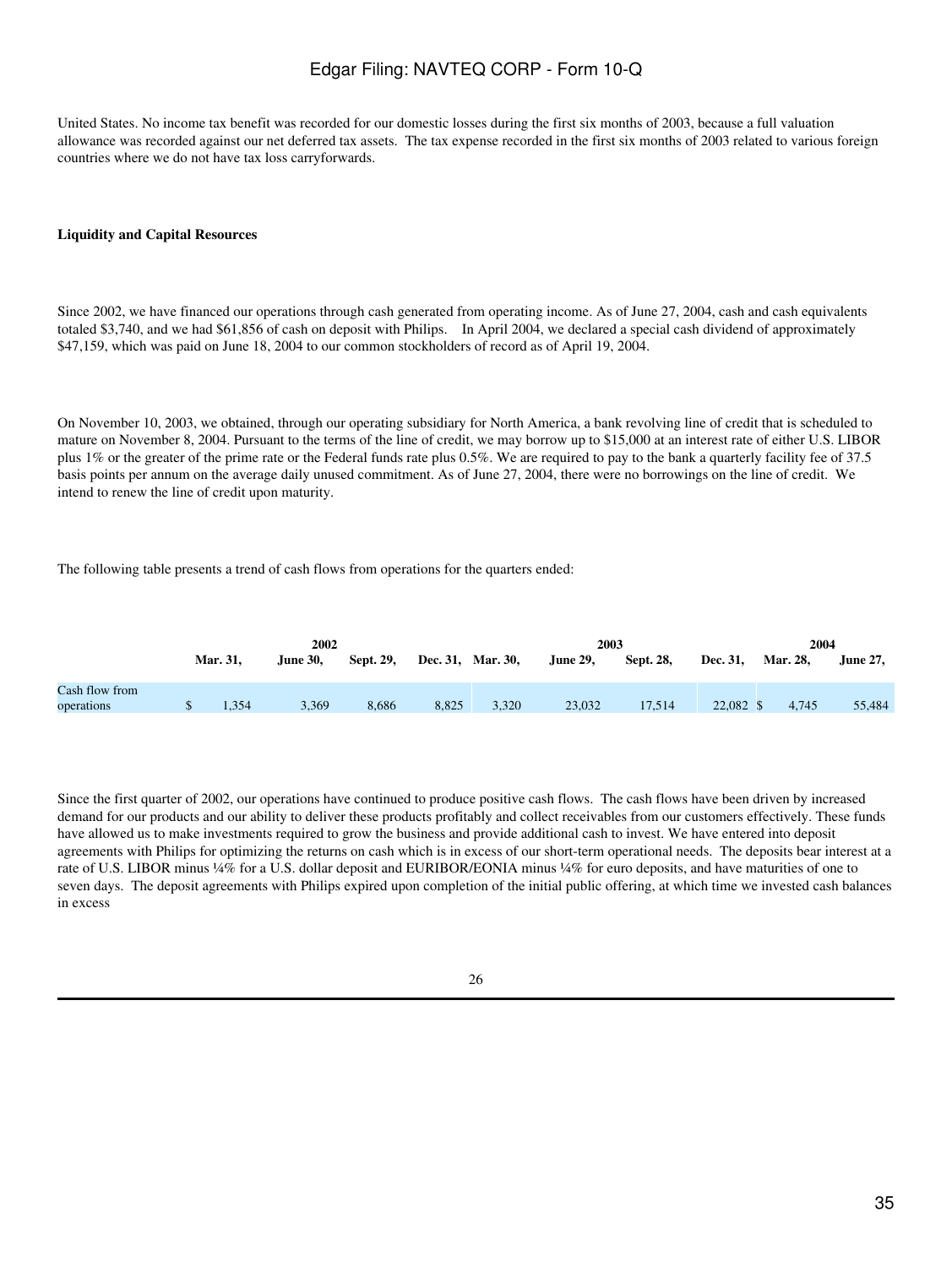of our short-term operational needs in short-term investment grade instruments. As of June 27, 2004, we had \$61,856 on deposit with Philips.

We believe that our current cash resources on hand, temporary excess cash deposited in short-term investment grade instruments, and cash flows from operations, together with the funds available from the revolving line of credit, will be adequate to satisfy our anticipated working capital needs and capital expenditure requirements at our current level of operations for at least the next twelve months. We do, however, consider additional debt and equity financing from time to time and may enter into such financings in the future. Philips is not obligated to provide any future financing to us.

Cash and cash equivalents increased by \$1,758 during the six months ended June 27, 2004. If we included our deposits with Philips, which were highly liquid, our cash and cash equivalents balance would have decreased \$1,693 during the six months ended June 27, 2004 to a balance of \$65,596. The changes in cash and cash equivalents are as follows for the six months ended:

|                                                  | June 29,<br>2003 | June 27,<br>2004 |
|--------------------------------------------------|------------------|------------------|
| Cash provided by operations                      | \$<br>26.352     | 55.484           |
| Cash used in investing activities                | (32,365)         | (7,545)          |
| Cash provided by (used in) financing activities  | 115              | (46, 114)        |
| Effect of exchange rates on cash                 | 389              | (67)             |
| Increase (decrease) in cash and cash equivalents | \$<br>(5,509)    | 1,758            |

#### *Operating Activities*

In the first half of 2003 and 2004, respectively, we generated positive cash flow from operations. In both periods, cash flow from operations was driven by improved operating results, which in turn was driven by increased demand for our products. Our accounts receivable balance increased \$10,856 and \$14,486 in the first six months of 2003 and 2004, respectively, due to revenue growth and the timing of sales toward the end of each respective quarter. In 2004, our balance of deferred revenue increased \$26,834 primarily due to the receipt of a prepayment of approximately \$30,000 from a customer related to a license agreement to provide map database information. In 2004, our balance of deposits and other assets increased \$4,394 primarily due to payments for third party content for our database. We also expect to spend between \$6,000 and \$8,000 for additional third party content for our database during the remainder of 2004.

The \$30,000 payment was the result of an agreement that we entered into with a customer during the first quarter of 2004 whereby the customer agreed to prepay \$30,000. The customer may apply a portion of the prepayment for license fees due to us in any calendar year under the agreement. In the event the prepayment is not fully exhausted by the end of calendar year 2009, the customer may extend the term of the agreement to the end of calendar year 2010. The prepayment was initially recorded as deferred revenue and will be recognized according to our revenue recognition policy as we receive royalty reports from the customer evidencing their use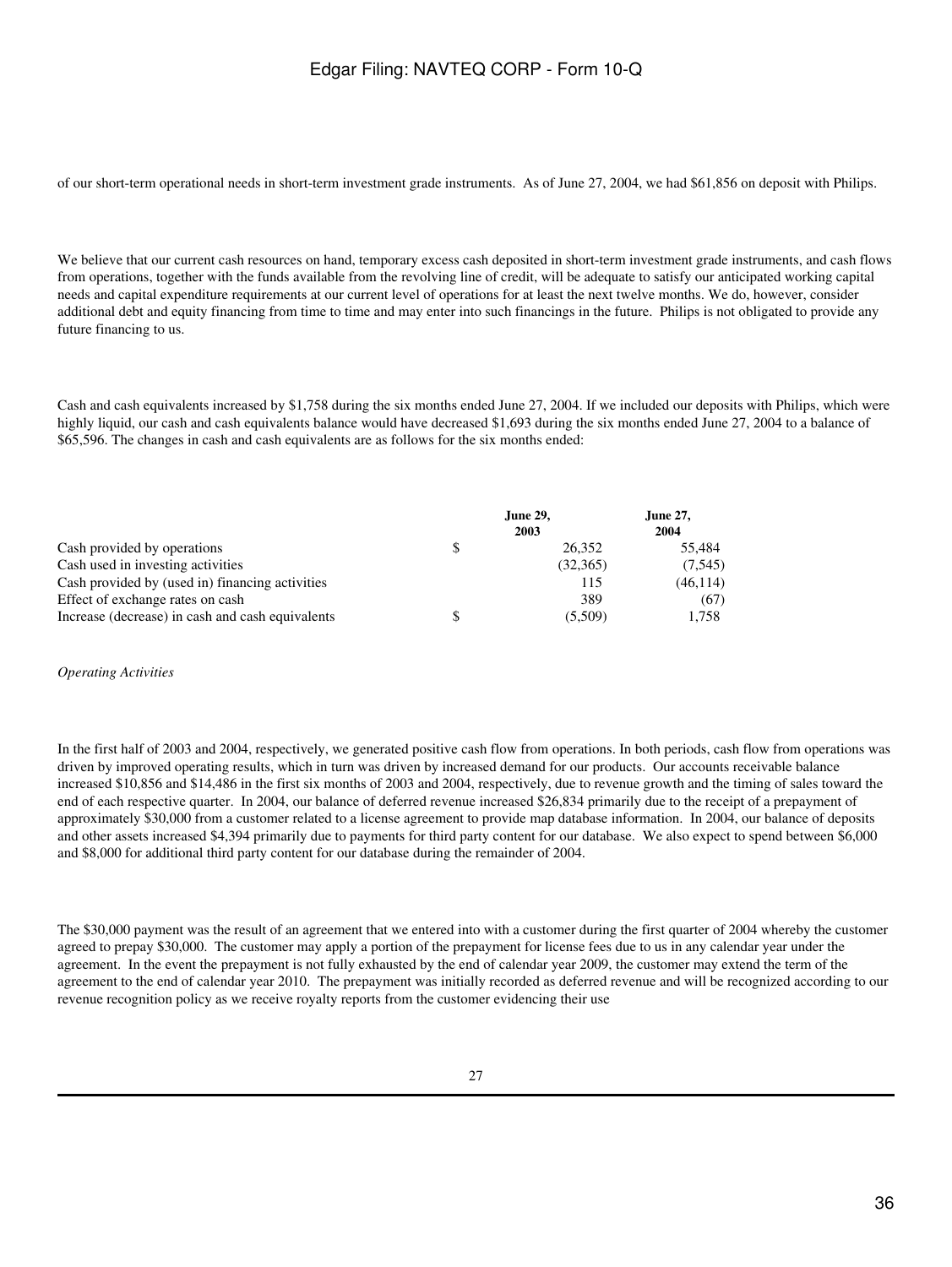of the prepaid licenses. The amount of recognition for prepaid licenses will be limited to \$10,000 each fiscal year for 2004, 2005 and 2006. Accordingly, \$10,000 of the prepayment will be reported in short-term deferred revenue. With respect to the prepayment, we have no obligation to refund any unused amounts nor are there any restrictions on the nature or timing of our use of the cash received.

#### *Investing Activities*

Cash used in investing activities has primarily consisted of capitalized costs related to software developed for internal use, amounts placed on deposit with Philips and capital expenditures. We experienced temporary excess funds that were provided from operations in the first six months of 2003. We put those funds on deposit with Philips for the purpose of optimizing our returns on those funds. The net increase in our deposits was \$25,500 during the first six months of 2003. There was no significant change in the balance of our cash on deposit with Philips during the first six months of 2004 as the special dividend paid in June 2004 fully utilized excess cash from operations generated during the period. The deposit agreements related to these deposits expired upon completion of the initial public offering, at which time we invested cash balances in excess of our short-term operational needs in short-term investment grade instruments.

Costs for software developed for internal use have been capitalized in accordance with SOP 98-1 and are related to applications used internally to improve the effectiveness of database creation and updating activities, enhancements to internal applications that enable our core database to operate with emerging technologies and applications to facilitate usage of our map database by customers. Capitalized costs totaled \$4,894 and \$5,697 for the first six months of 2003 and 2004, respectively. For the remainder of 2004, we expect the capitalized costs related to software developed for internal use to be approximately \$2,000 to \$3,000 per quarter.

We have continued to invest in property and equipment to meet the demands of growing our business by expanding our facilities and providing the necessary infrastructure. Capital expenditures totaled \$1,971 and \$5,092 during the first six months of 2003 and 2004, respectively. For 2004, we expect total capital expenditures to be approximately \$8,000 to \$12,000.

#### *Financing Activities*

In April 2004, we declared a special cash dividend of approximately \$47,159, which was paid on June 18, 2004 to our common stockholders of record as of April 19, 2004.

#### **New Accounting Pronouncements**

In December 2003, the FASB issued FASB Interpretation No. 46 (revised December 2003) (FIN 46R), Consolidation of Variable Interest Entities, which addresses how a business enterprise should evaluate whether it has a controlling financial interest in an entity through means other than voting rights and accordingly should consolidate the entity. FIN 46R replaces FASB Interpretation No. 46, Consolidation of Variable Interest Entities, which was issued in January 2003. We are required to apply FIN 46R to variable interests in variable interest entities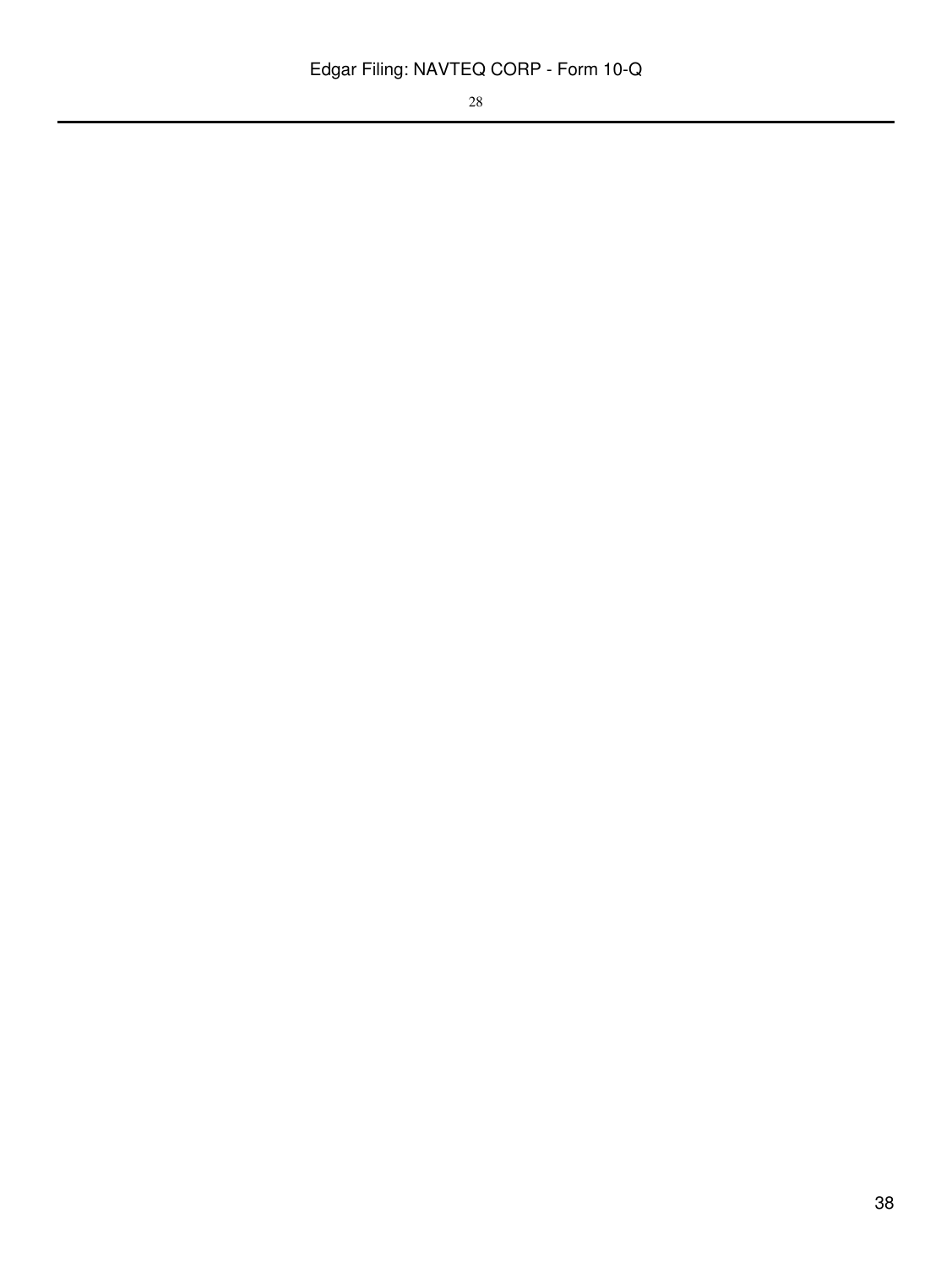(VIEs) created after December 31, 2003. For variable interests in VIEs created before January 1, 2004, the Interpretation will be applied beginning on January 1, 2005. For any VIEs that must be consolidated under FIN 46R that were created before January 1, 2004, the assets, liabilities and noncontrolling interests of the VIE initially would be measured at their carrying amounts with any difference between the net amount added to the balance sheet and any previously recognized interest being recognized as the cumulative effect of an accounting change. If determining the carrying amounts is not practicable, fair value at the date FIN 46R first applies may be used to measure the assets, liabilities and noncontrolling interest of the VIE. The adoption of this interpretation has not had, and is not expected to have, a material effect on our condensed consolidated financial statements.

In December 2003, the Securities and Exchange Commission issued Staff Accounting Bulletin (SAB) No. 104, Revenue Recognition. SAB 104 updates the guidance in SAB 101, Revenue Recognition in Financial Statements, integrates the related set of Frequently Asked Questions, and recognizes the role of EITF Issue 00-21, Revenue Arrangements with Multiple Deliverables, in revenue recognition. We have adopted the guidance in SAB 104. Adoption did not affect our financial condition or results of operations.

### **RISK FACTORS**

### **Risks Related to Our Business**

### **We derive a significant portion of our revenue from a limited number of customers, and if we are unable to maintain these customer relationships or attract additional customers, our revenue will be adversely affected.**

For the years ended December 31, 2001, 2002 and 2003, revenue from BMW AG and Harman International Industries, Inc., our top two customers, accounted for approximately 30%, 28% and 29%, respectively, of our total revenue. In addition, during those three years, sales to our top 15 customers accounted for approximately 80%, 75% and 75% of our revenue, respectively. Although we have achieved some success in expanding our customer base, we anticipate that a limited number of customers will continue to represent a significant percentage of our revenue for the foreseeable future. In addition, although we have contractual arrangements with most of our key customers, the majority of these arrangements are not long term and generally do not obligate our key customers to make any minimum or specified level of purchases. Therefore, our relationships with these key customers may or may not continue in the future, and we are not guaranteed any minimum level of revenue from them. We cannot assure you that our revenue from our current customers will reach or exceed historical levels in any future period. The loss of one or more of our key customers, or fewer or smaller orders from them, would adversely affect our revenue.

**We have historically incurred operating losses and we may not achieve sustained profitability.**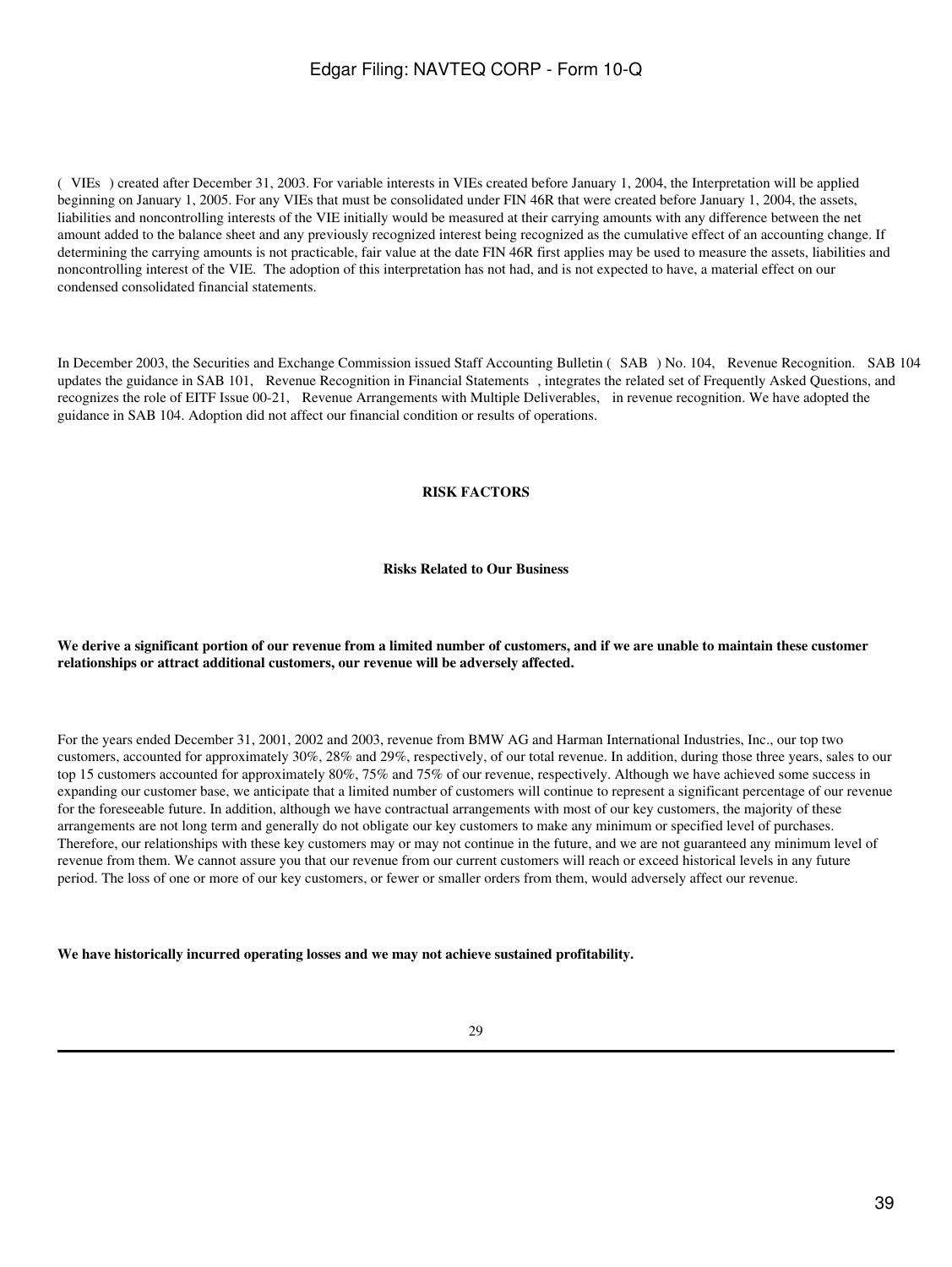Prior to the year ended December 31, 2002, we had been unprofitable on an annual basis since our inception. For the years ended December 31, 2000 and 2001, we had operating losses of \$51,300 and \$28,900, respectively, and net losses of \$109,600 and \$116,500, respectively. As of December 31, 2003, we had an accumulated deficit of \$521,800. Although we have achieved an operating profit and a net profit in each of the last two fiscal years, we cannot assure you that our revenue will continue to grow at its current rate or that we will be able to maintain profitability in the future.

#### **The market for products and services incorporating our map database is evolving and its rate of growth is uncertain.**

Our success depends upon our customers abilities to successfully market and sell their products incorporating our database. Continued growth in the adoption of route guidance products in the automotive industry and in the consumer mobile devices industry (in products such as personal digital assistants, wireless telephones, personal navigation devices and laptop computers), additional technological improvements in wireless devices, such as inclusion of GPS capabilities in mobile devices and increases in functional memory, and continued development by our current and potential customers of dynamic navigation, route planning, location-based information, asset tracking and other geographic-related products and services incorporating our database, are critical to our future growth. If our customers do not continue to successfully develop and market new products and services incorporating our database, or the products that our customers develop and market do not meet consumer expectations, our revenue and operating results will be adversely affected.

Growth in the market for vehicle navigation products and services historically has occurred first in Europe and then in North America. If the market growth in North America is not consistent with the growth we have experienced in Europe, our ability to grow our revenue will be adversely affected.

#### **Our product offering is not diversified and if we attempt to diversify, we may not be successful.**

Our map database is our principal product, and a substantial majority of our revenue is attributable to the licensing of our database for route guidance applications. Consequently, if the market for existing and new products and services incorporating our database declines or does not continue to grow, our business would be seriously harmed because we currently do not have additional products or services that would generate sufficient revenue to enable us to sustain our business while seeking new markets and applications for our database. In addition, any attempt by us to diversify our product and service offerings may not be successful and may cause us to divert resources and management attention away from our core business, which could adversely affect our financial position, reputation and relationships with our customers.

#### **If we are unable to manage our growth effectively, our profitability and ability to implement our strategy will be adversely affected.**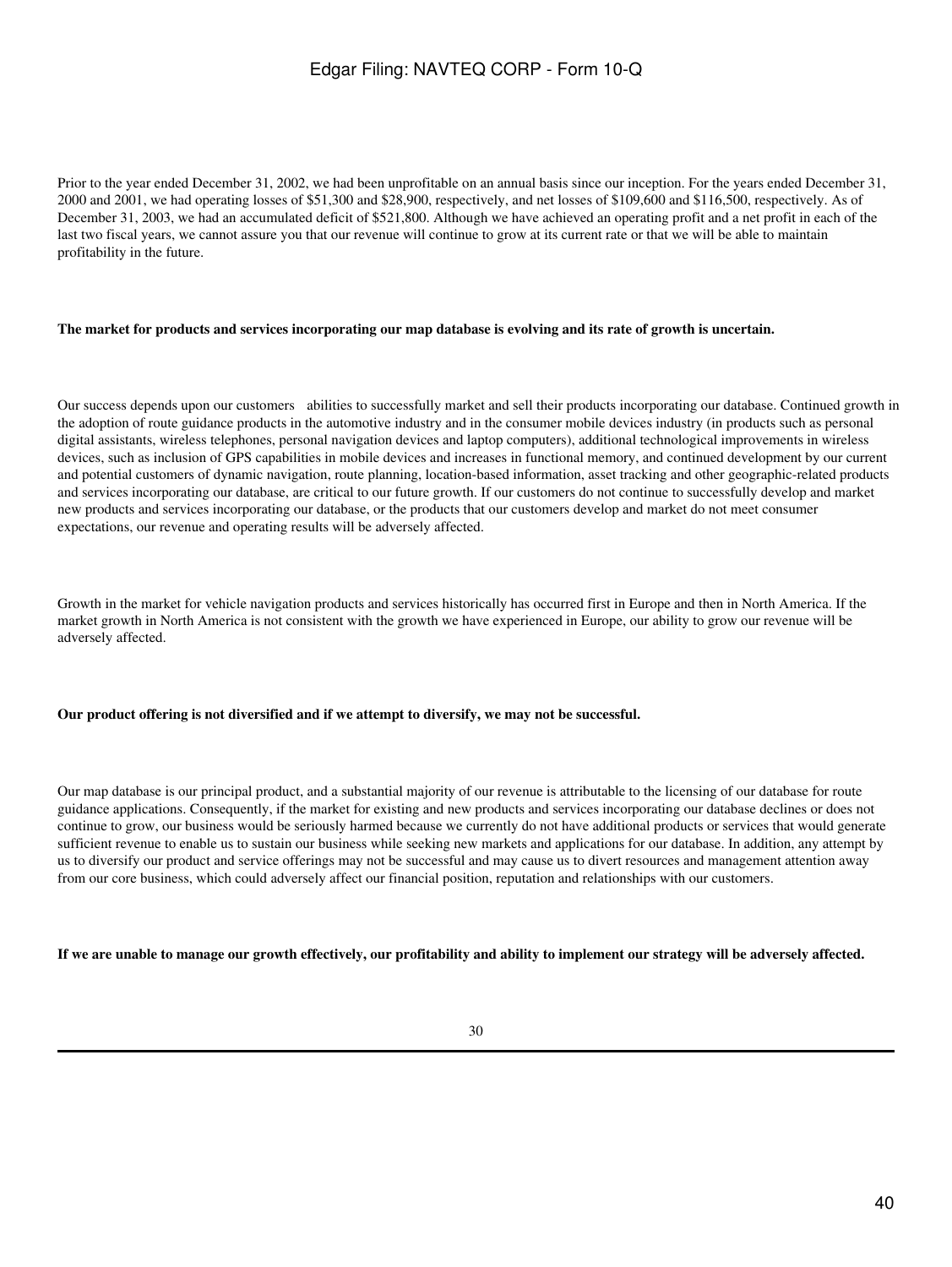Our continued growth has and will continue to place significant demands on our managerial, operational and financial resources. To accommodate this growth and successfully execute our strategy, we will need to continue to hire additional qualified personnel and implement new or upgraded operating and financial systems and internal operating and financial controls and procedures throughout our company. Our inability to expand and integrate these additions and upgrades in an efficient and timely manner could cause our expenses to increase, revenue to decline and could otherwise adversely affect our profitability and ability to implement our strategy.

### **We derive the majority of our revenue from the use of our map database in vehicle navigation systems and fluctuations in the condition of the automotive market may result in fluctuations in the demand for products incorporating our database.**

The use of our database in vehicle navigation systems, which we supply directly and indirectly to automobile manufacturers, historically has accounted for a substantial majority of our revenue. Approximately 82%, 82% and 83% of our net revenue for the years ended December 31, 2001, 2002 and 2003, respectively, were generated by the sale of our database for use in new automobiles equipped with navigation systems. Any significant downturn in the demand for these products would materially decrease our revenue. The automotive market historically has experienced fluctuations due to increased competition, economic conditions and circumstances affecting the global market for automobiles generally, and additional fluctuations are likely to occur in the future. To the extent that our future revenue depends materially on sales of new automobiles equipped with navigation systems enabled by digital maps, our business may be vulnerable to these fluctuations.

### **Our profitability will suffer if we are not able to maintain our license fees.**

Our profitability depends significantly on the prices we are able to charge customers for our data and other services. The license fees we charge our customers are affected by a number of factors, including:

our customers perception of the quality of our data and other products and services;

 the proliferation of navigation applications in lower-cost products and services and market acceptance of those products and services;

 our customers expectations of lower license fees as a result of economies of scale, customer-imposed efficiency improvements and decreases in prices of hardware and software incorporating our database;

competition;

advances in technology that reduce the cost of geographic data acquisition;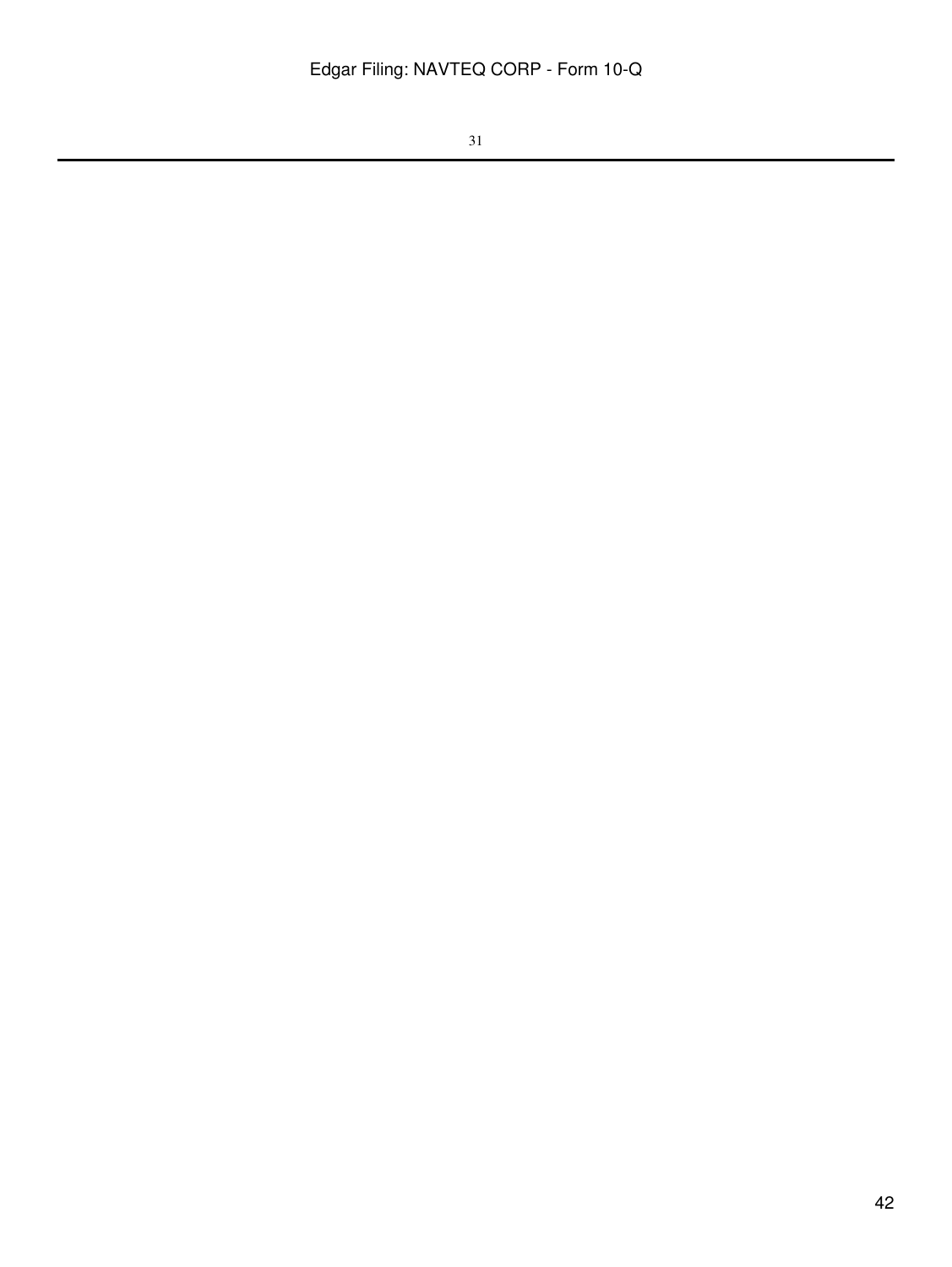introduction of new services or products by us or our competitors;

pricing policies of our competitors;

price sensitivity of end-users of navigation products and services; and

general economic conditions.

Any one or a combination of these factors could cause a decline in our license fees and thus, adversely affect our revenue and profitability. In addition, the success of our pricing policies is based, in part, on our assessment of the evolution of the market for products and services incorporating navigation applications, which is uncertain, and our ability to correlate the price we charge for various uses of our database. If either our assessment of the market evolution or our price correlations turn out to be incorrect, then our revenue and profitability may be adversely affected.

The automotive market and the market for mobile devices are highly competitive and manufacturers in these markets are continually looking for ways to reduce the costs of components included in their products in order to maintain or broaden consumer acceptance of those products. Because our map database is a component incorporated in automotive, wireless telephone and handheld navigational systems, we face pressure, from time to time, from our customers to lower our database license fees. We have in the past, and may in the future, need to lower our license fees to preserve customer relationships or extend use of our database to a broader range of products. To the extent we lower our license fees in the future, we cannot assure you that we will be able to achieve related increases in the use of our database or other benefits to offset fully the effects of these adjustments.

In addition, increased competition has affected our ability to maintain the level of our prices. If price adjustments resulting from increased competition are not offset by increases in sales of our database, our revenue and profitability could be adversely affected.

**Increased competition could result in price reductions, reduced profit margins or loss of market share by us.**

The market for map information is highly competitive. We compete with other companies and governmental and quasi-governmental agencies that provide map information to a wide variety of users in a wide range of applications with varying levels of functionality.

We currently have several major competitors in providing map information, including TeleAtlas N.V., Geographic Data Technologies Incorporated (GDT) and numerous European governmental and quasi-governmental mapping agencies (e.g., Ordnance Survey in the United Kingdom) that license map data for commercial use. TeleAtlas offers detailed map data for Western Europe. In addition, GDT and TeleAtlas are now offering more detailed map data for the United States than previously had been available from those companies, which enhances their ability to compete with us in the United States market. In July 2004, TeleAtlas acquired GDT,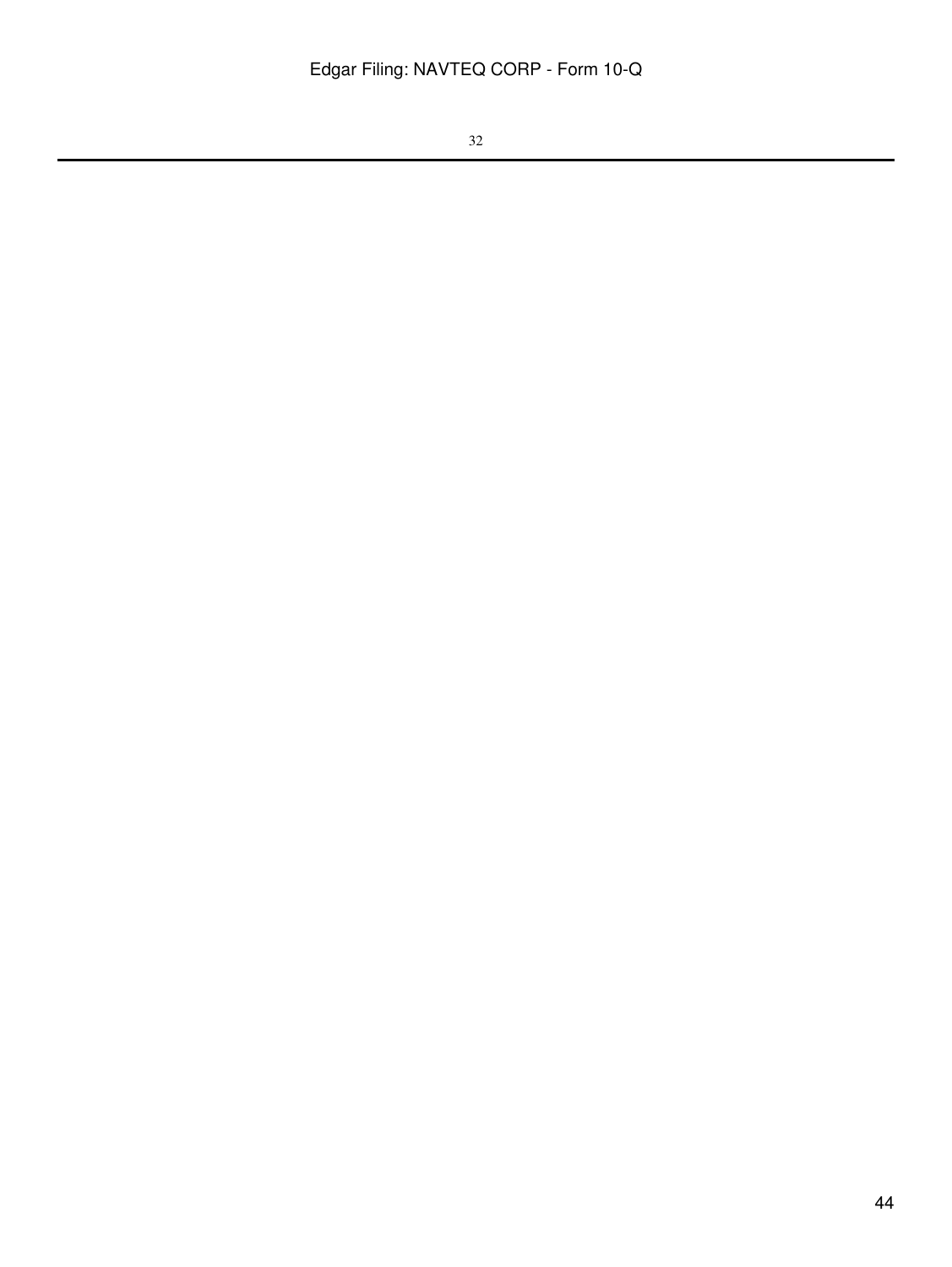and as a result, it may be more difficult for us to compete effectively with the combined company. Governmental and quasi-governmental agencies also are making more map data information available free of charge or at lower prices, which may encourage new market entrants or reduce the demand for fee-based products and services which incorporate our map database.

In addition, some of our customers prefer to license data from several vendors in order to diversify their sources of supply and to maintain competitive and pricing pressures. Increased competition from our current competitors or new market entrants (which may include our customers), actions taken by our customers to diversify their sources of supply and increase pricing pressure, the acquisition of GDT by TeleAtlas and other competitive pressures may result in price reductions, reduced profit margins or loss of market share by us.

#### **Our dependence on our vehicle navigation systems manufacturer customers for compilation services could result in a material decrease in our revenue or otherwise adversely affect our business.**

For vehicle navigation systems, we rely on our vehicle navigation systems manufacturer customers to compile copies of our map database into their proprietary formats. This can be a time and labor intensive and complex process. In some cases, these customers also are responsible for distributing the compiled database to the automobile manufacturers. If these customers do not compile or distribute our map database in a timely manner and consistent with the requirements of the automobile manufacturers, our reputation and relationships with the automobile manufacturers could be adversely affected. In other cases, our navigation systems manufacturer customers compile our map database and then return a master copy to us. We then distribute copies of the database to the automobile manufacturers in exchange for a distribution fee. If these customers do not fulfill their obligations to us to compile our map database, or to the extent we have not entered into agreements clearly specifying their obligations or fail to do so in the future, we may not be able to satisfy our obligations to automobile manufacturers, which could result in our contractual liability to these automobile manufacturers, and would likely decrease our revenue and adversely affect our business. Our vehicle navigation systems manufacturer customers also could decide to not provide compilation services to us, which would prevent us from providing distribution services to the automobile manufacturers with respect to these customers navigation systems, and would result in a material decrease in our revenue.

### **We derive a significant portion of our revenue from our international operations and economic, political and other inherent risks of international operations may adversely affect our financial performance.**

We have approximately 110 field and administrative offices in 19 countries worldwide. We have substantial operations in Europe. Approximately 64%, 68% and 66% of our total revenue in 2001, 2002 and 2003, respectively, were attributable to our European operations. We expect a significant portion of our revenue and expenses will be generated by our European operations in the future. Accordingly, our operating results are and will continue to be subject to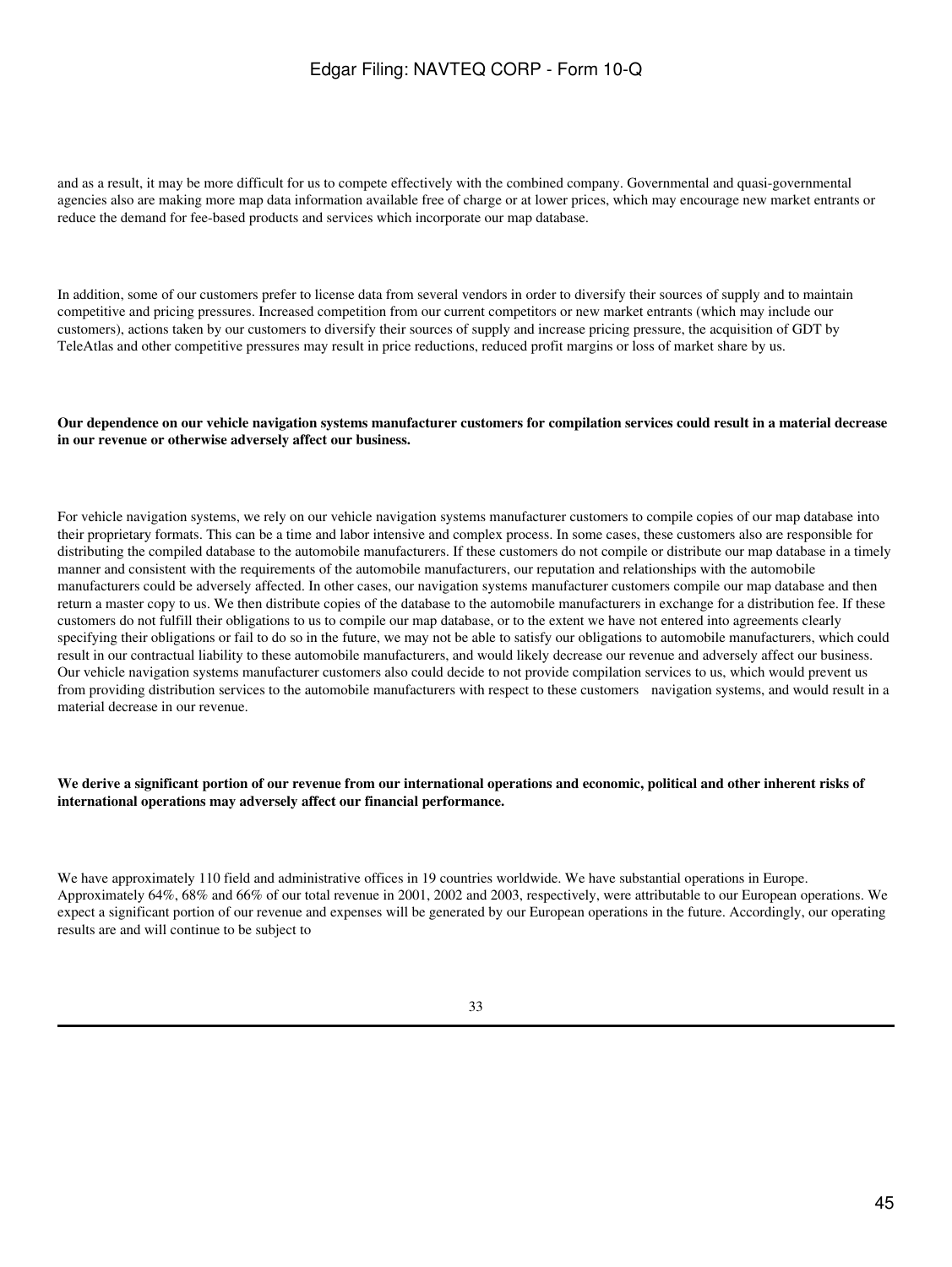the risks of doing business in foreign countries, which could have a material adverse effect on our business. We also collect data in various foreign jurisdictions and outsource some production functions in foreign jurisdictions. The key risks to us of operating in foreign countries include:

 reduced or inadequate intellectual property protections and/or high rates of intellectual property piracy in some jurisdictions;

 multiple, conflicting, vague and changing laws and regulations, including tax laws, employment laws, governmental approvals, permits and licenses;

restrictions on the movement of cash;

general political and economic instability;

restrictions on the import and export of technologies;

price controls or restrictions on exchange of foreign currencies;

trade barriers, including tariffs and other laws and practices that favor local companies;

maintenance of quality standards for outsourced work; and

 difficulties and costs in staffing and managing foreign subsidiary operations, including cultural differences.

We expect to continue to expand internationally into other countries and regions, including into emerging economies, where we believe that many of these risks are increased.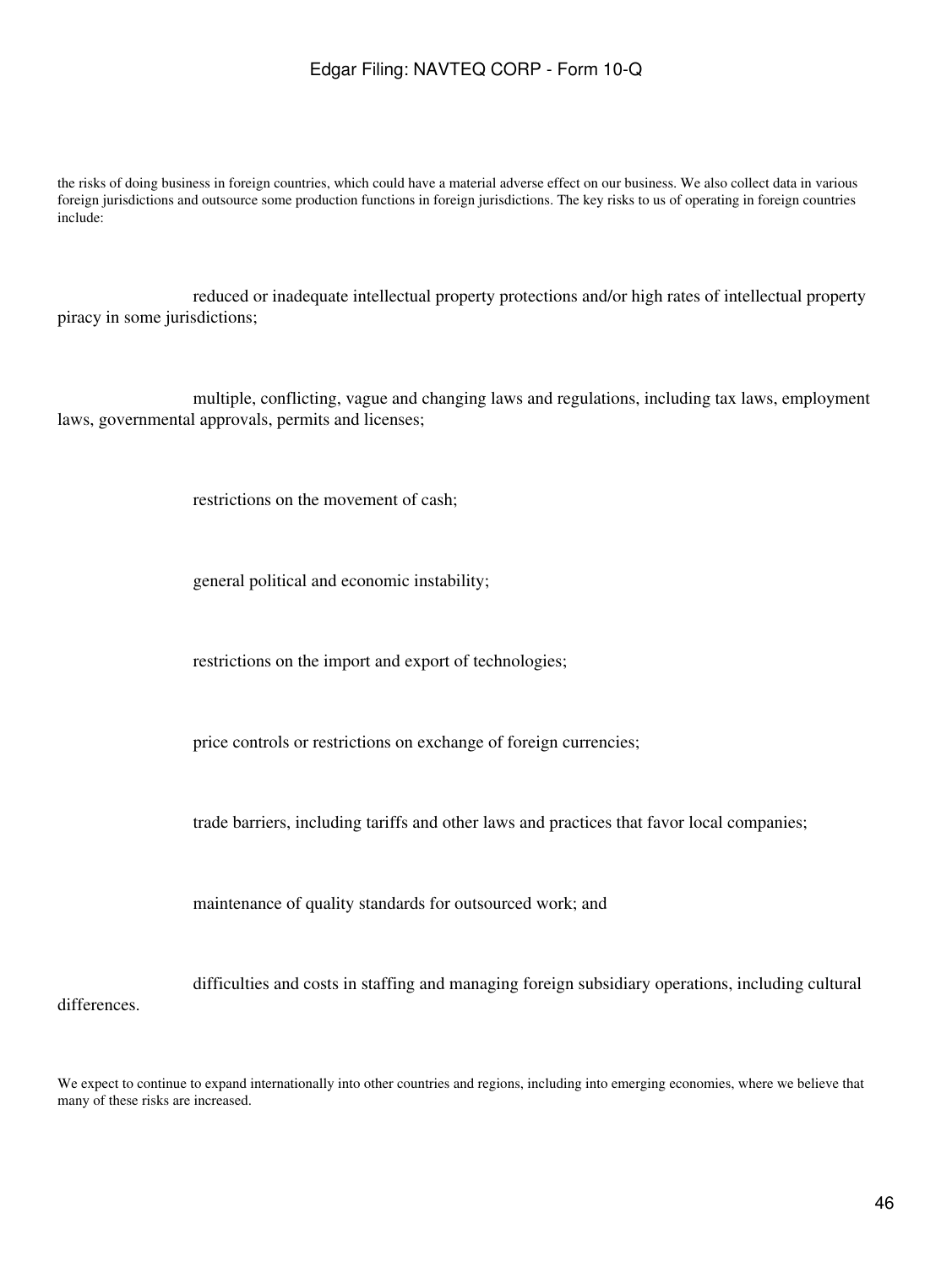### **Currency translation risk and currency transaction risk may adversely affect our results of operations.**

Material portions of our revenue and expenses have been generated by our European operations, and we expect that our European operations will account for a material portion of our revenue and expenses in the future. Substantially all of our international expenses and revenue are denominated in foreign currencies, principally, the euro. As a result, our financial results could be affected by factors such as changes in foreign currency exchange rates or weak economic conditions in Europe and other foreign markets in which we have operations. Accordingly, fluctuations in the value of those currencies in relation to the U.S. dollar have caused and will continue to cause dollar-translated amounts to vary from one period to another. In addition to currency translation risks, we incur currency transaction risk whenever one of our operating subsidiaries enters into either a purchase or a sales transaction using a currency other than the local currency in which it receives revenue and pays expenses.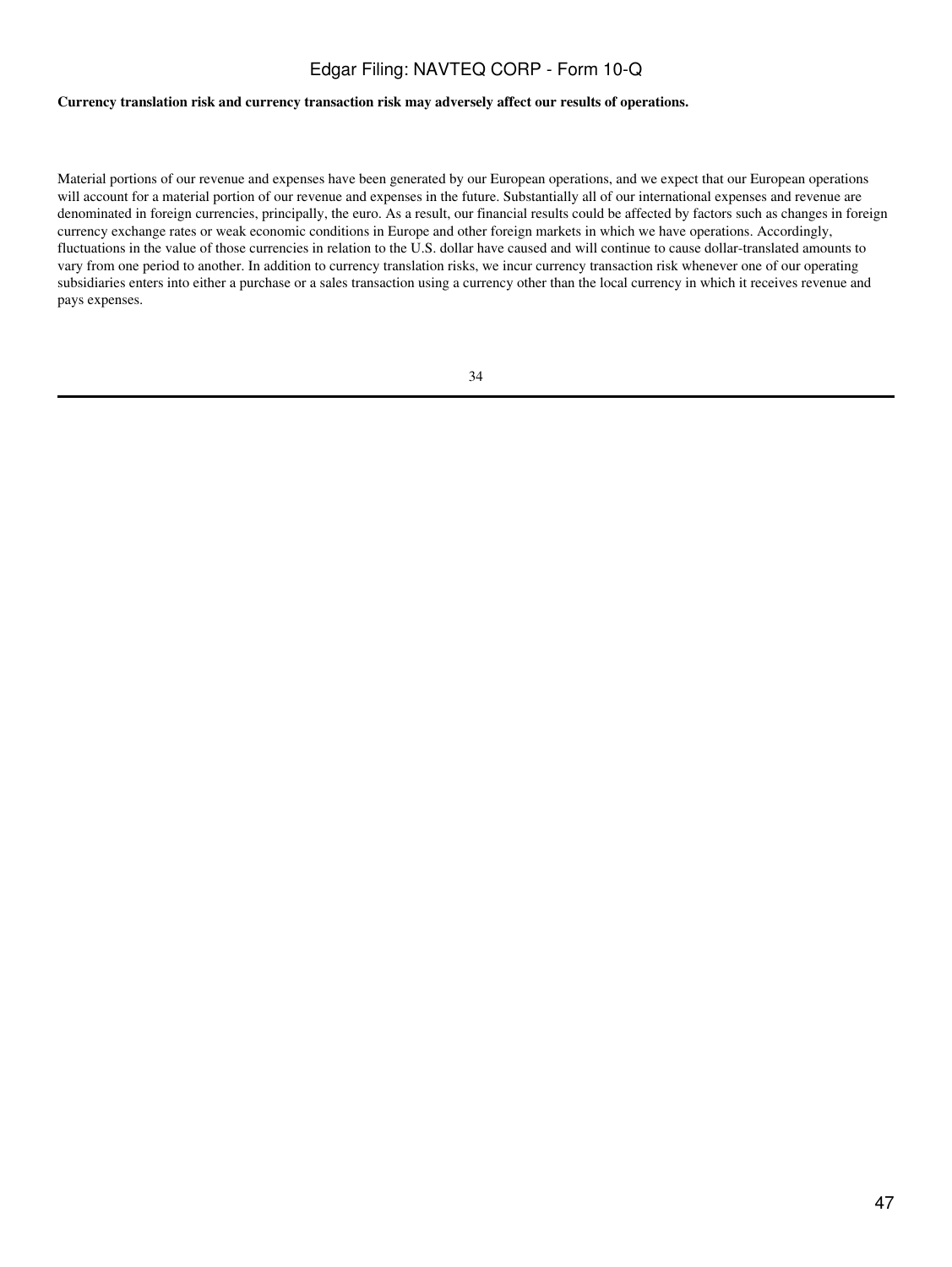Historically, we had not engaged in activities to hedge our foreign currency exposures. On April 22, 2003, we entered into a foreign currency derivative instrument to hedge certain foreign currency exposures related to intercompany transactions. For the year ended December 31, 2003, we generated approximately 66% of our total revenue and incurred approximately 45% of our total costs in foreign currencies. Our European operations reported revenue of \$181,000 for the year ended December 31, 2003. For the year ended December 31, 2003, approximately \$27,700 (or approximately 10%) of our revenue was a result of an increase in the exchange rate of the euro against the dollar, as compared to 2002, with every one cent change in the exchange ratio of the euro against the dollar resulting in a \$1,600 change in our revenue and a \$800 change in our operating income. Our analysis does not consider the implications that such fluctuations could have on the overall economic activity that could exist in such an environment in the United States or Europe. Given the volatility of exchange rates, we may not be able to effectively manage our currency translation and/or transaction risks, which may adversely affect our financial condition and results of operations.

**We are subject to income taxes in many countries because of our international operations and we exercise judgment in order to determine our provision for income taxes. Because that determination is an estimate, we cannot be certain that our income tax provisions and accruals will be adequate.**

We are subject to income taxes in many countries, jurisdictions and provinces. Our international operations require us to exercise judgment in determining our global provision for income taxes. Regularly, we make estimates where the ultimate tax determination is uncertain. While we believe our estimates are reasonable, we cannot assure you that the final determination of any tax audit or tax-related litigation will not be materially different from that reflected in our historical income tax provisions and accruals. The assessment of additional taxes, interest and penalties as a result of audits, litigation or otherwise, could be materially adverse to our current and future results of operations and financial condition.

#### **We may not generate sufficient future taxable income to allow us to realize our deferred tax assets.**

We have a significant amount of tax loss carry forwards and interest expense carryforwards that will be available to reduce the taxes we would otherwise owe in the future. We have recognized the value of a portion of these future tax deductions in our consolidated balance sheet at December 31, 2003. The realization of our deferred tax assets is dependent upon our generation of future taxable income during the periods in which we are permitted, by law, to use those assets. We exercise judgment in evaluating our ability to realize the recorded value of these assets, and consider a variety of factors, including the scheduled reversal of deferred tax liabilities, projected future taxable income and tax planning strategies in making this assessment. Our evaluation of the realizability of deferred tax assets must consider both positive and negative evidence, and the weight given to the potential effects of positive and negative evidence is based on the extent to which the evidence can be verified objectively. While we believe that sufficient positive evidence exists to support our determination that the realization of our deferred tax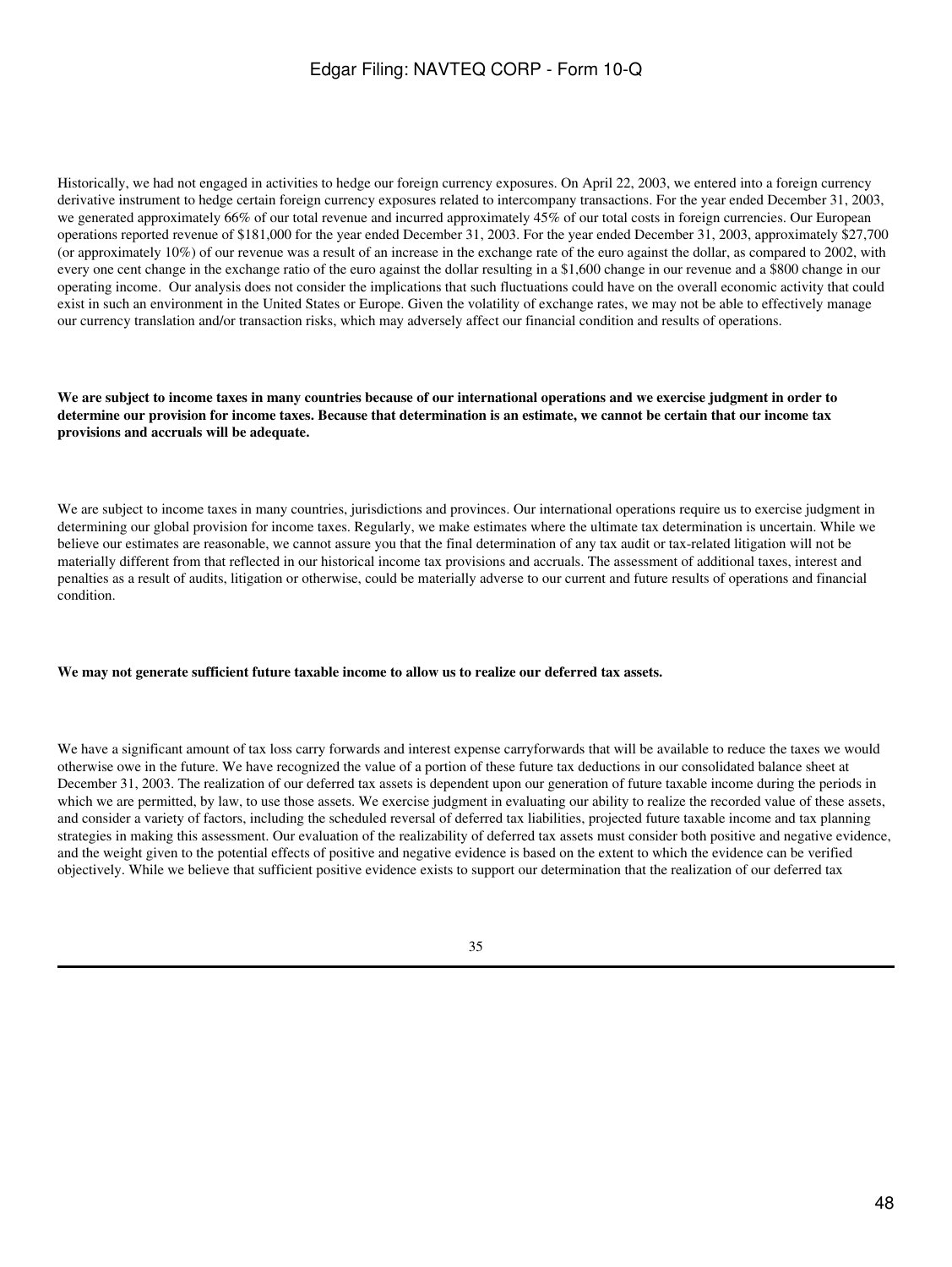assets is more likely than not, we cannot assure you that we will have profitable operations in the future that will allow us to fully realize those assets.

#### **Increased governmental regulation may place additional burdens on our business and adversely affect our ability to compete.**

Although we do not believe governmental regulation has had a material effect on our business and operations to date, it is possible that we will experience the effects of increased regulation in the future. In the United States and Europe, the combination of heightened security concerns and the increase in the breadth and accuracy of our map database could result in more restrictive laws and regulations, such as export control laws, applicable to our database. In addition, automobile safety initiatives may result in restrictions on devices that use our database. As we continue to expand our geographic coverage, policies favoring local companies and other regulatory initiatives may result in export control laws and other restrictions on our ability to access, collect and use map data or otherwise conduct business in various countries throughout the world. Our failure to comply with local policies and regulations could result in a number of adverse consequences, including loss of access to map data, restrictions or prohibitions on our use of map information, financial penalties, criminal sanctions or loss of licenses or other authority to do business in those jurisdictions. Any of these occurrences could adversely affect our ability to complete, improve, license or distribute our database, which could result in a competitive disadvantage for us and the possible loss of customers and revenue.

### **If we cannot retain our existing management team or attract and retain highly skilled and qualified personnel, our business could be adversely affected.**

Our success depends to a significant degree on the skills, experience and efforts of our current executive officers, including Judson C. Green, President and Chief Executive Officer, David B. Mullen, Executive Vice President and Chief Financial Officer, John K. MacLeod, Executive Vice President, Global Marketing and Strategy and M. Salahuddin Khan, Senior Vice President, Technology & Development and Chief Technology Officer and our other key employees, including management, sales, support, technical and services personnel. Qualified employees are in high demand throughout technology-based industries, and our future success depends in significant part on our ability to attract, train, motivate and retain highly skilled employees and the ability of our executive officers and other members of senior management to work effectively as a team.

#### **If we fail to adapt our map database to changes in technology, we could lose our existing customers and be unable to attract new business.**

The market for products and services incorporating digital map information is evolving and is characterized by rapid technological change, changes in customer requirements, the introduction of new products and services and enhancements to existing products and services. Although our database currently can be used by our customers in a wide variety of applications, we will need to be able to maintain the compatibility of our map database with new products and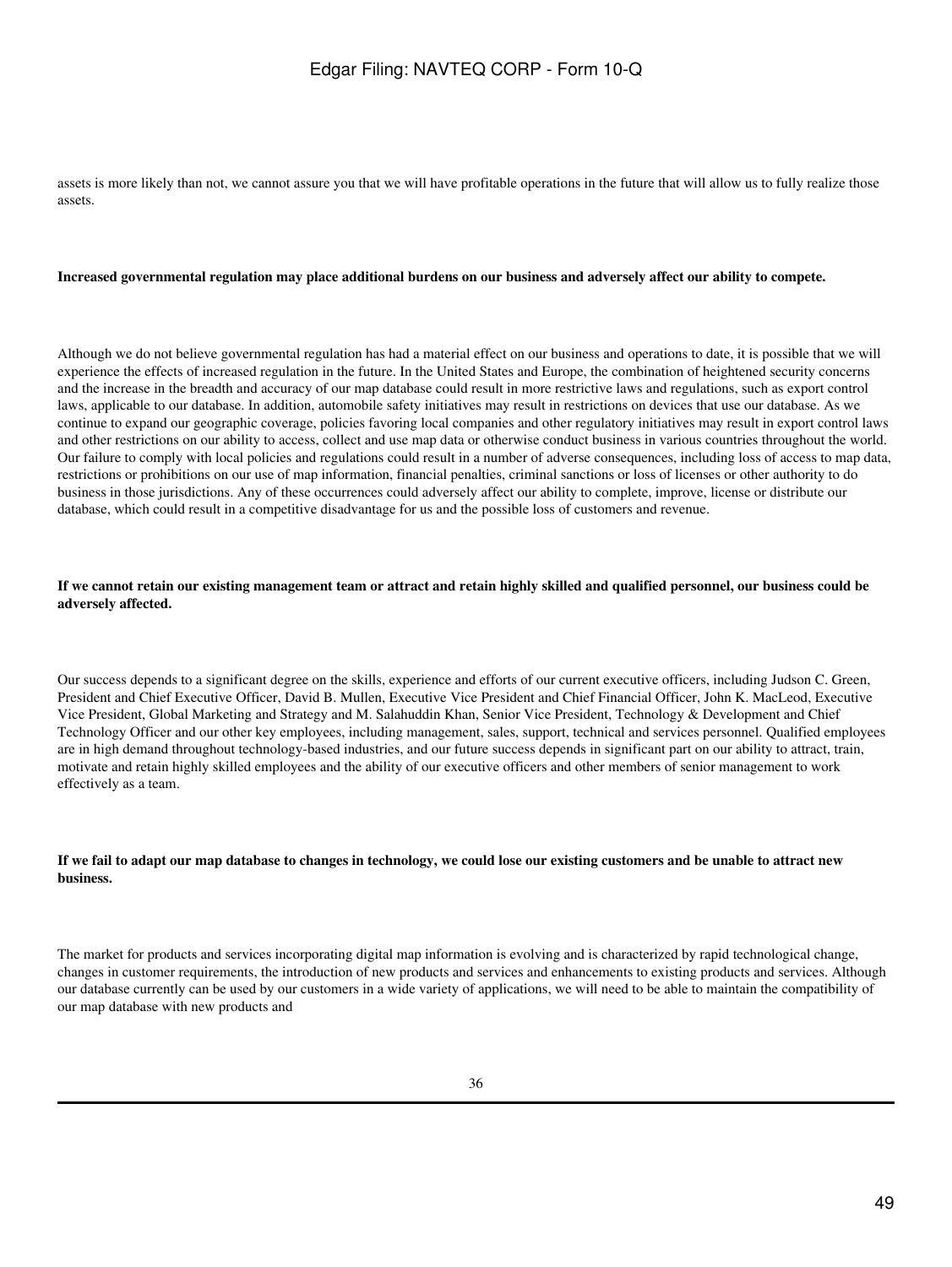services introduced as a result of technological changes. If we are unable to do so, demand for our database could decline and our revenue would be adversely affected.

### **If we fail to establish and maintain relationships with third party sources of data used in our map database, our business is likely to suffer.**

We depend upon third party sources for data to build, maintain and enhance our database. In certain cases, this data is readily available only from limited third party sources and/or at significant cost. We cannot assure you that we will be successful in maintaining our relationships with our current third party sources or that we will be able to continue to obtain data from them on acceptable terms or at all. We also cannot assure you that we will be able to obtain data from alternative sources if our current sources become unavailable. In some cases, we may obtain data on less favorable terms in order to satisfy our customers requirements. In addition, we may be unable to obtain data from additional sources that would allow us to enhance our existing coverage and expand our geographic coverage. Our rights to use any data we obtain may be limited in scope and duration and subject to various other terms and restrictions that may reduce its usefulness to us. Our inability to obtain data from our current sources or additional or alternative sources, or to use the acquired data for our intended purposes, may impair or delay the further development, updating and distribution of our database. Any impairments or delays may adversely affect our relationships with our customers and cause us to lose revenue. Further, if we must pay more for the data than we have in the past or acquire data on unfavorable terms to satisfy customer requirements, our profitability may be adversely affected.

### **If our customers do not accurately report the amount of license fees owed to us, we will not receive all of the revenue to which we are entitled.**

Except with respect to our automobile manufacturer customers for whom we make and distribute copies of our database, we rely on our customers to report the amount of license fees owed to us under our agreements with them. The majority of our agreements, including those with our key customers, give us the right to audit their records to verify this information. However, these audits can be expensive, time-consuming and possibly detrimental to our ongoing business relationships with our customers. As a result, to date we have only audited a small number of customers in any given year and have relied primarily on the accuracy of our customers reports. To the extent those reports are inaccurate, the revenue we collect from our customers could be materially less than we should be receiving from them. Though we believe the revenue lost from underreporting has not been material historically, we cannot estimate the impact of underpayments in the future.

### **Errors or defects in the database we deliver to customers may expose us to risks of product liability claims and adversely affect our reputation, which could result in customer loss, decreased revenue, unexpected expenses and loss of market share.**

The use of our data in route guidance products and other navigation products and applications involves an inherent risk of product liability claims and associated adverse publicity. Claims could be made by our customers if errors or defects result in failure of their products or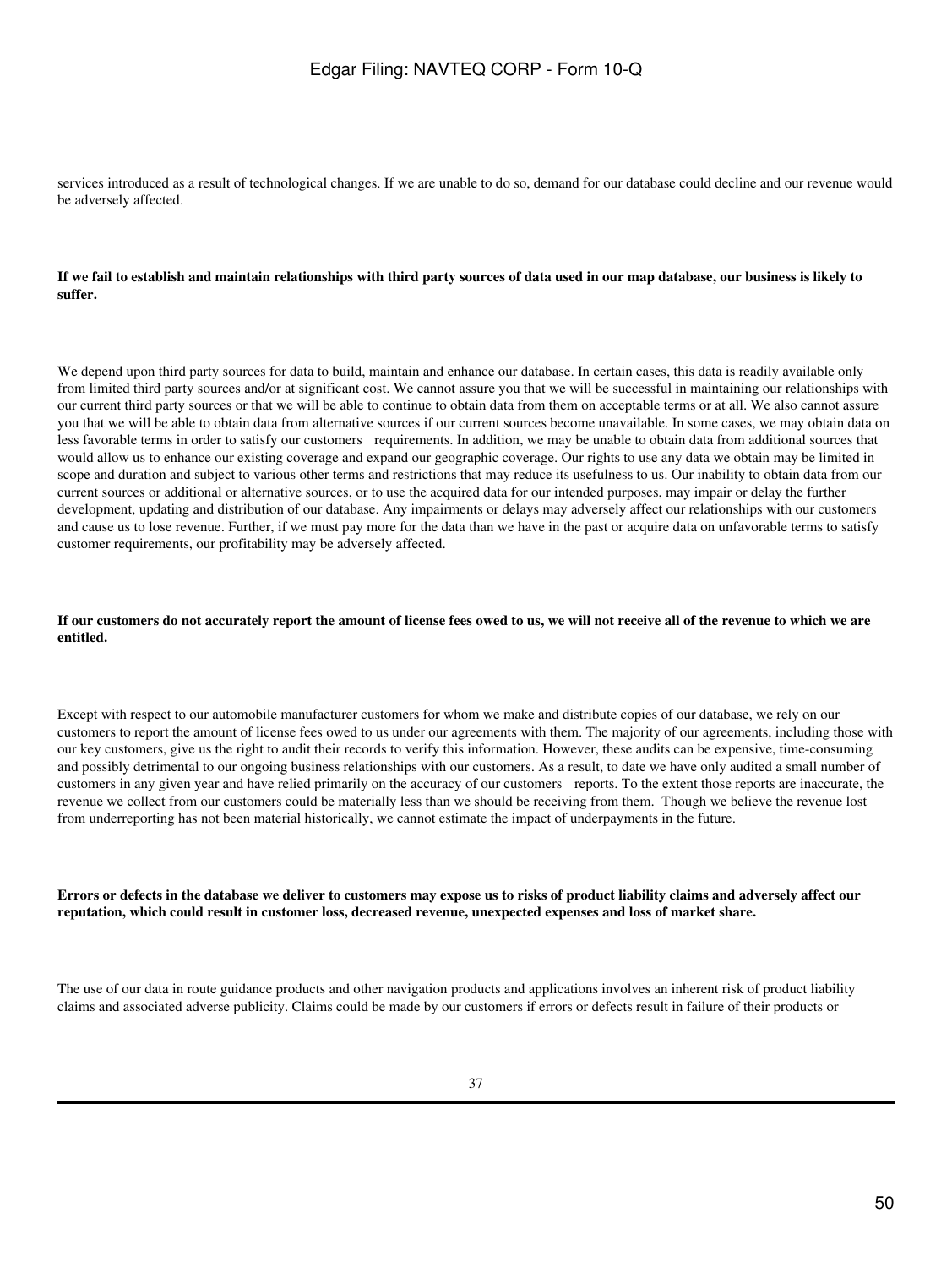services, or by end-users of those products or services or others alleging loss or harm as a result of actual or perceived errors or defects in our map database. Our potential exposure may increase as products and services incorporating our map database begin to be used more widely in emergency response or other safety-related applications and as the information included in earlier versions of our map database becomes dated or obsolete. In addition, errors or defects in our database may require us to participate in product recalls, or cause us to voluntarily initiate a recall in order to maintain good customer relationships.

Product liability claims present a risk of protracted litigation, substantial money damages, attorneys fees, costs and expenses, and diversion of management s attention from the operation of our business. Although we have not had any product liability claims brought against us to date, we cannot assure you that claims will not be brought in the future. We attempt to mitigate the risks of product liability claims through the use of disclaimers, limitations of liability and similar provisions in our license agreements; however, we cannot assure you that any of these provisions will prove to be effective barriers to claims. Recalls also may be costly and divert management s attention from the operation of our business. In some circumstances, we are contractually obligated to indemnify our customers for liabilities, costs and expenses arising out of product liability claims. Providing indemnification or contesting indemnification claims from our customers may result in our incurring substantial costs and expenses. In some cases, purchase orders submitted by our customers purport to incorporate certain customer-favorable contractual terms and conditions which, if given effect, could increase our potential product liability and recall liability exposure. In addition, adverse publicity may reduce our customers willingness to incorporate our database and related applications into their products, which would adversely affect our revenue.

### **Our inability to adequately protect our map database property could enable others to market databases with similar coverage and features that may reduce demand for our database and adversely affect our revenue.**

We rely primarily on a combination of copyright laws, trade secrets, patents, database laws and contractual rights to establish and protect our intellectual property rights in our database, software and related technology. We cannot assure you that the steps we have taken or will take to protect our intellectual property from infringement, misappropriation or piracy will prove to be sufficient. Current or potential competitors may use our intellectual property without our authorization in the development of databases, software or technologies that are substantially equivalent or superior to ours, and even if we discover evidence of infringement, misappropriation or intellectual property piracy, our recourse against them may be limited or could require us to pursue litigation, which could involve substantial attorneys fees, costs and expenses and diversion of management s attention from the operation of our business. Our database is a compilation of public domain, licensed, otherwise-acquired and independently developed information obtained from various sources such as aerial photographs, commercially available maps and data, government records, other data sources and field observation. Current or potential competitors may be able to use publicly available sources of information and techniques similar to ours to independently create a database containing substantially the same information as our database. Any of these events likely would harm our competitive position.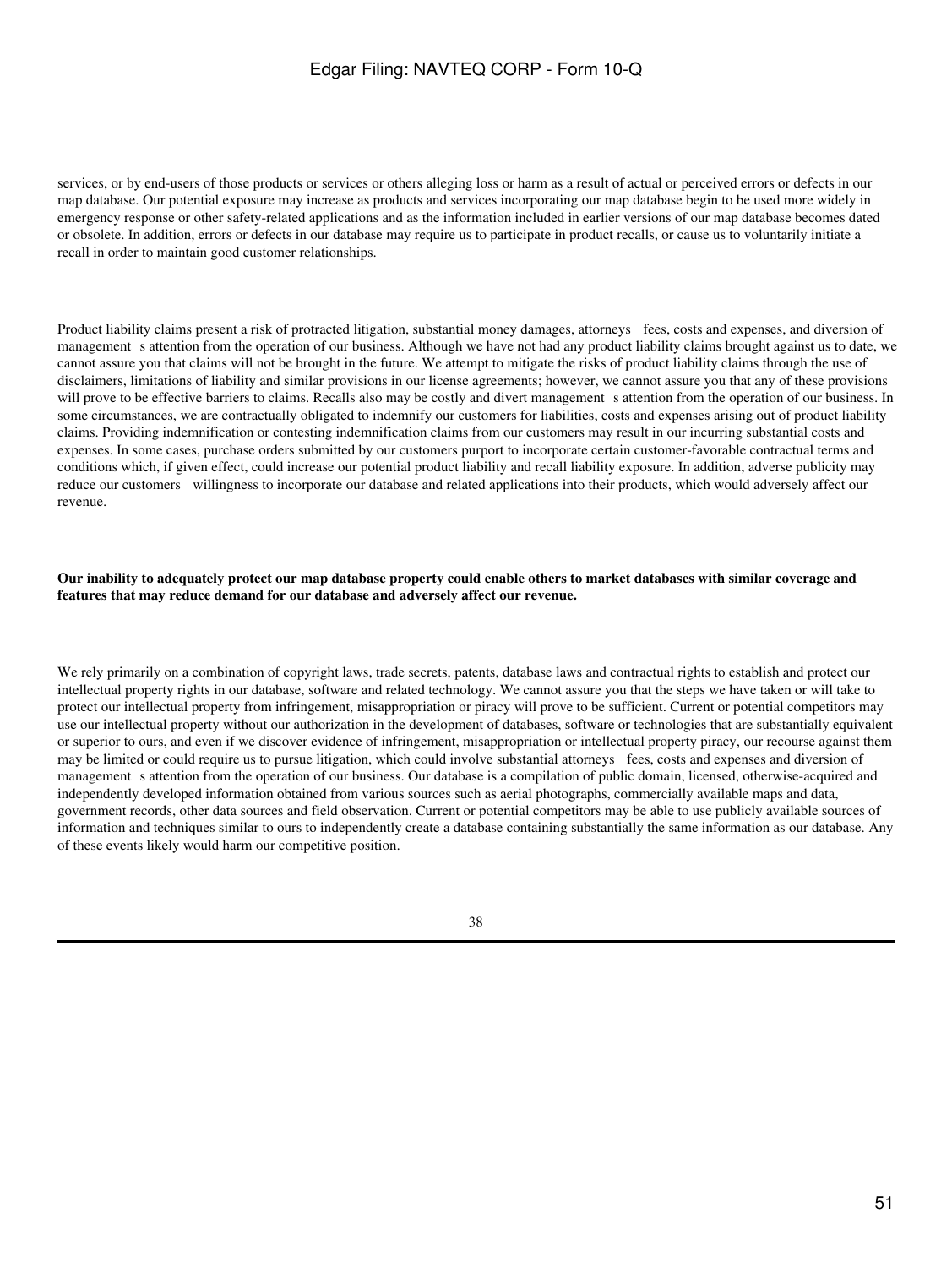The laws of some countries in which we operate do not protect our intellectual property rights to the same extent as the laws of other countries. For example, although our database and software are protected in part by copyright, database and trade secret rights, copyright protection does not extend to facts and legislative database protections that relate to compilations of facts currently exist only in certain countries of Europe and do not exist in the United States or Canada. In addition, as we continue to expand our geographic coverage outside of North America and Europe, there may be little or no intellectual property protection and increased rates of piracy. Further, we recently have begun to outsource some of our operations to third parties located in foreign countries where we believe there is an increased risk of infringement, misappropriation and piracy and an increased possibility that we may not be able to enforce our contractual and intellectual property rights.

Copies of our database that are distributed to end-users do not always include effective protection against unlawful copying. While we attempt to stop data piracy, our database is sometimes illegally copied and sold through auction sites and other channels.

### **We may face intellectual property infringement claims that could be time consuming, costly to defend and result in our loss of significant rights.**

Due to the uncertain and developing nature of this area of intellectual property law, we cannot assure you that claims of infringement or similar claims will not be asserted against us. Various public authorities and private entities claim copyright or other ownership of or protection with respect to certain data and map information that we use in our database. Although our general policy is to seek to obtain licenses or other rights where necessary or appropriate, we cannot assure you that we have obtained or will be successful in obtaining all of these licenses or rights. In the event that claims are asserted against us, we may be required to obtain one or more licenses from third parties. We may or may not be able to obtain those licenses at a reasonable cost or at all. Also, if we are found to have infringed the intellectual property rights of a third party, we may be subject to payment of substantial royalties or damages, or enjoined or otherwise prevented from marketing part or all of our database, software or related technologies and/or products which would incorporate our database, software or related technologies, any of which could cause us to lose revenue, impair our customer relationships and damage our reputation.

We also claim rights in our trademarks and service marks. Certain of our marks are registered in the United States, Europe and elsewhere and we have filed applications to register certain other marks in these jurisdictions. Marks of others that are the same or similar to certain of our marks currently exist or may exist in the future. We cannot assure you that we will be able to continue using certain marks or that certain of our marks do not infringe the marks of others. We have licensed others to use certain of our marks in connection with our database and software and expect to continue licensing certain of our marks in the future. Licensees of our marks may take actions that might materially and adversely affect the value of our marks or reputation.

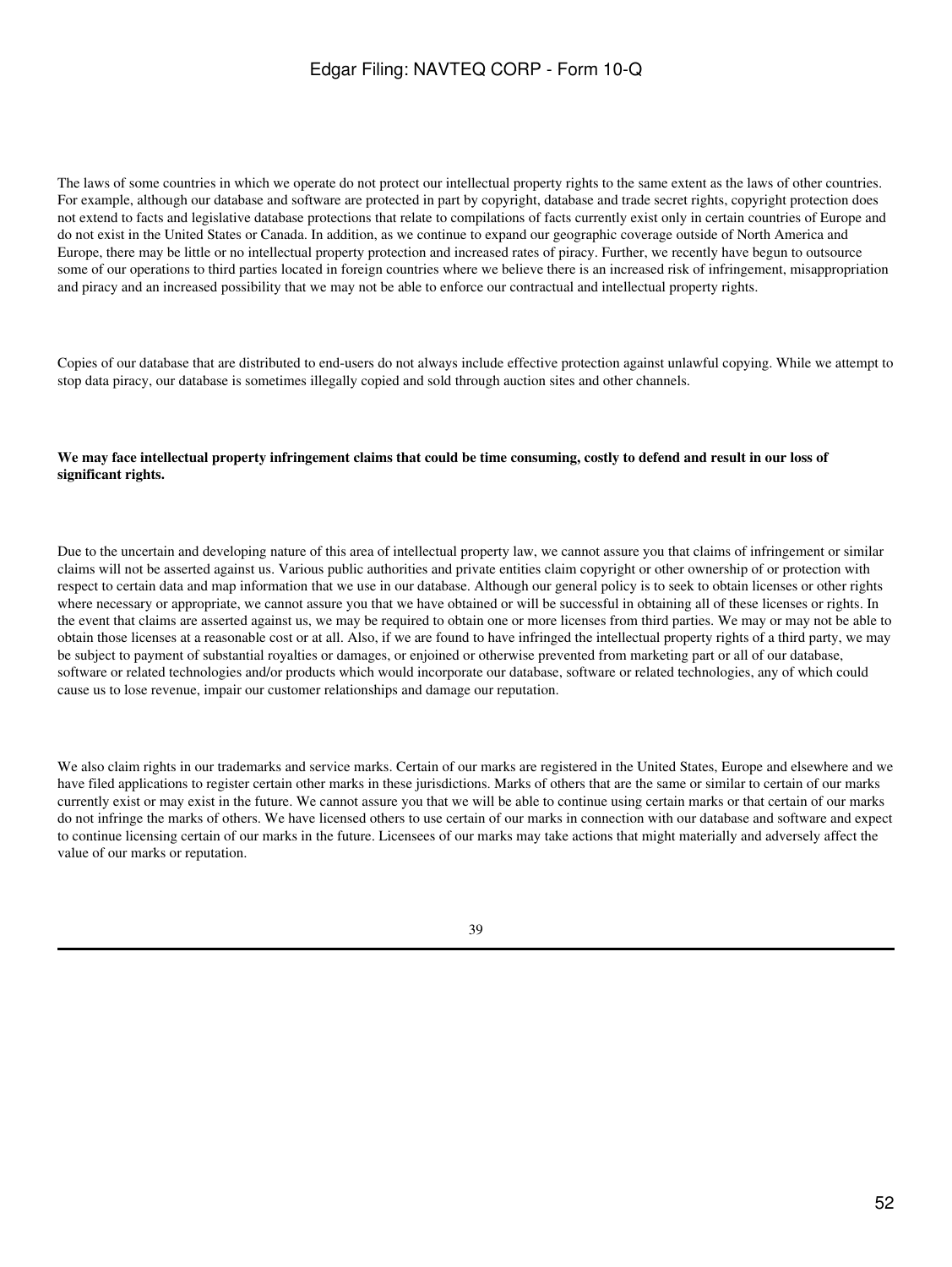#### **Our intellectual property indemnification practices and potential obligations may adversely affect our business.**

Our license agreements with our customers generally contain indemnification provisions which, in certain circumstances may require us to indemnify our customers for liabilities, costs and expenses arising out of violations of intellectual property rights. These indemnification provisions and other actions by us may result in indemnification claims or claims of intellectual property right infringement. In some instances, the potential amount of the indemnities may be greater than the revenue we receive from the customer. Any indemnification claims or related disputes or litigation, whether ultimately we are or are not required to provide indemnification, could be time-consuming and costly, damage our reputation, prevent us from offering some services or products, or require us to enter into royalty or licensing arrangements, which may not be on terms favorable to us.

### **Our technology systems may suffer failures and business interruptions that could increase our operating costs and cause delays in our operations.**

Our operations face the risk of systems failures. Although we believe we have sufficient disaster recovery plans and redundant systems in place, our systems and operations are vulnerable to damage or interruption from fire, flood, power loss, computer hardware and software failure, telecommunications failure, computer hacking break-ins and similar events. The occurrence of a natural disaster or unanticipated problems with our technology systems at our production facility in Fargo, North Dakota, at the location of the mainframe computer that stores our map database or at our offices in Chicago, Illinois and Veldhoven, The Netherlands could cause interruptions or delays in the ongoing development and enhancement of our map database and related software, and inhibit our ability to timely deliver our database to our customers, which in turn could cause us to lose customers or revenue. Our technology systems may also be subject to capacity constraints which would cause increased operating costs in order to overcome these constraints.

In addition, we are in the process of migrating our computer systems related to our database to a new platform, and during this process we are incurring both the costs associated with the migration and of maintaining our legacy systems. Hardware failure or software errors occurring in our legacy systems or during repair or after the completion of this migration could result in errors in our database, which could cause us to have to repair and re-ship our database to some customers and hinder our ability to timely deliver our database to our customers. Repairs and reshipments of our data could result in a material increase in our operating costs and subject us to liability from our customers and end-users. Delays in completing the migration also could inhibit our ability to enhance and improve our database, which could adversely affect our ability to compete.

**We are required to achieve and maintain various quality assurance standards, and if we are unable to do so, our key customers may not do business with us.**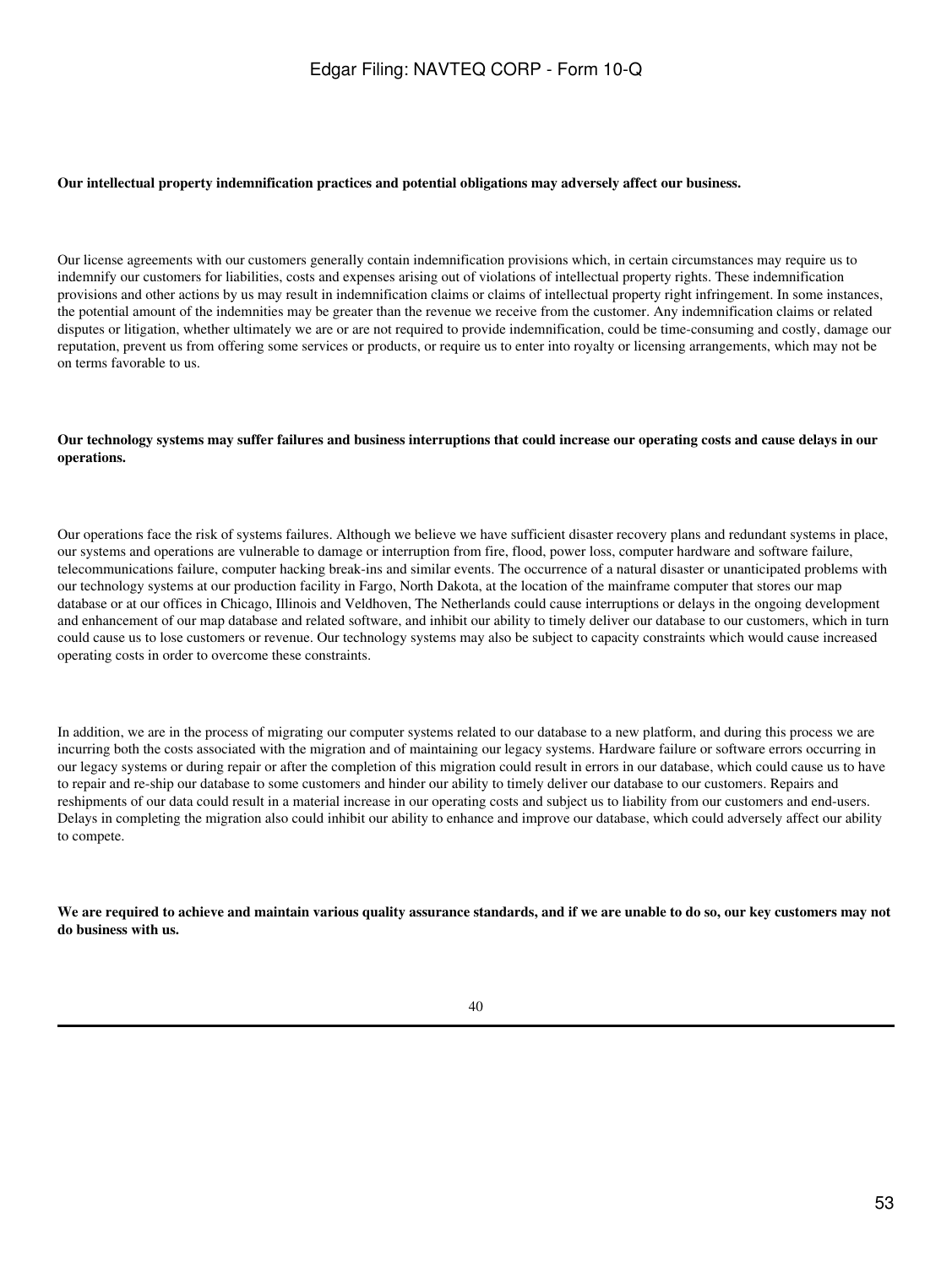Many of our customers, particularly those in the automotive industry, require their suppliers to maintain certain quality assurance standards and certifications, including those pursuant to the ISO series of international standards. Although we have achieved many of these certifications, we cannot assure you that we will be able to continue to meet these standards in the future or that our customers will not require us to obtain and maintain certifications under different or more stringent standards in the future, which we may or may not be able to accomplish. If we are unable to do so, those customers may refuse to do business with us, which could materially reduce our revenue and adversely affect our reputation.

#### **Changes to financial accounting standards may affect our results of operations and cause us to change our business practices.**

We prepare our financial statements to conform with generally accepted accounting principles, or GAAP, in the United States. These accounting principles are subject to interpretation by the American Institute of Certified Public Accountants, the Financial Accounting Standards Board, or FASB, the SEC and various bodies formed to promulgate and interpret appropriate accounting policies. A change in those accounting principles or interpretations could have a significant effect on our reported financial results and may affect our reporting of transactions completed before a change is announced or adopted.

Changes to those rules or the questioning of current practices may adversely affect our reported financial results or the way we conduct our business. For example, accounting policies affecting certain aspects of our business, including rules relating to employee stock option grants, have recently been revised or are under review. There has been ongoing public debate whether employee stock options should be recognized as compensation expense and, if so, how to properly value these charges. Although standards have not been finalized, and the timing of a final statement has not been established, the FASB has announced preliminary guidance for expensing stock option grants based upon their fair value at the time of grant. If we elect or were required to change our accounting policy and record an expense for our stock-based compensation plans using the fair value method, we could have significant accounting charges.

#### **Risks Related to**

#### **Our Relationship with Philips**

#### **Philips continues to own a significant portion of our common stock and may exercise significant influence over us, and its interests may differ form those or our other stockholders.**

Philips B.V. is our principal stockholder. Following our initial public offering, Philips continued to own approximately 41.2% of our issued and outstanding common stock, or 34.8% if the underwriters exercise their overallotment option in full. In addition, the shares of NavPart II B.V., which, as of August 1, 2004, was the recordholder of 2,580 shares of our common stock, are subject to certain put and call rights between NavPart I B.V. and Philips. If Philips acquires the shares of NavPart II pursuant to these rights, Philips would own approximately 44.1% of our issued and outstanding common stock, or 37.8% if the underwriters exercise their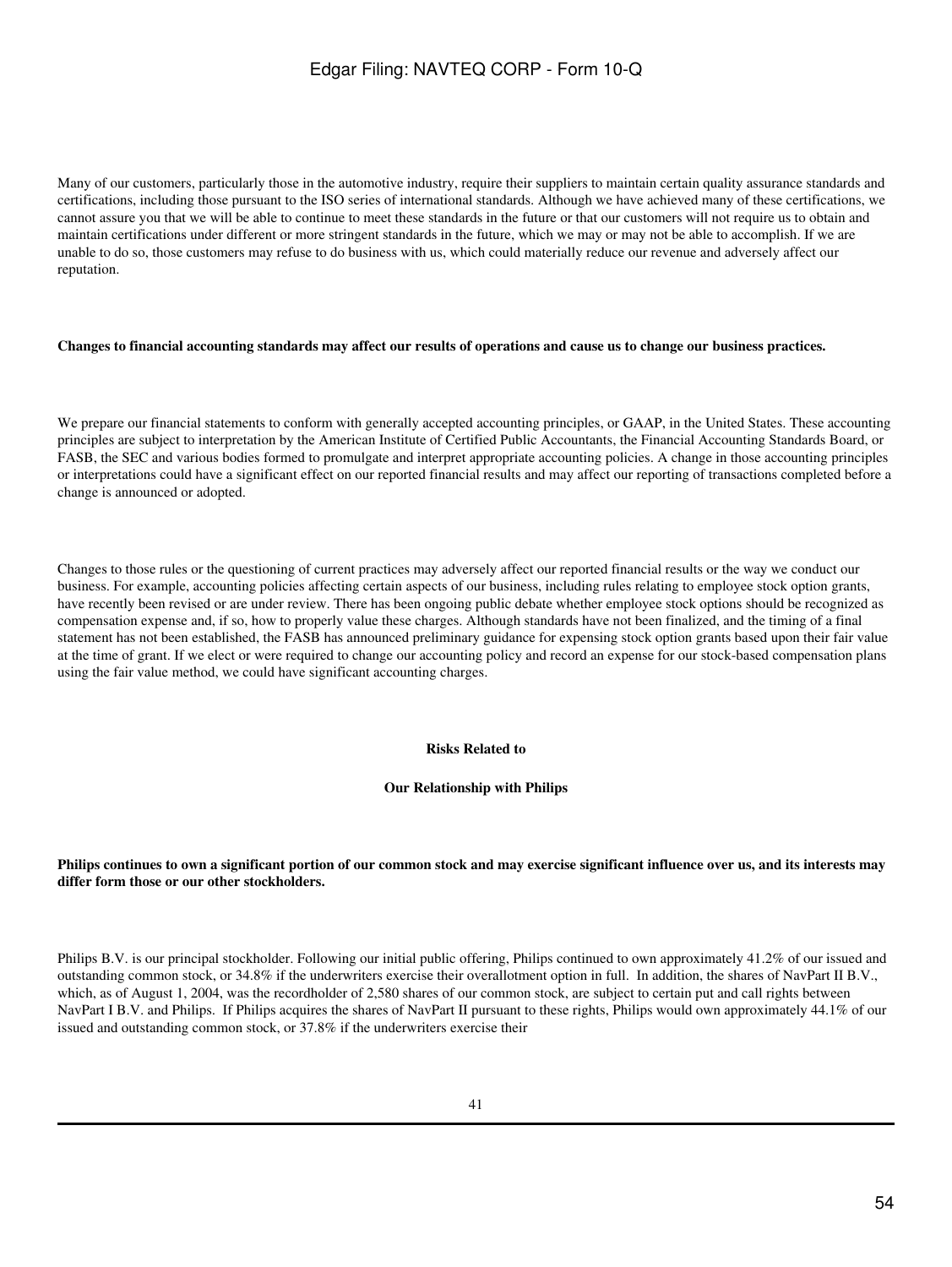overallotment option in full. NavPart I has expressed its intention to require Philips, to the extent Philips does not exercise its right to purchase the shares of NavPart II, to purchase the shares of NavPart II on or about the time of the initial public offering.

As a result, Philips B.V. could delay or prevent a change of control of us that may be favored by other stockholders and otherwise exercise significant influence over all corporate actions requiring stockholder approval, irrespective of how our other stockholders may vote, including:

the election of directors;

any amendment of our certificate of incorporation or bylaws;

 the approval of mergers and other significant corporate transactions, including a sale of substantially all of our assets; or

the defeat of any non-negotiated takeover attempt.

In taking any of these actions, Philips B.V. may act in its own interest, which may conflict with or be unfavorable to the interests of our other stockholders.

**In connection with the initial public offering, we and Philips entered into a separation agreement to terminate certain services and programs provided to us by or through Philips. As a result, we may lose operating expense savings and other benefits.**

We have obtained software, software-related consulting services, treasury services, tax consulting services, insurance services and purchasing services on favorable terms through our participation in Philips programs, which we believe have resulted in operating expense savings for us of approximately \$2,000 to \$2,500 per year. In connection with our initial public offering, Philips now owns less than 50% of our common stock. We and Philips entered into a separation agreement to, among other things, terminate these services and programs provided to us by or through Philips. As a result, we can no longer obtain software, software-related consulting services, treasury services, tax consulting services and insurance from or through Philips and we can only participate in certain Philips purchasing programs until December 31, 2004. In some instances, due to vendor-imposed ownership threshold requirements, we will be unable to participate in certain other Philips purchasing programs. Following the termination of those services and programs, to the extent we are unable to obtain goods and services at prices and/or on terms as favorable as those previously available to us, we will incur increased operating expenses which could adversely affect our financial condition and results of operations.

**Our directors who own Philips common stock or options to acquire Philips common stock or who hold positions with Philips may have potential conflicts of interest.**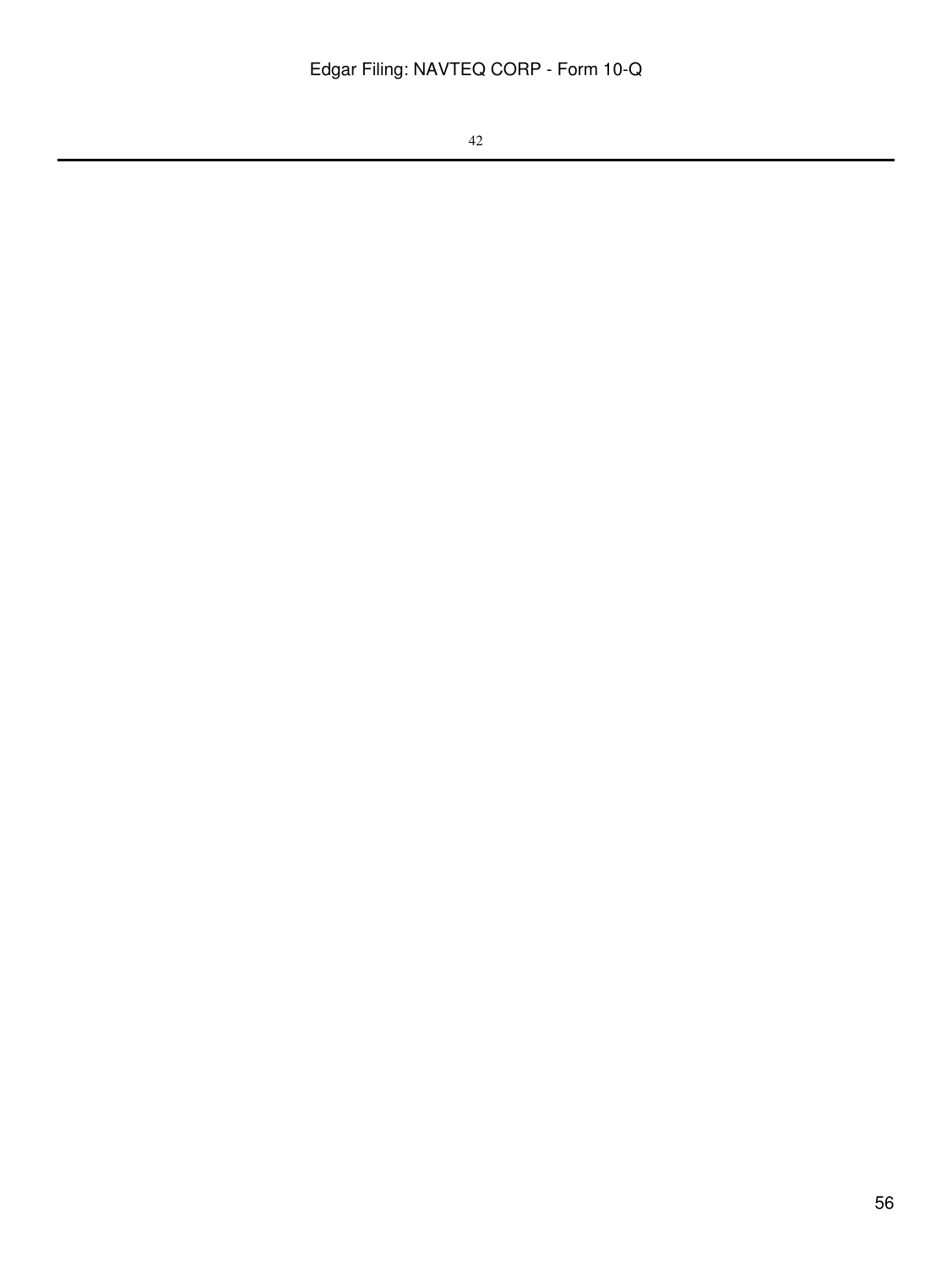Ownership of Philips common stock, options to acquire Philips common stock and other equity securities by our directors and the presence of Philips officers on our board of directors could create, or appear to create, potential conflicts of interest when our directors are faced with decisions that could have different implications for Philips than they do for us. At this time, we have not established any procedural mechanisms to address actual or perceived conflicts of interest of these directors, although we expect that our board of directors, in the exercise of its fiduciary duties, will determine how to address any actual or perceived conflicts of interest on a case-by-case basis.

#### **Sales of our stock by Philips B.V. or other stockholders could reduce our ability to use our net operating losses.**

We have incurred net operating losses in prior years that we intend to use in future years to reduce our income taxes. Because of certain tax regulations, the amount of net operating losses that we can use may become limited under certain circumstances, including a cumulative stock ownership change of more than 50% at any time during any three-year period. Under the applicable tax regulations, an ownership change occurs if, as of a measurement date, the increase in the ownership of our stock by certain stockholders during the prior three years, when added together, totals more than 50% of our equity. In the event of such an ownership change, we may need to pay taxes earlier or in larger amounts than would be the case if all of our net operating losses were available to reduce income taxes without restriction.

#### **Risks Related to Ownership of Our Common Stock**

**We may require additional capital in the future, which may not be available to us. Sales of our equity securities to provide this capital may dilute the holdings of our then-current stockholders.**

We may need to raise additional funds through public or private debt or equity financings in order to:

take advantage of expansion opportunities;

acquire complementary businesses or technologies;

develop new services and products; or

respond to competitive pressures.

Any additional capital raised through the sale of our equity securities may dilute the holdings of our then-current stockholders. Historically, we have relied on significant debt and equity financing from Philips to operate our business. Philips is not under any obligation to provide financing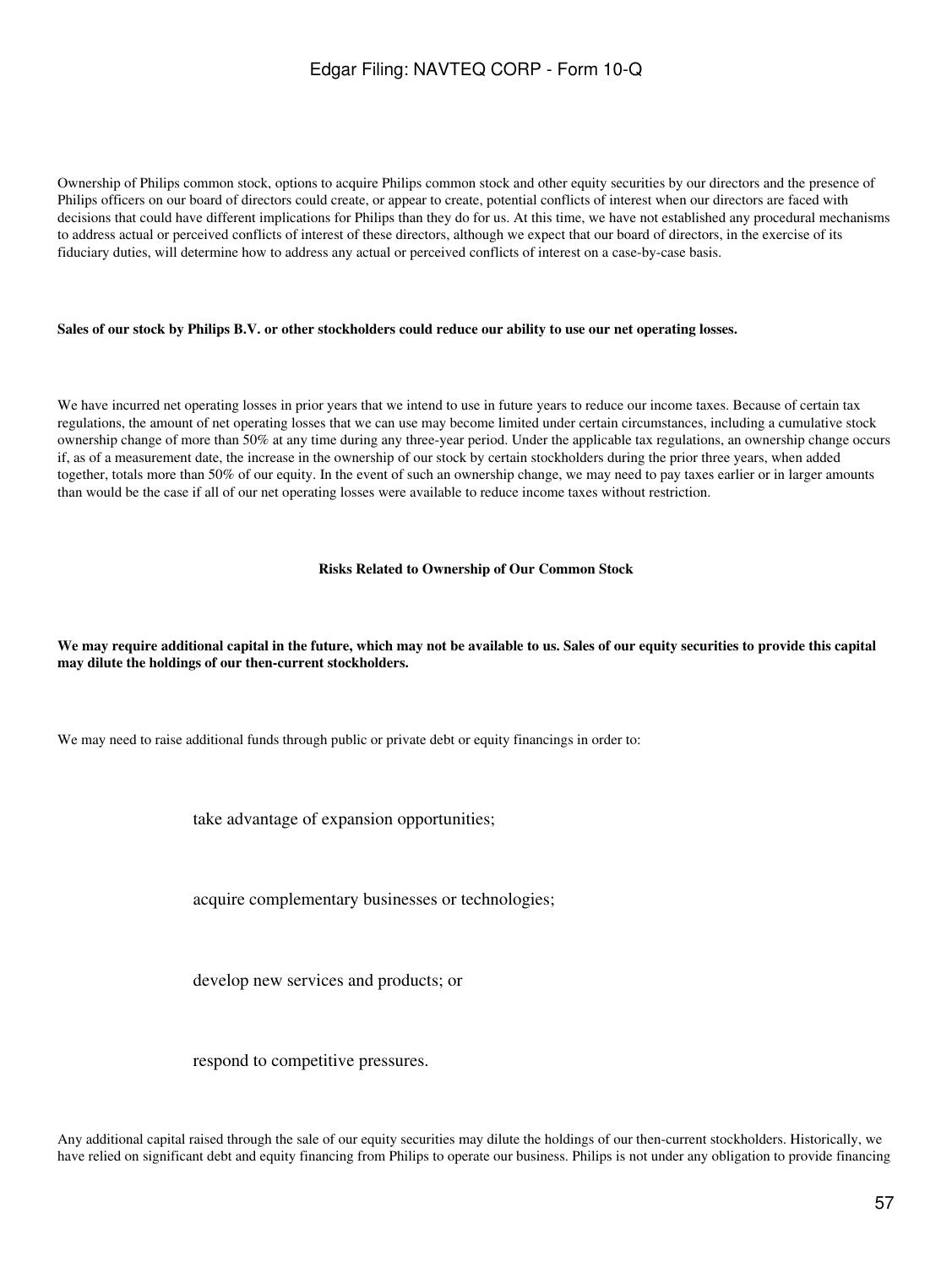to us on terms favorable to us or at all in the future. Furthermore, any additional financing we may need may not be available on terms favorable to us or at all. The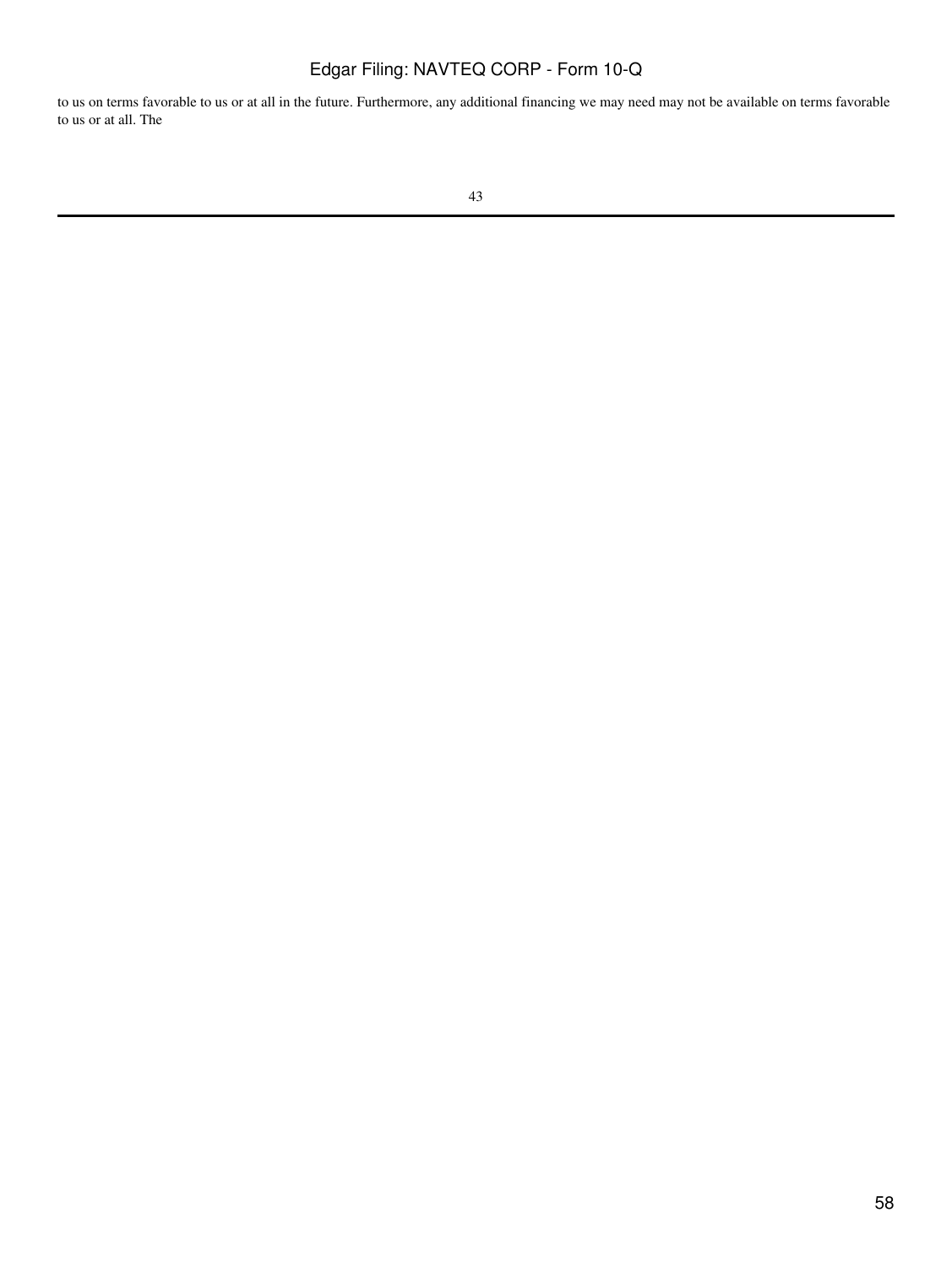unavailability of needed financing could adversely affect our ability to execute our growth strategy.

#### **We do not intend to pay dividends for the foreseeable future.**

Except for the special cash dividend that was paid on June 18, 2004 to our common stockholders of record as of April 19, 2004, we have never declared or paid any cash dividends on our common stock. Payment of future cash dividends will be at the discretion of our board of directors after taking into account various factors, including our financial condition, operating results, current and anticipated cash needs and plans for expansion, and any limitations on dividend payments included in any financing or other agreements that we may be party to at the time. Our existing credit facility currently restricts our ability to pay dividends. Consequently, investors cannot rely on dividend income and any return to an investor on an investment in our common stock will likely depend entirely upon any future appreciation in the price of our stock. There is no guarantee that the price at which you purchased your shares will be maintained or appreciate.

### **Item 3. Quantitative and Qualitative Disclosures About Market Risk**

We invest our cash in highly liquid cash equivalents. We do not believe that our exposure to interest rate risk is material to our results of operations.

Material portions of our revenue and expenses have been generated by our European operations, and we expect that our European operations will account for a material portion of our revenue and expenses in the future. In addition, substantially all of our expenses and revenue related to our international operations are denominated in foreign currencies, principally the euro.

We are also subject to foreign currency exposure between the U.S. dollar and the euro on the expected repayment of an intercompany obligation. The intercompany balance is payable by one of our European subsidiaries to the Company and one of its U.S. subsidiaries, and is due in U.S. dollars. Through December 31, 2002, this intercompany balance was considered permanent in nature, as repayment was not expected to occur in the foreseeable future. However, primarily as a result of improved operating performance in our European business, cash flows are anticipated to be sufficient to support repayment over the next several years. Accordingly, effective January 1, 2003, the loan was no longer designated as permanent in nature.

Historically, we had not engaged in activities to hedge our foreign currency exposures. On April 22, 2003, we entered into a U.S. dollar/euro currency swap agreement (the Swap) with Philips to minimize the exchange rate exposure between the U.S. dollar and the euro on the expected repayment of the intercompany obligation. The Swap was not designated for hedge accounting. Under the terms of the Swap, one of the Companys European subsidiaries makes payments to Philips in euros in exchange for the U.S. dollar equivalent at a fixed exchange rate of \$1.0947 U.S. dollar/euro. The U.S. dollar proceeds obtained under the Swap are utilized to make payments of principal on the intercompany loan. The outstanding principal balance under the intercompany loan was \$187.1 million at April 22, 2003. The Swap has a maturity date of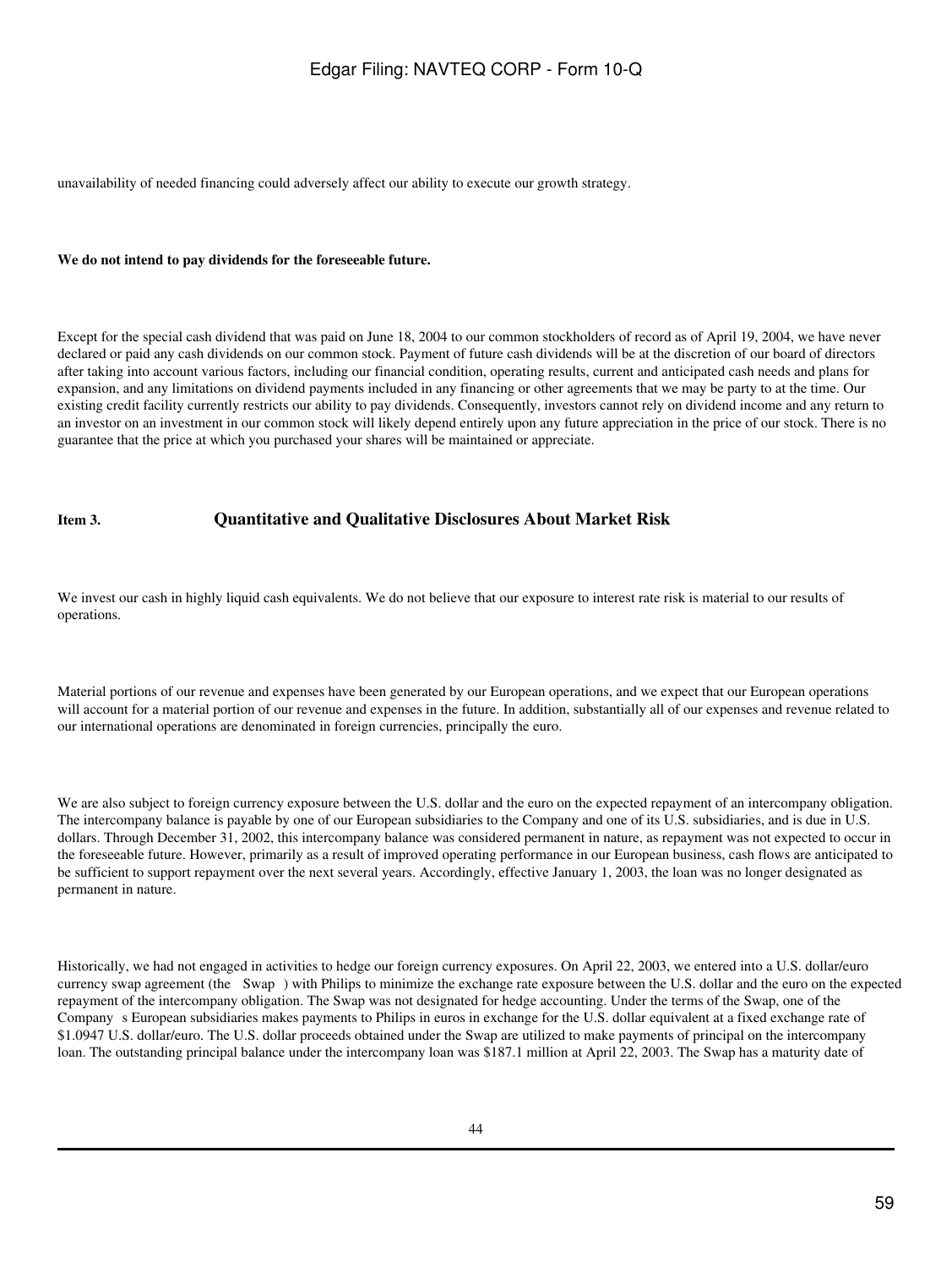December 22, 2006 and provides for settlement on a monthly basis in proportion to the repayment of the intercompany obligation. As of June 27, 2004, the outstanding intercompany obligation (net of payments) was \$128.2 million. In July 2004, Philips assigned the Swap to an unaffiliated third party.

For purposes of specific risk analysis, we use sensitivity analysis to determine the effects that market risk exposures may have on the fair value of our Swap. The foreign currency exchange risk is computed based on the market value of future cash flows as affected by the changes in the rates attributable to the market risk being measured. The sensitivity analysis represents the hypothetical changes in value of the hedge position and does not reflect the opposite gain or loss on the underlying transaction. As of June 27, 2004, a 10% decrease in the value of the euro against the U.S. dollar with all other variables held constant would result in a decrease in the fair value of our Swap liability of approximately \$14.2 million, while a 10% increase in the value of the euro against the U.S. dollar would result in an increase in the fair value of our Swap liability of approximately \$14.2 million.

### **Item 4. Controls and Procedures**

Disclosure Controls and Procedures. The Company s principal executive officer and principal financial officer have concluded that the Company s disclosure controls and procedures (as defined pursuant to Rule 13a-15(e) under the Securities Exchange Act of 1934), based on their evaluation of such controls and procedures as of the end of the period covered by this report, are effective to ensure that information required to be disclosed by the Company in the reports it files under the Securities Exchange Act of 1934, as amended, is recorded, processed, summarized and reported within the time periods specified in the rules and forms of the Securities and Exchange Commission and that such information is accumulated and communicated to the Company s management, including its principal executive officer and principal financial officer, as appropriate to allow timely decisions regarding required disclosure.

Internal Control over Financial Reporting. There have been no changes in the Companys internal control over financial reporting identified in connection with management s evaluation that occurred during the Company s last fiscal quarter that has materially affected, or is reasonably likely to materially affect, the Company s internal control over financial reporting.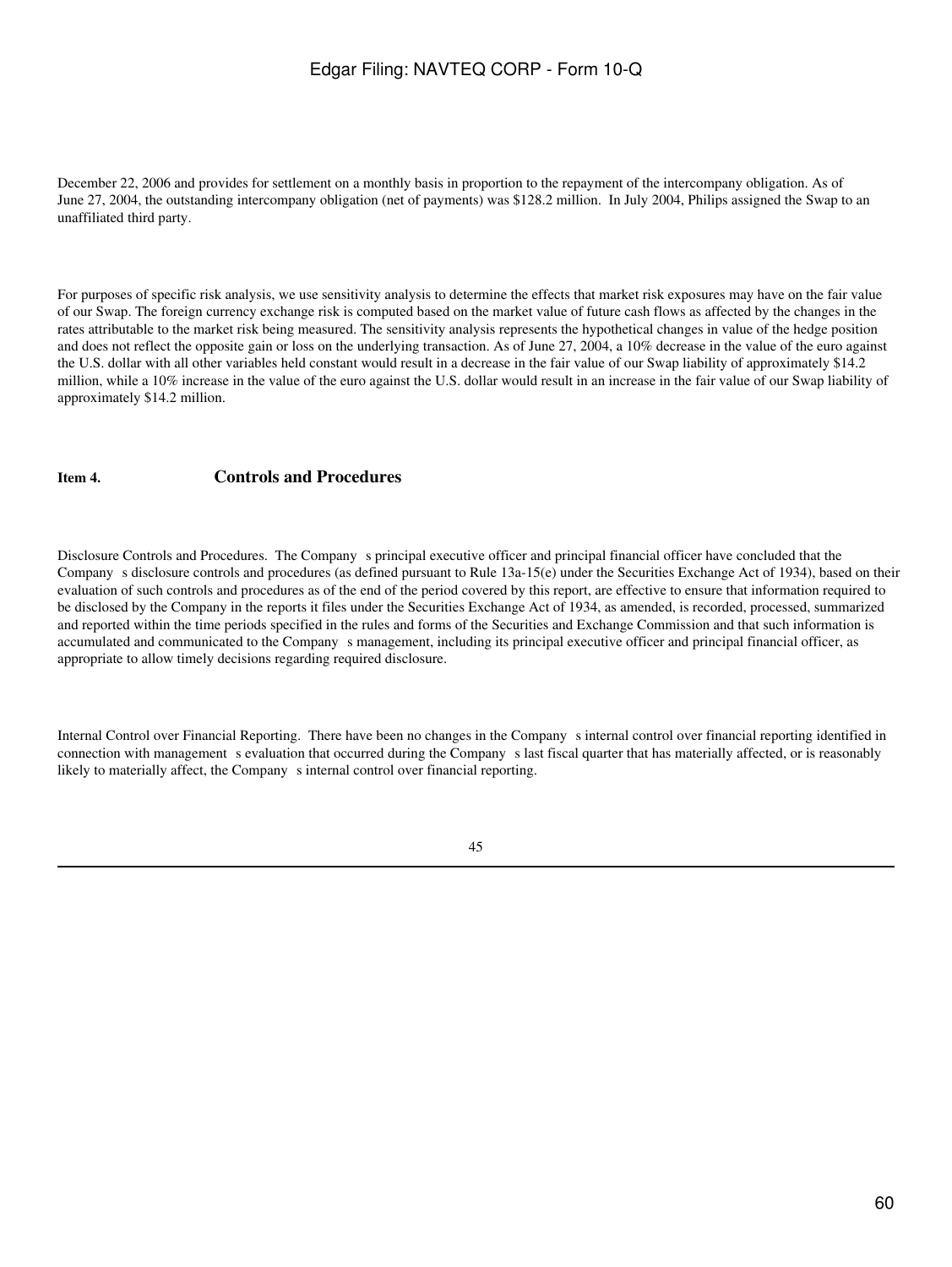### **PART II**

### **OTHER INFORMATION**

### **Item 4. Submission of Matters to a Vote of Security Holders**

Philips Consumer Electronic Services B.V., holding a majority of the Company s outstanding common stock, or 73,132,232 shares, approved resolutions by written consent on April 28, 2004, to (i) effect a reverse stock split in one of four different ratios by amending the Companys certificate of incorporation, (ii) again amend the Company s certificate of incorporation to be more applicable for a publicly traded company, (iii) amend the Company s bylaws to be more applicable to a publicly traded company and (iv) increase the number of shares authorized for issuance under the Company s 2001 Stock Incentive Plan to 16,428,571 shares.

### **Item 6. Exhibits and Reports on Form 8-K**

| (a) | <b>Exhibits.</b>                                   |
|-----|----------------------------------------------------|
| 3.1 | Amended and Restated Certificate of Incorporation* |
| 3.2 | Amended and Restated Bylaws*                       |
| 4.1 | Specimen Common Stock Certificate*                 |

## 4.2 Amended and Restated Agreement Regarding Registration of Shares dated as of August 4, 2004 between NAVTEQ and NavPart I B.V.

10.1 Amendment to Employment Agreement dated as of March 19, 2004 between Navigation Technologies and Judson C. Green.\*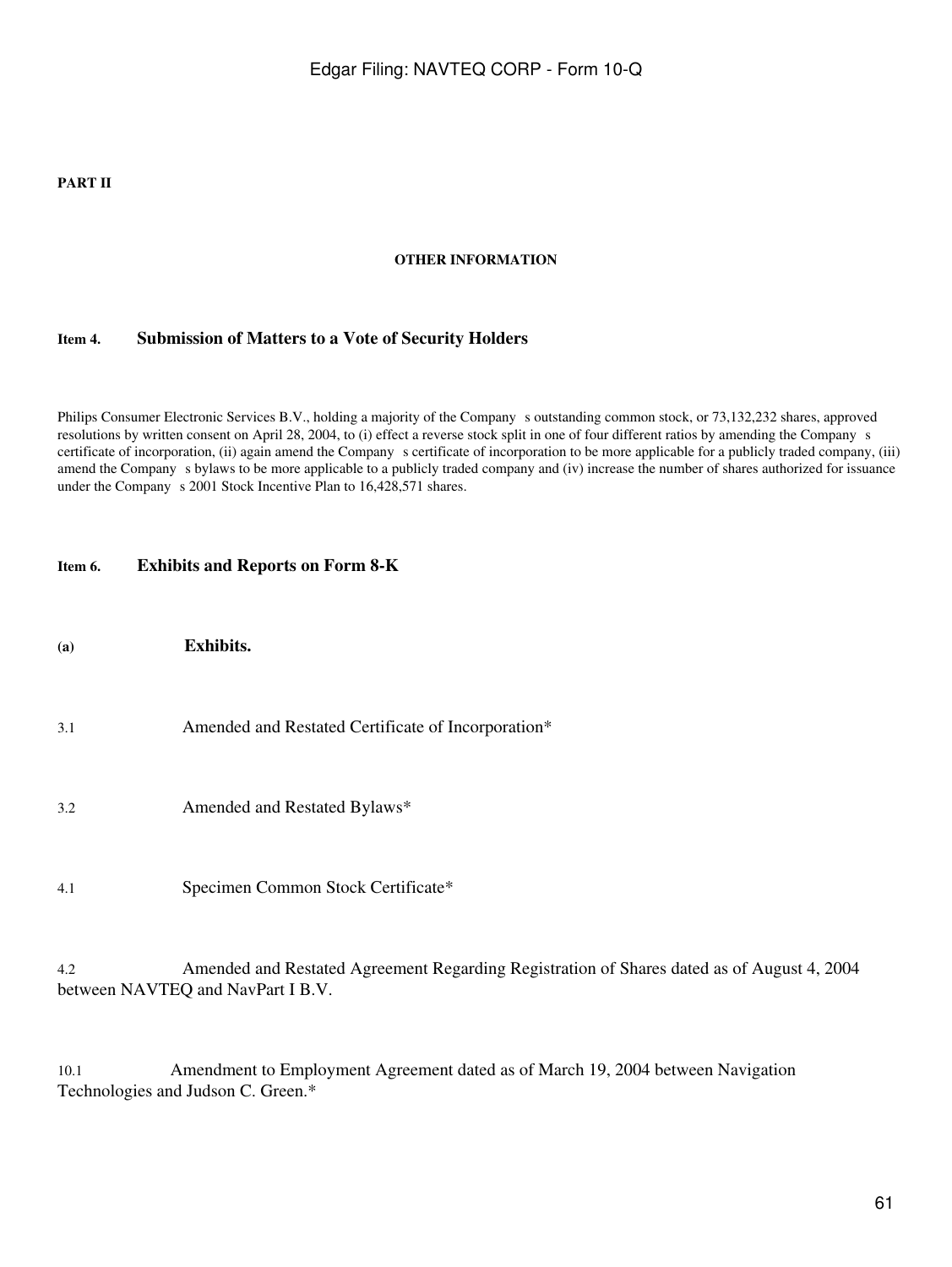10.2 Amended and Restated Employment Agreement dated as of April 30, 2004 between NAVTEQ Corporation and Judson C. Green.\*

10.3 Form of Indemnification Agreement\*

10.4 Amendment to Deposit Agreements dated as of May 18, 2004 by and among NAVTEQ B.V., NAVTEQ North America LLC and Koninklijke Phlips Electronics N.V.\*

10.5 Master Separation Agreement between Koninklijke Philips Electronics N.V. and NAVTEQ Corporation.\*

10.6 Letter Agreement Regarding Cross Currency Swap between NAVTEQ B.V. and ABN AMRO Bank N.V. dated July 27, 2004.\*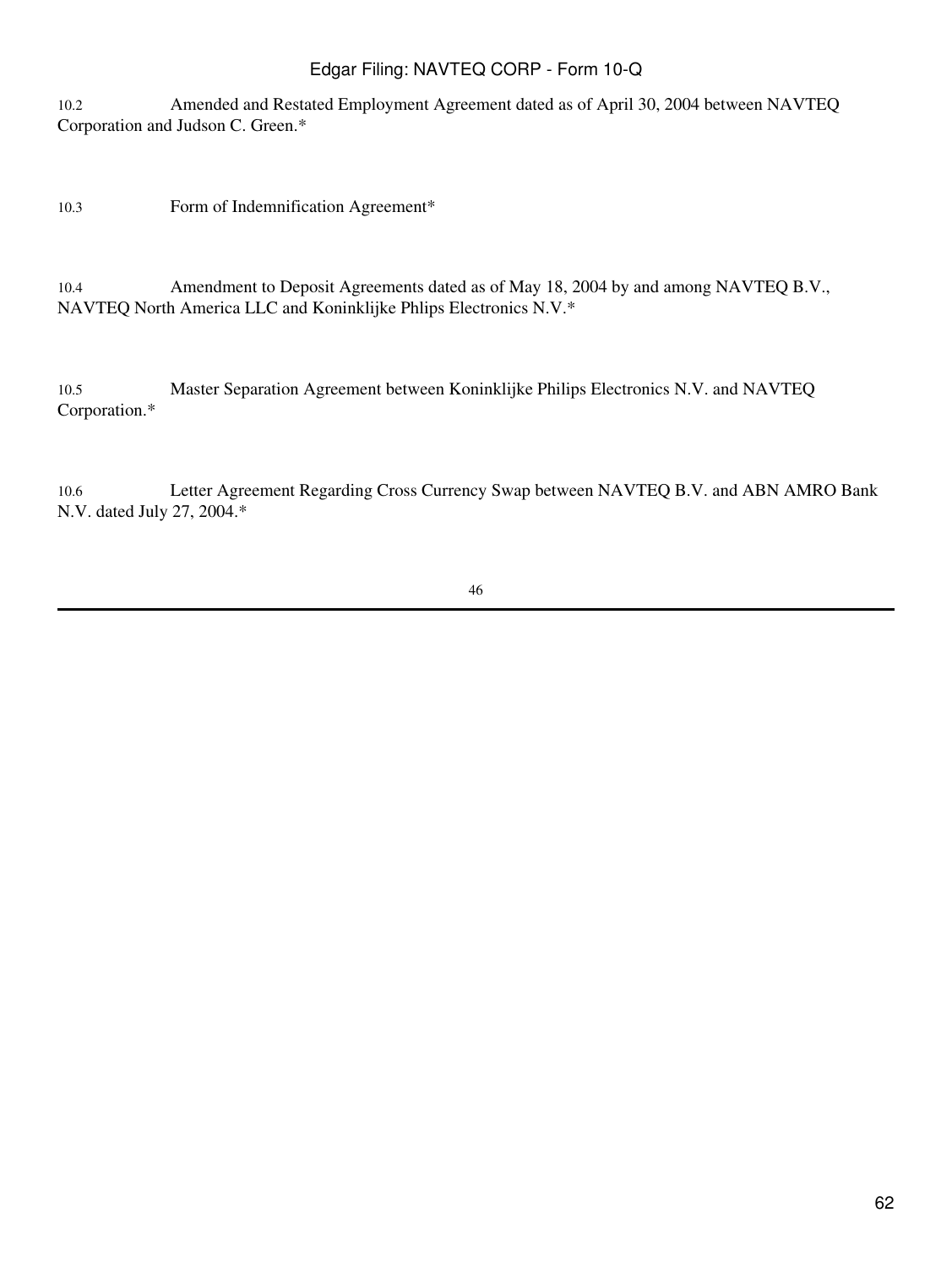| 31.1<br>2002. | Certification of Principal Executive Officer pursuant to Section 302 of the Sarbanes Oxley Act of |
|---------------|---------------------------------------------------------------------------------------------------|
| 31.2<br>2002. | Certification of Principal Financial Officer pursuant to Section 302 of the Sarbanes Oxley Act of |
| 32.1<br>2002. | Certification of Principal Executive Officer pursuant to Section 906 of the Sarbanes Oxley Act of |
| 32.2<br>2002. | Certification of Principal Financial Officer pursuant to Section 906 of the Sarbanes Oxley Act of |
|               | *Filed with NAVTEQ s Registration Statement on Form S-1 (Reg. No. 333-114637).                    |

**(b) Reports on Form 8-K.**

None.